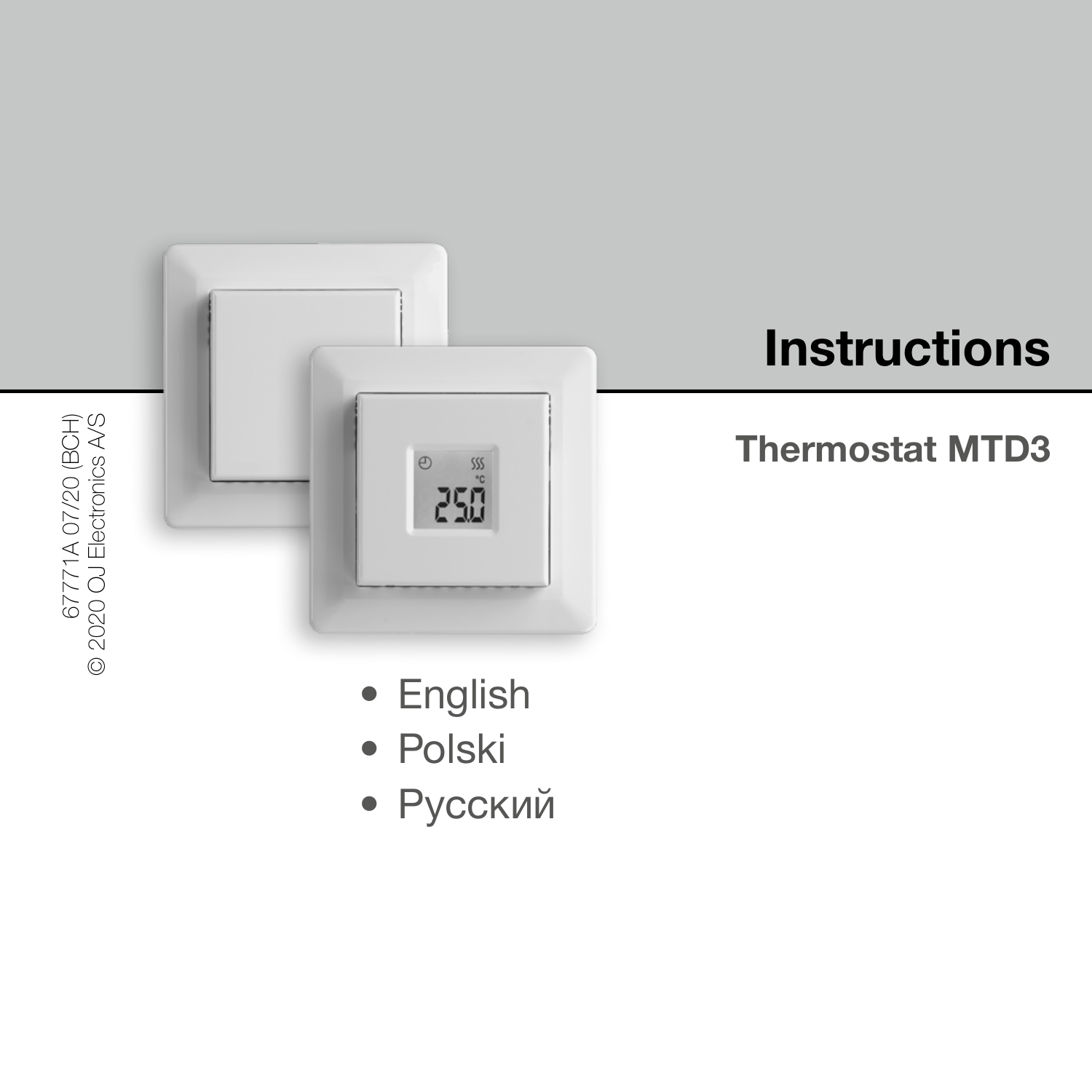# **INSTRUCTIONS**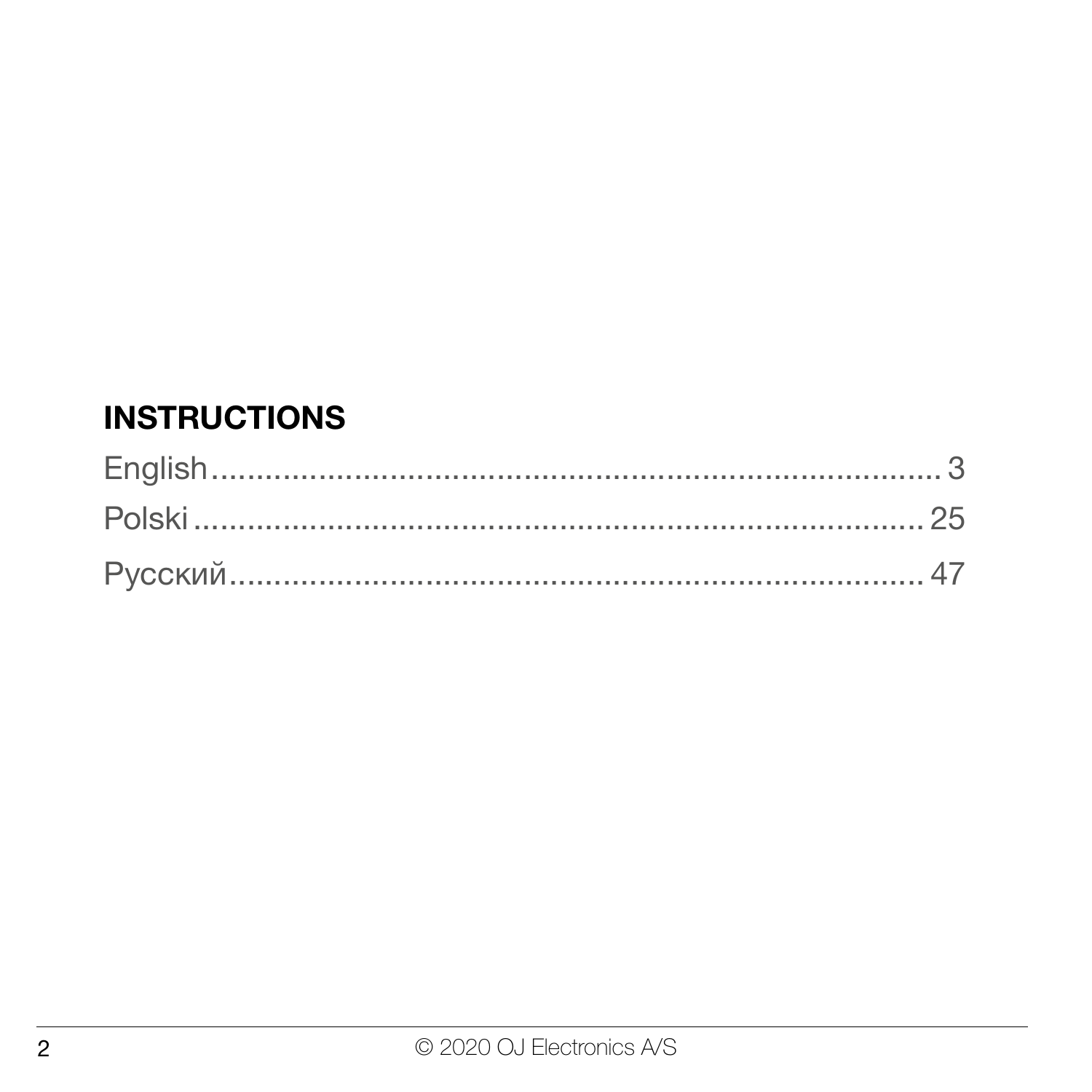

# **Instructions**

# Thermostat MTD3 English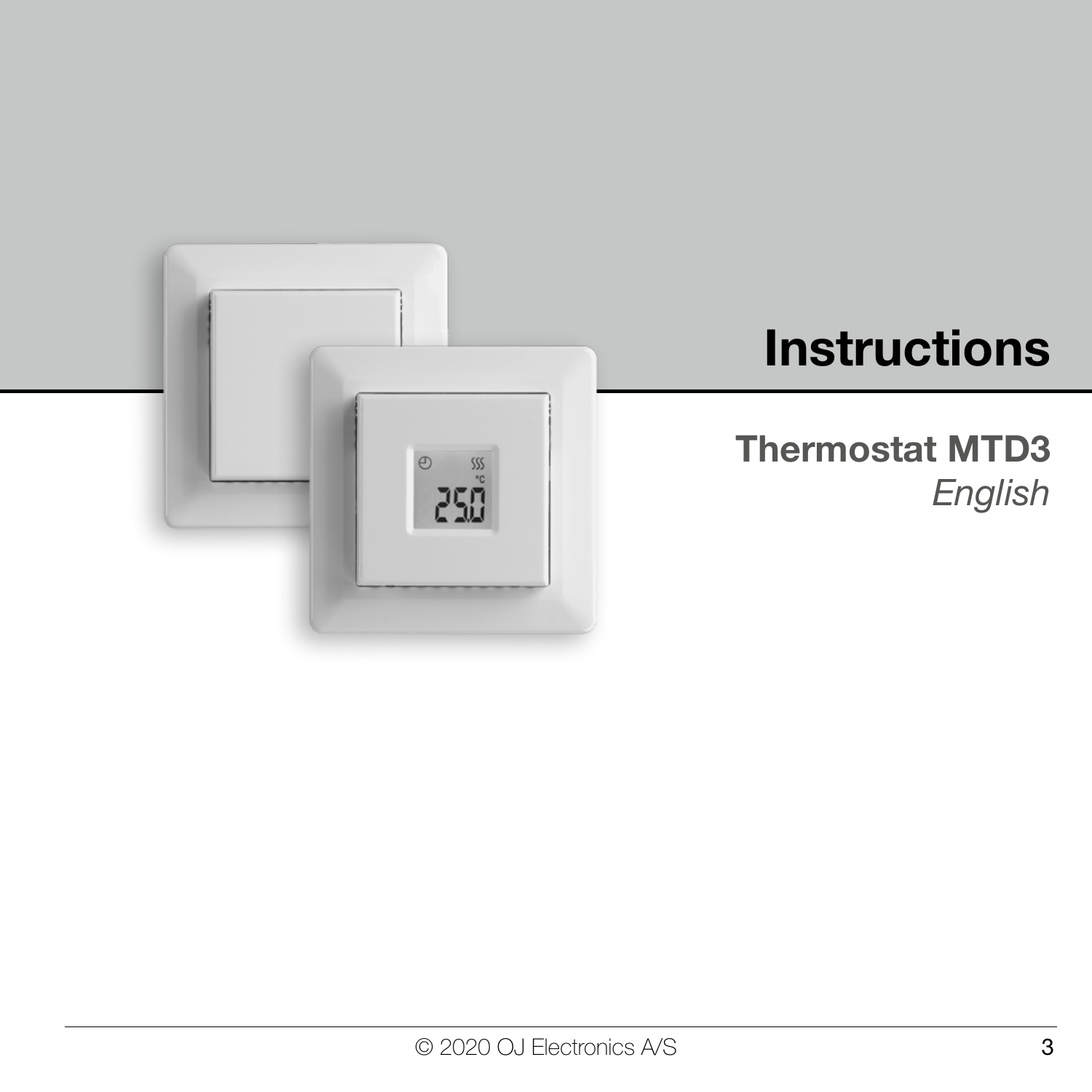CE

#### TABLE OF CONTENTS

OJ Electronics A/S hereby declares that the product conforms with the following directives of the European Parliament:

- LVD Low Voltage Directive
- EMC Electromagnetic Compatibility
- RoHS Restriction of the Use of Certain Hazardous Substances
- WEEE Waste Electrical and Electronic Equipment

#### Applicable standards:

CE: EN 60730-1, EN 60730-2-9

This thermostat can be used as a controller for electric room heating pursuant to EN 50559.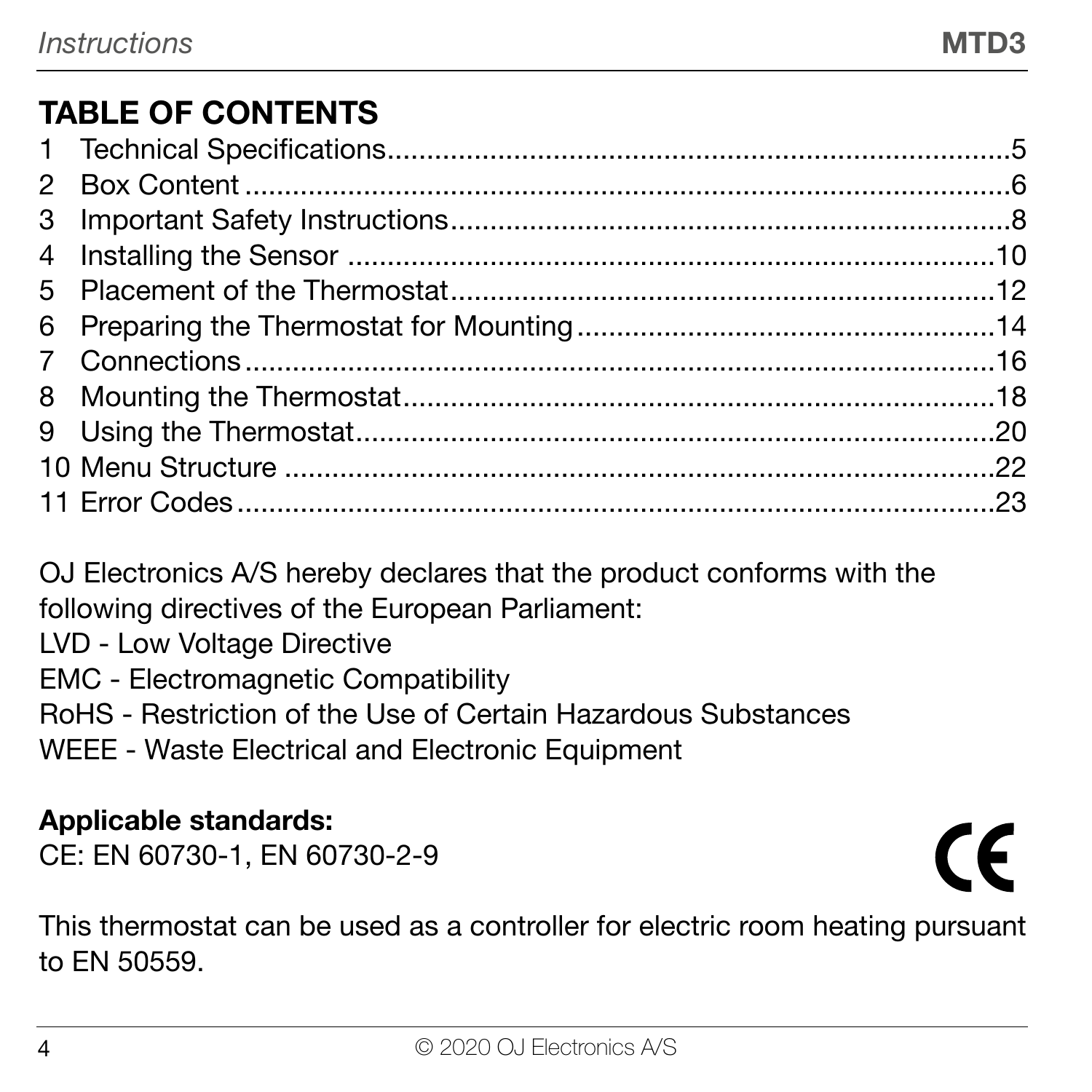# **1. TECHNICAL SPECIFICATIONS**

| Output applicationsResistive load 16 A Inductive load 1 A                                |
|------------------------------------------------------------------------------------------|
| Terminal wire size ≤ 13 A - 1.5 mm <sup>2</sup> , > 13 A to 16 A - 2.5 mm <sup>2</sup> , |
| solid core wire                                                                          |
|                                                                                          |
|                                                                                          |
|                                                                                          |
|                                                                                          |
|                                                                                          |
|                                                                                          |
|                                                                                          |
| Purpose of controlThermostat for electric underfloor heating                             |
|                                                                                          |
|                                                                                          |
|                                                                                          |
|                                                                                          |
|                                                                                          |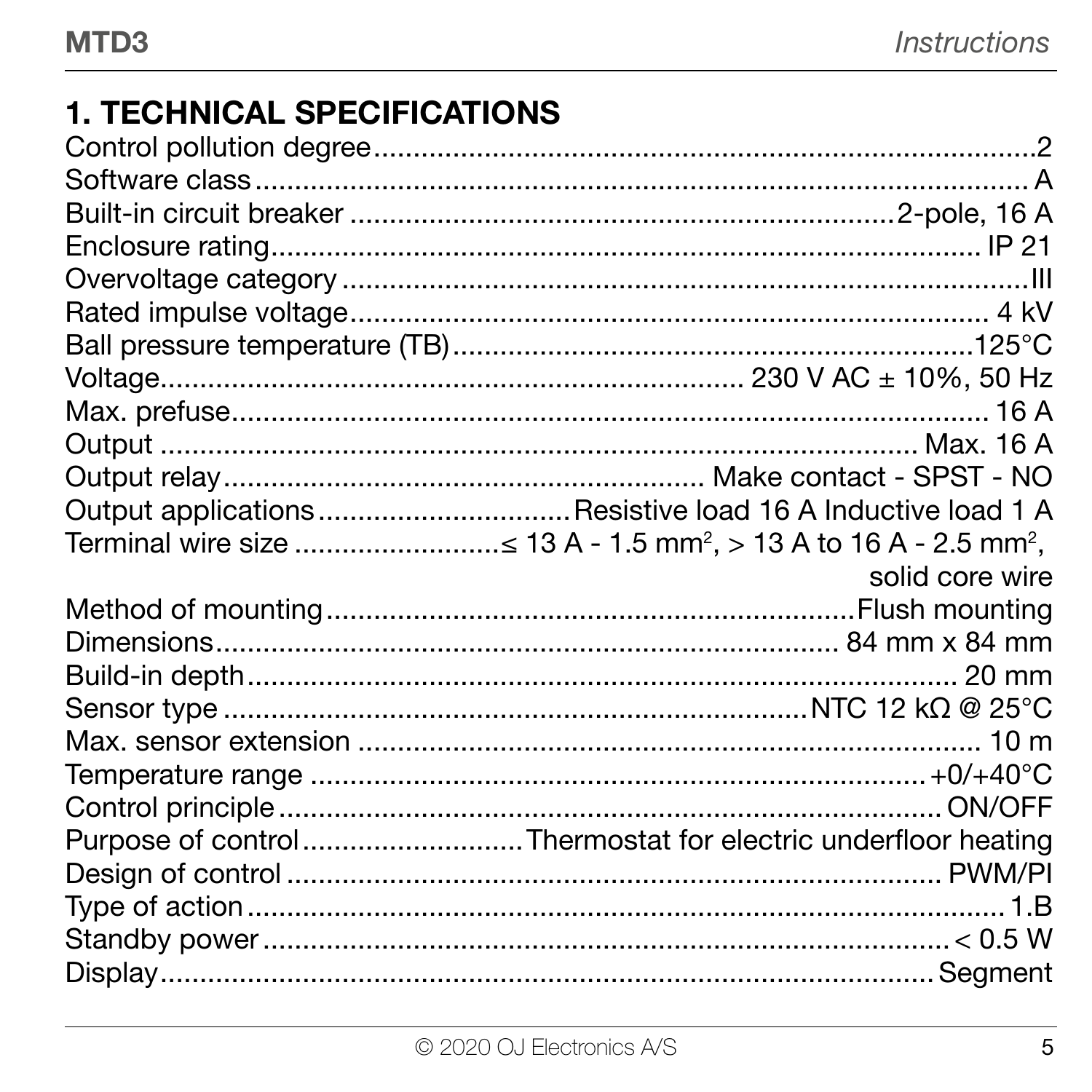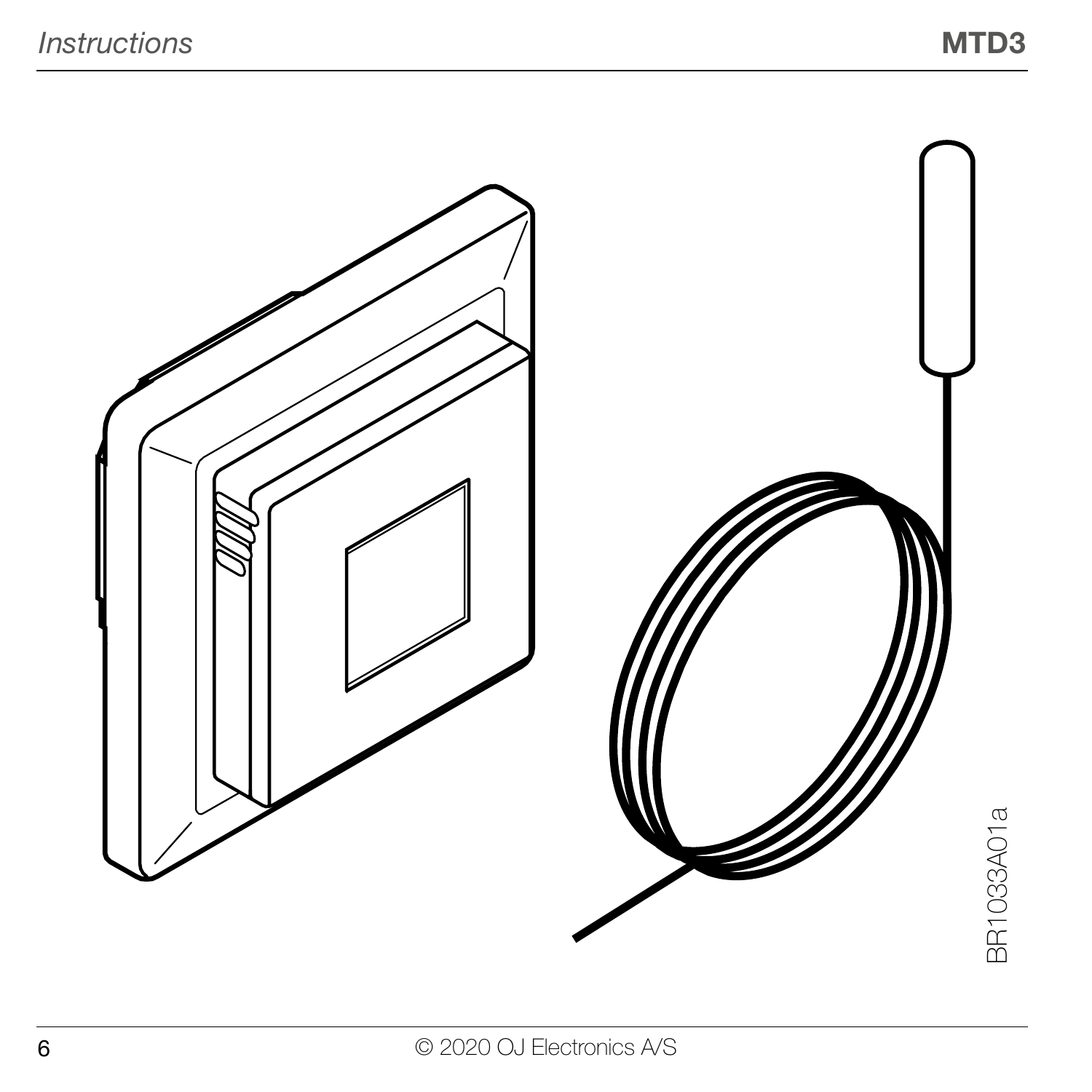# 2. BOX CONTENT

- Thermostat
- Floor sensor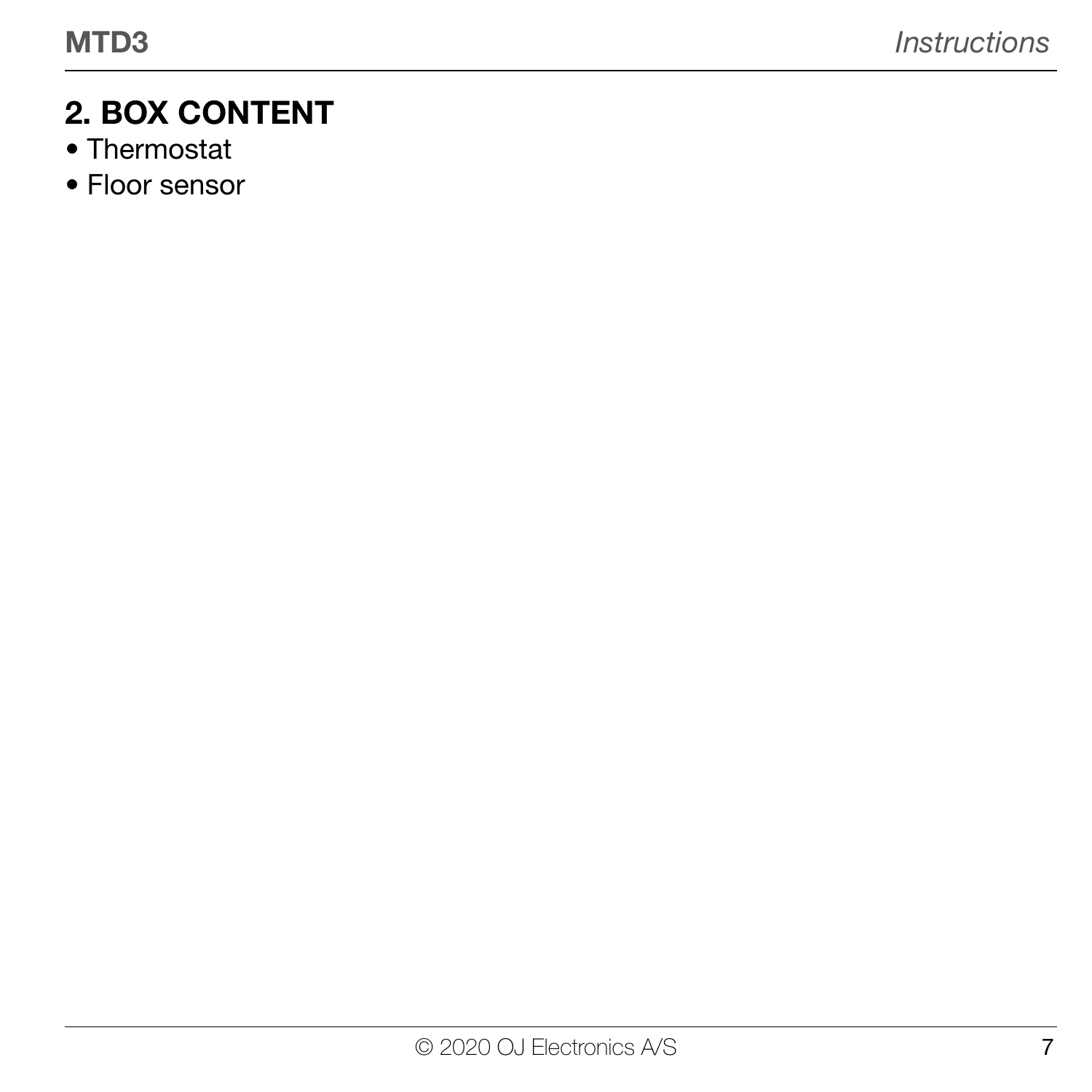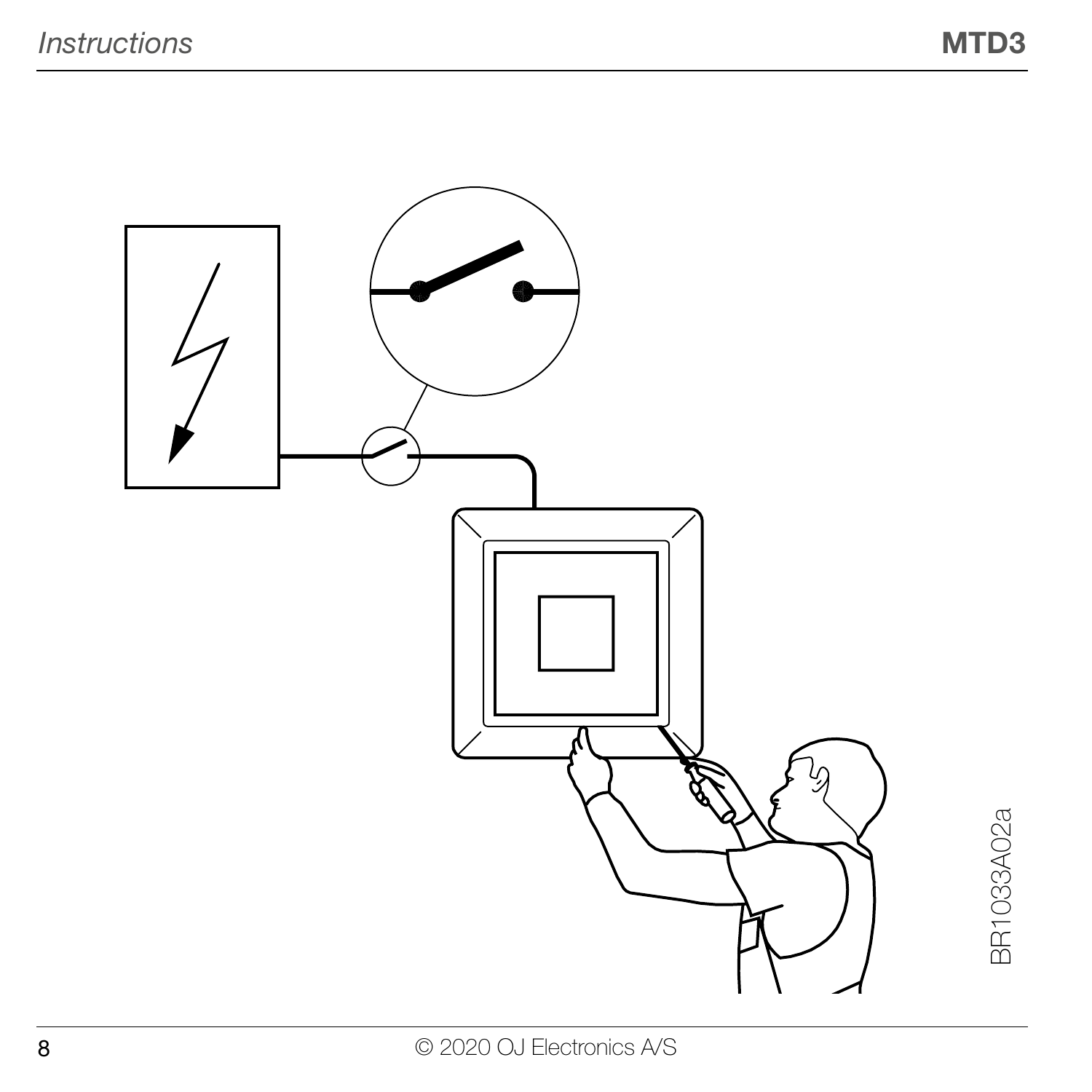# 3. IMPORTANT SAFETY INSTRUCTIONS

#### Warning:

- To avoid electric shock, disconnect the heating system power supply at the main panel before carrying out any work on this thermostat and associated components.
- Protection against electric shock must be guaranteed by appropriate mounting. The requirements of Class II are fulfilled after appropriate mounting (reinforced insulation).
- Installation must be carried out by qualified personnel in accordance with appropriate statutory regulations (where required by law).
- Installation must comply with national and/or local electrical codes. Caution:
- These instructions must be observed, otherwise the liability of the manufacturer shall be voided.
- Any changes or modifications made to this thermostat shall void the liability of the manufacturer.
- Maximum product lifetime is achieved if the product is not turned off but rather set at the lowest possible setpoint / frost protection when heat is not required.

#### Notice:

- The language used in the original documentation is English. Other language versions are a translation of the original documentation.
- OJ Electronics cannot be held liable for any errors in the documentation. OJ Electronics reserves the right to make alterations without prior notice.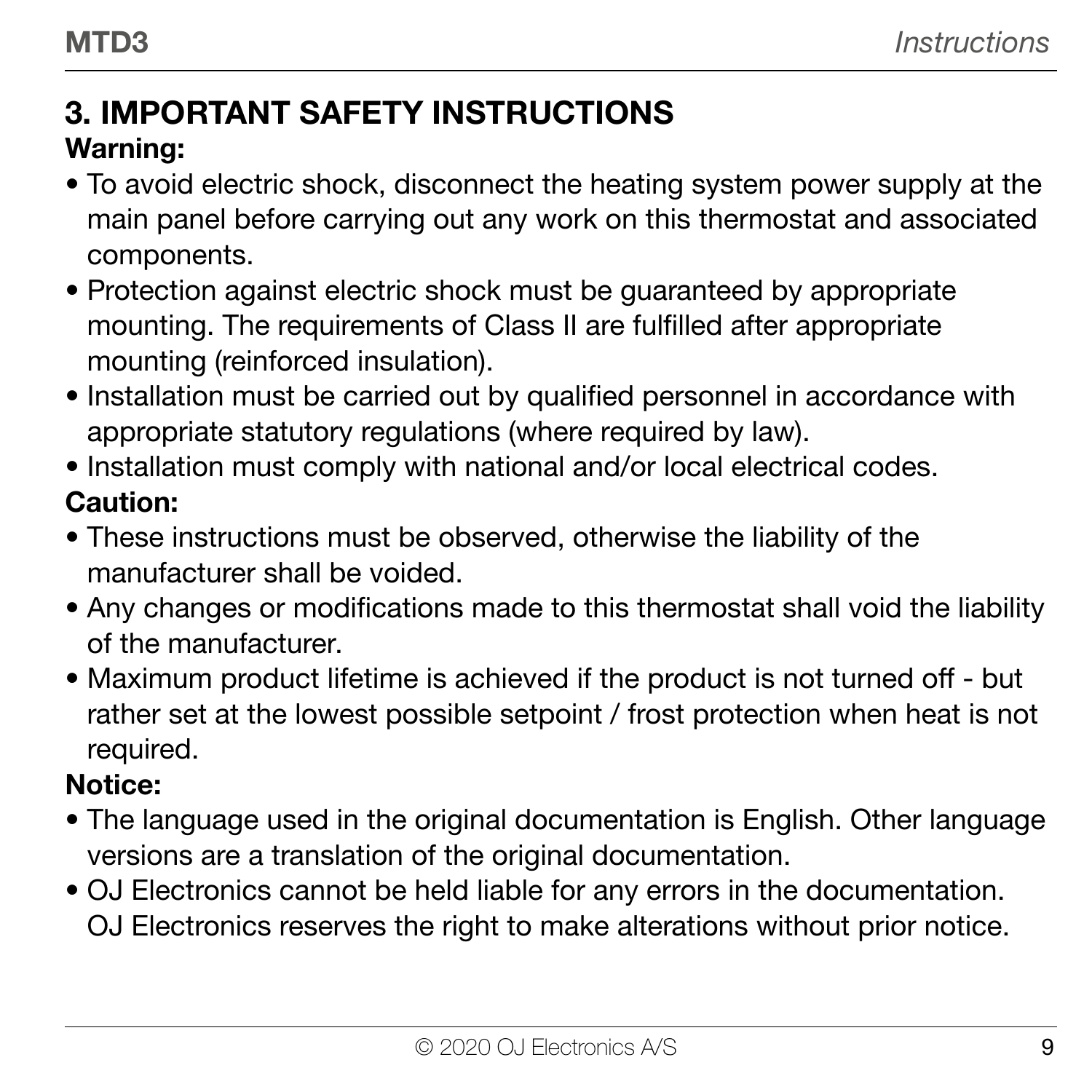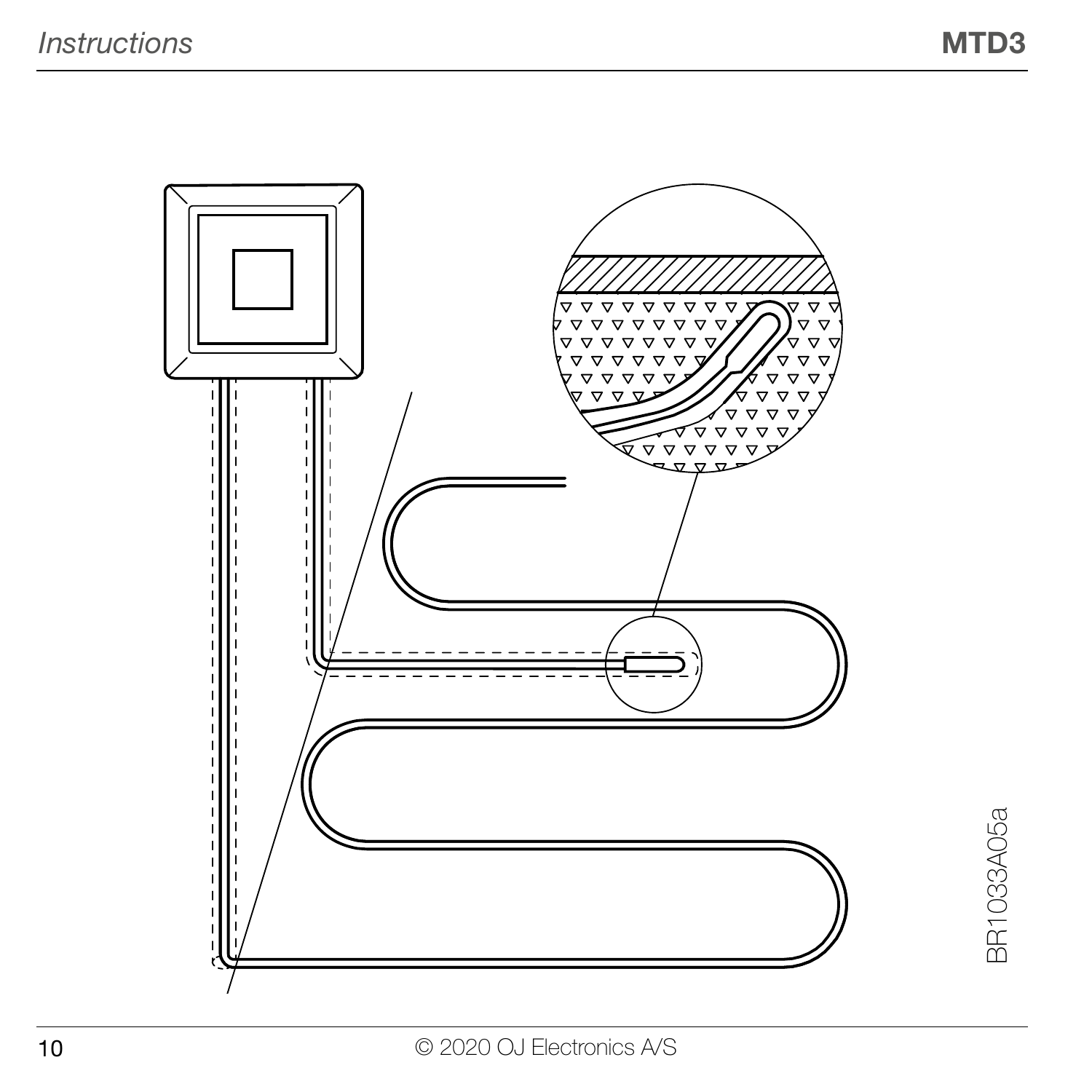# 4. INSTALLING THE SENSOR

- Insert the cable and sensor into a non-conductive conduit embedded in the floor.
- The end of the conduit must be sealed and the conduit placed as high as possible in the concrete layer.
- The floor sensor must be centred between loops of heating cable.
- The sensor cable may be extended with additional two-core cable (max. sensor extension, see Technical Specifications).
- The two wires from the sensor to the thermostat must be kept separate from high-voltage wires/cables. Place the sensor cable in a separate conduit or segregate it from power cables in some other way. Ensure that the insulation on both electrical wiring and floor sensor inside the junction box are not damaged. Never use two vacant wires in a multi-core cable.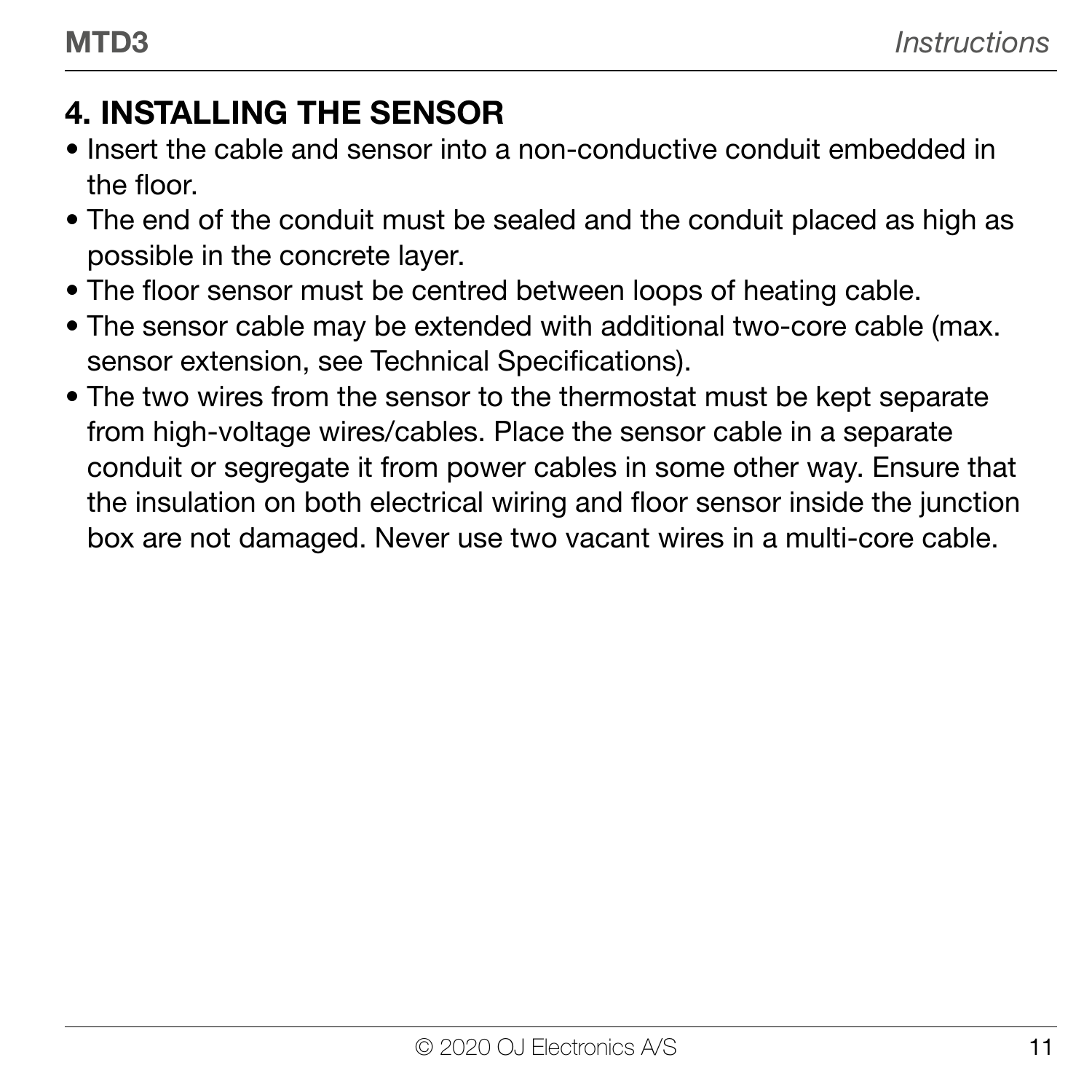#### Instructions **MTD3**

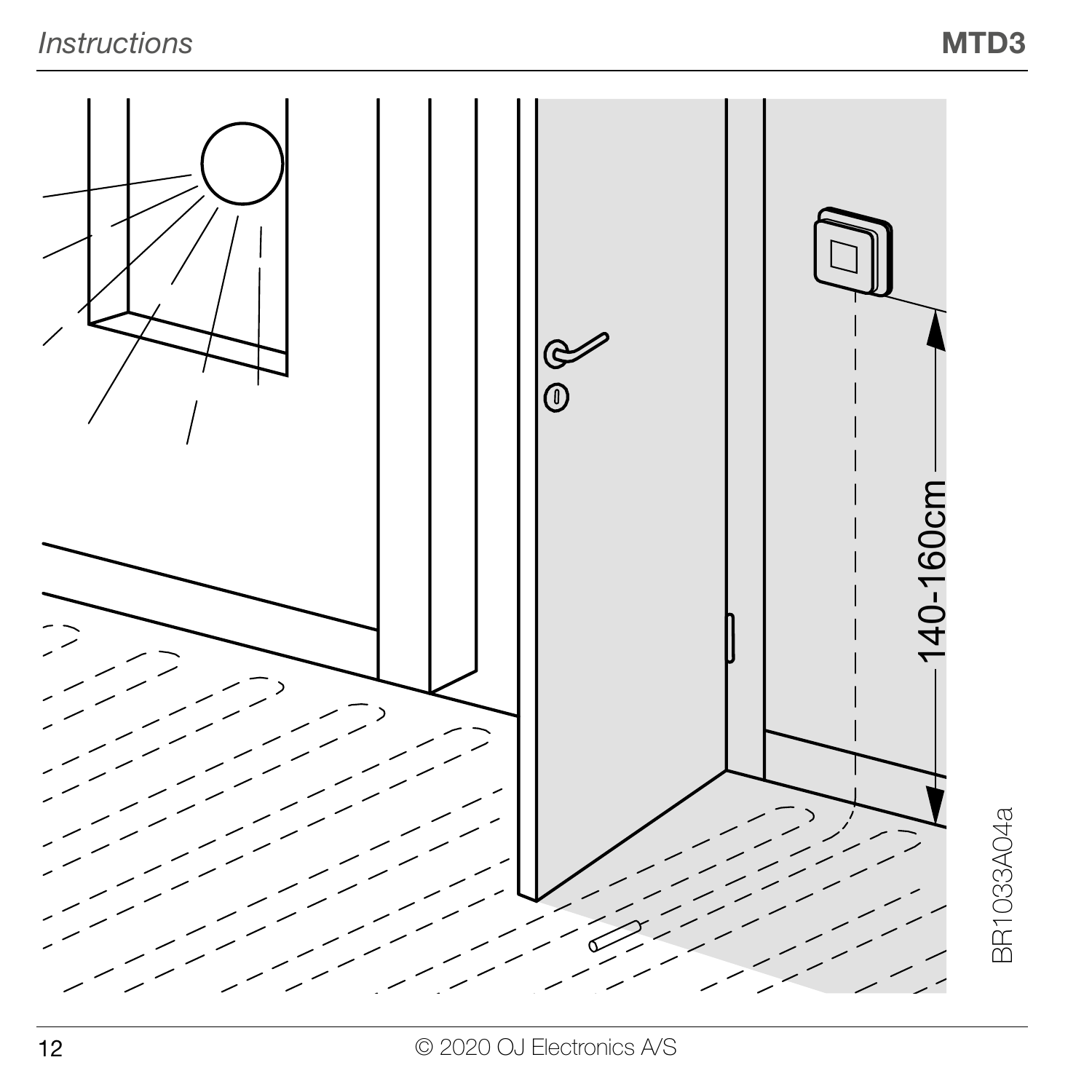# 5. PLACEMENT OF THE THERMOSTAT

 $\bullet$  The thermostat must be mounted on the wall 1.4 - 1.6 m above the floor in such a way as to allow free air circulation around it.

Draughts and direct sunlight or other heat sources must be avoided.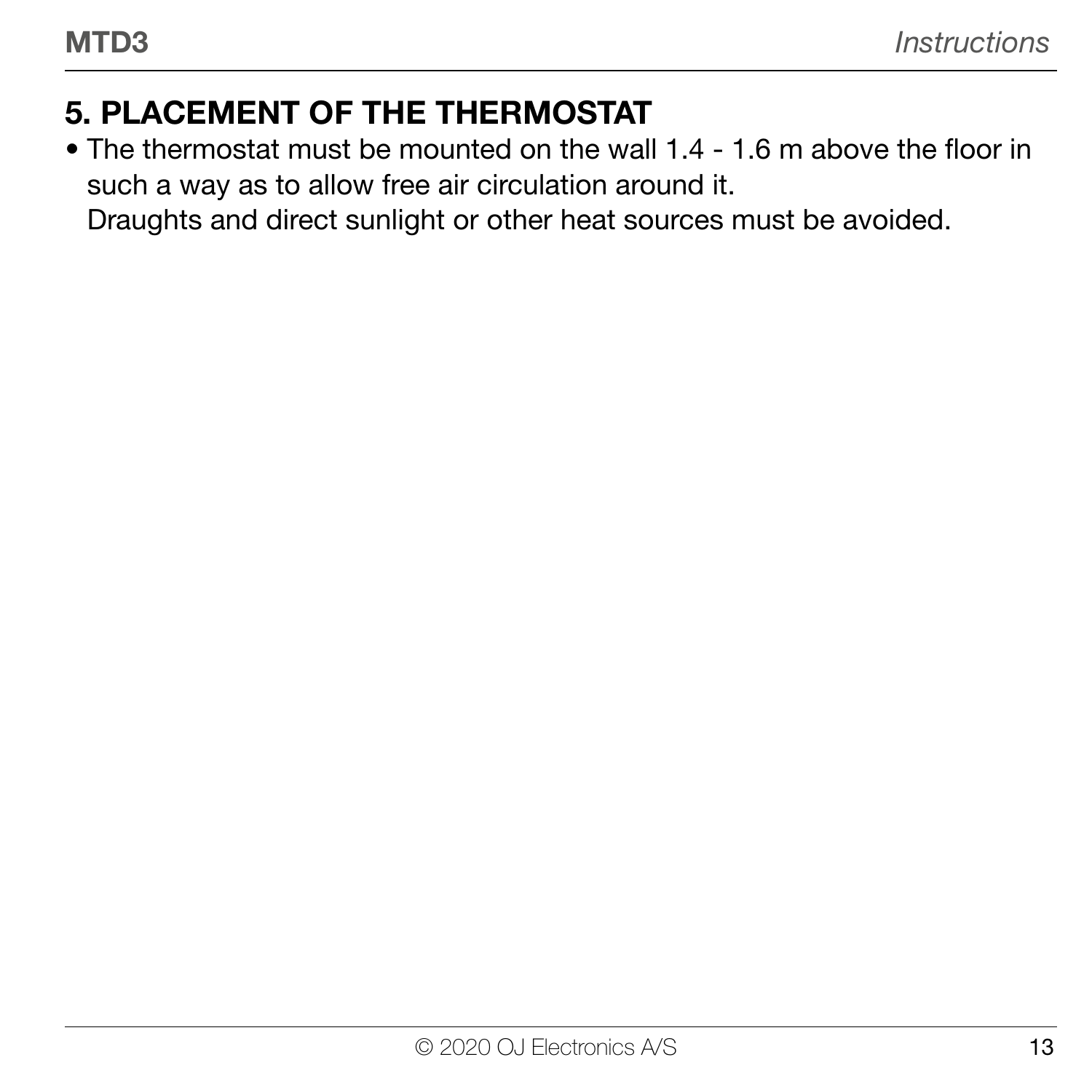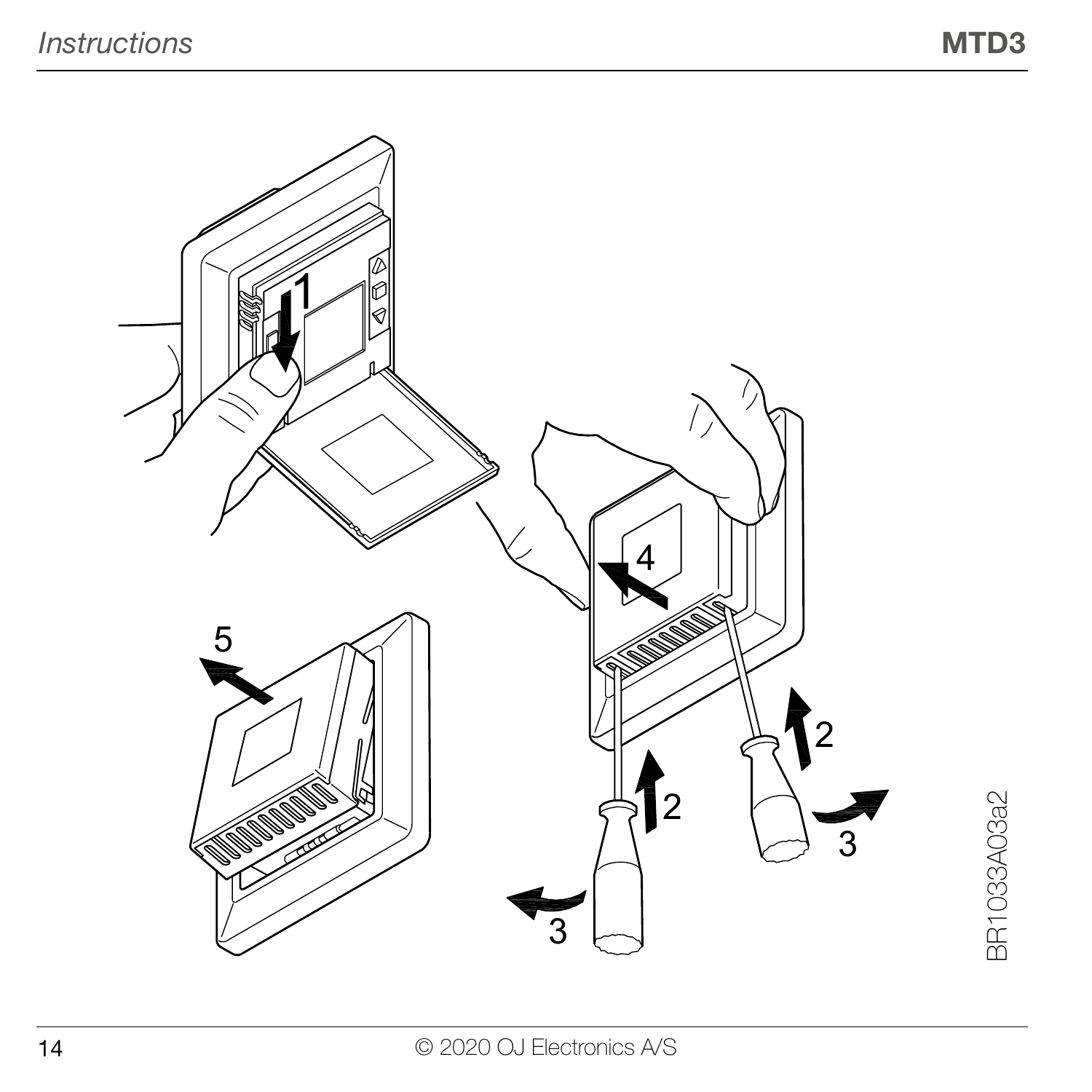# 6. PREPARING THE THERMOSTAT FOR MOUNTING

- Switch off the thermostat
- Grasp the thermostat with one hand, holding the (closed) front with your thumb on one side and your index and middle finger on the other side. The bottom of the thermostat should be facing you.
- Insert a small screwdriver into the hole to the right, in the bottom of the thermostat.
- Turn the handle of the screwdriver outwards while gently pulling the right side of the bottom a few millimetres towards you.
- Insert the small screwdriver into the hole to the left, in the bottom of the thermostat.
- Turn the handle of the screwdriver outwards while gently pulling the left side of the bottom a few millimetres towards you.
- When the bottom side of the front is loose, pull the front gently away from the back part.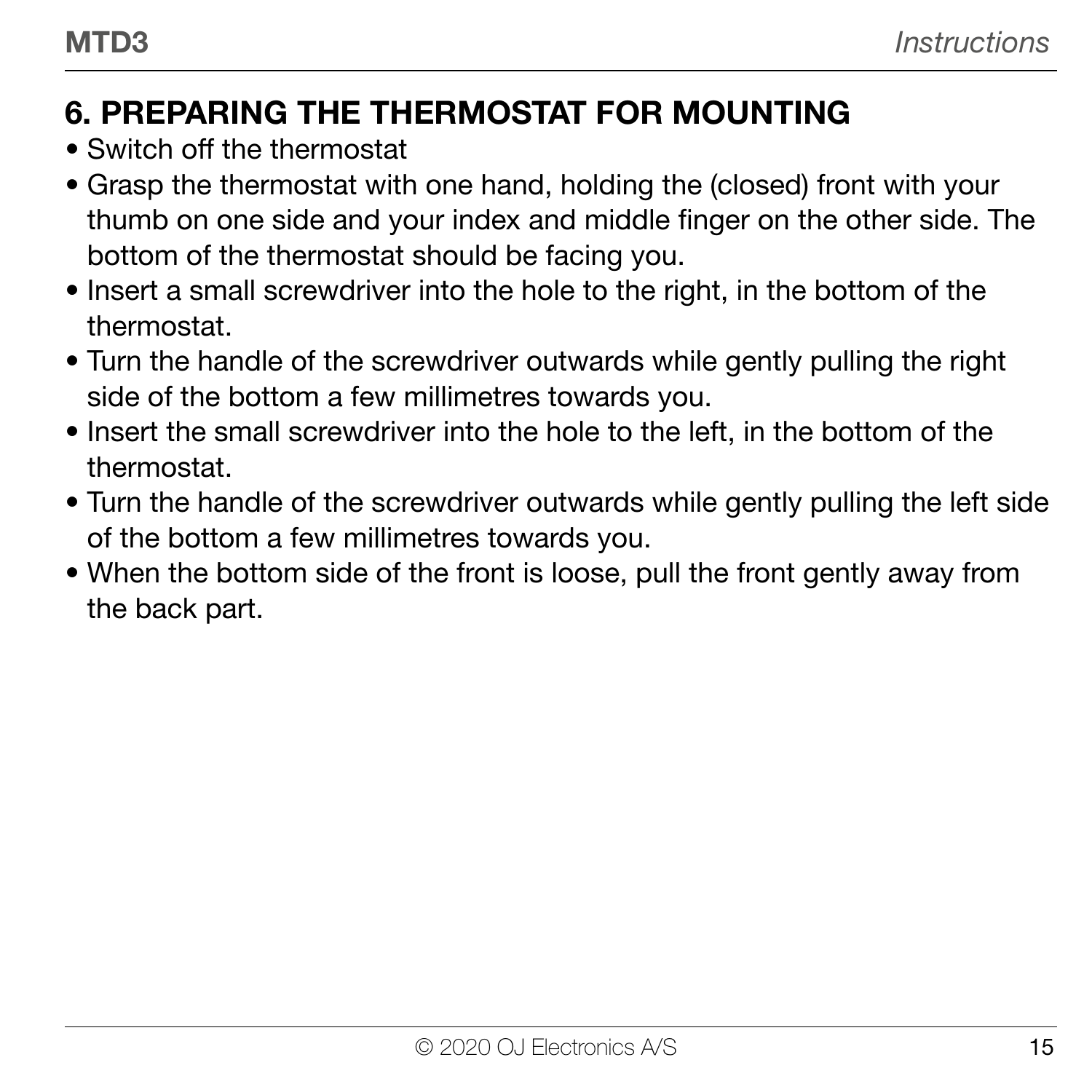

BR1033A14<br>BR1033A14 BR1033A14

--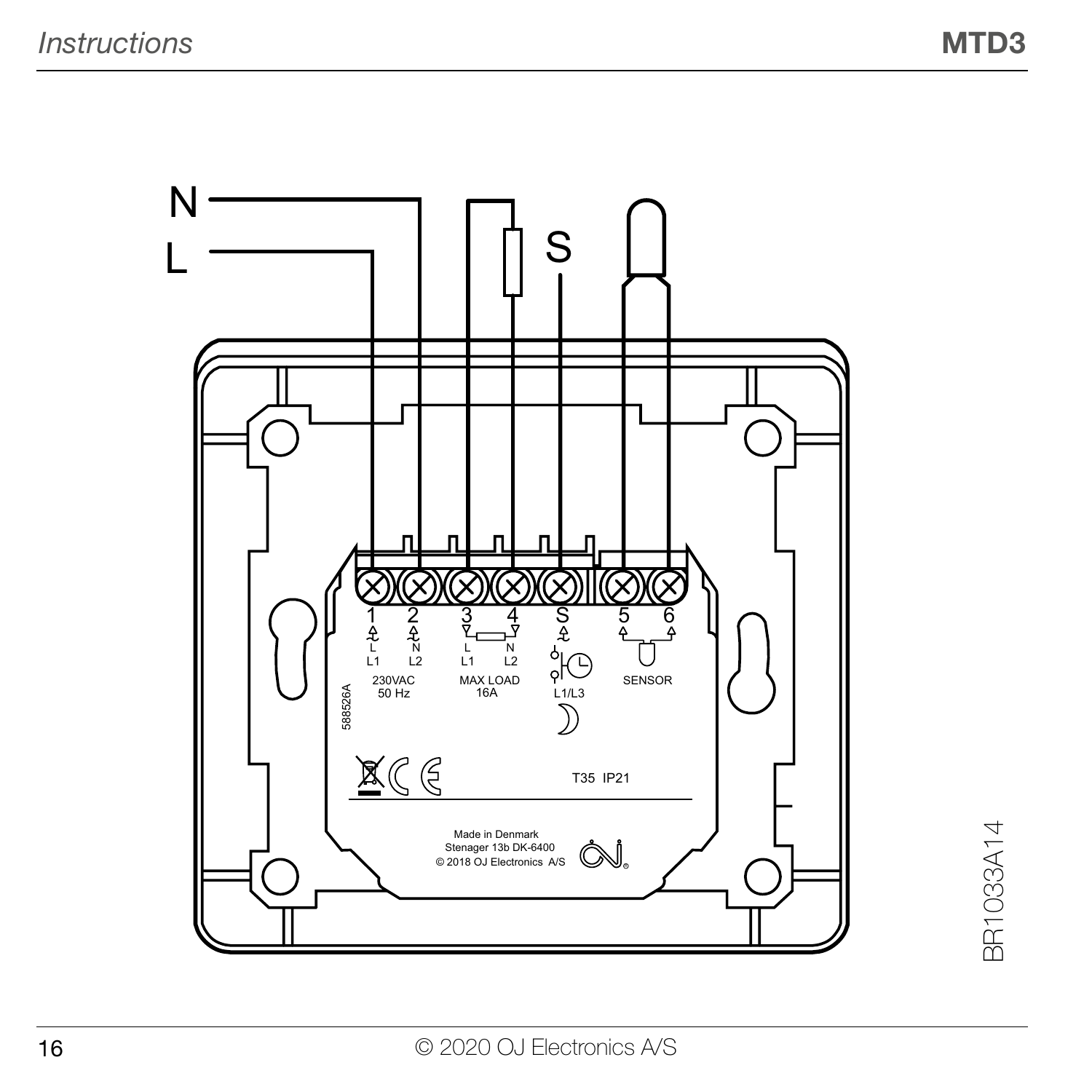### 7. CONNECTIONS

Ensure that the mains and load cables are connected as shown in the figure.<br>Terminal 1: Phase:  $(L/L1)$ 

- Terminal 1: Phase: (L / L1)<br>Terminal 2: Neutral: (N / L2)
- Terminal 2: Neutral:<br>Terminal 3: Load:
- Terminal 3: Load: (L / L1) Resistive load only<br>Terminal 4: Load: (N / L2) Resistive load only
- (N / L2) Resistive load only
- Terminal S: Night setback (full-wave) / Frost protection (half-wave)
- Terminal 5: Sensor (no polarity)
- Terminal 6: Sensor (no polarity)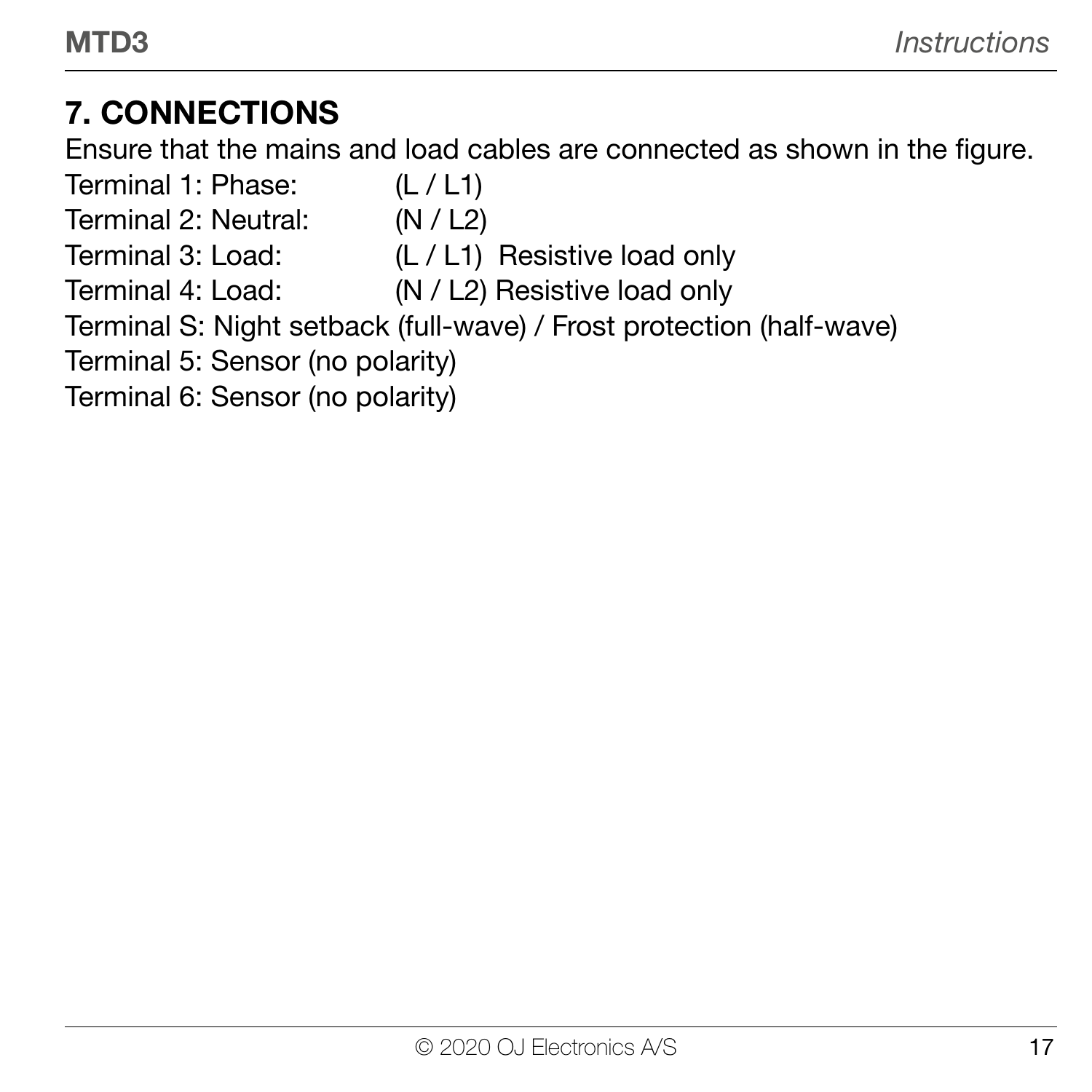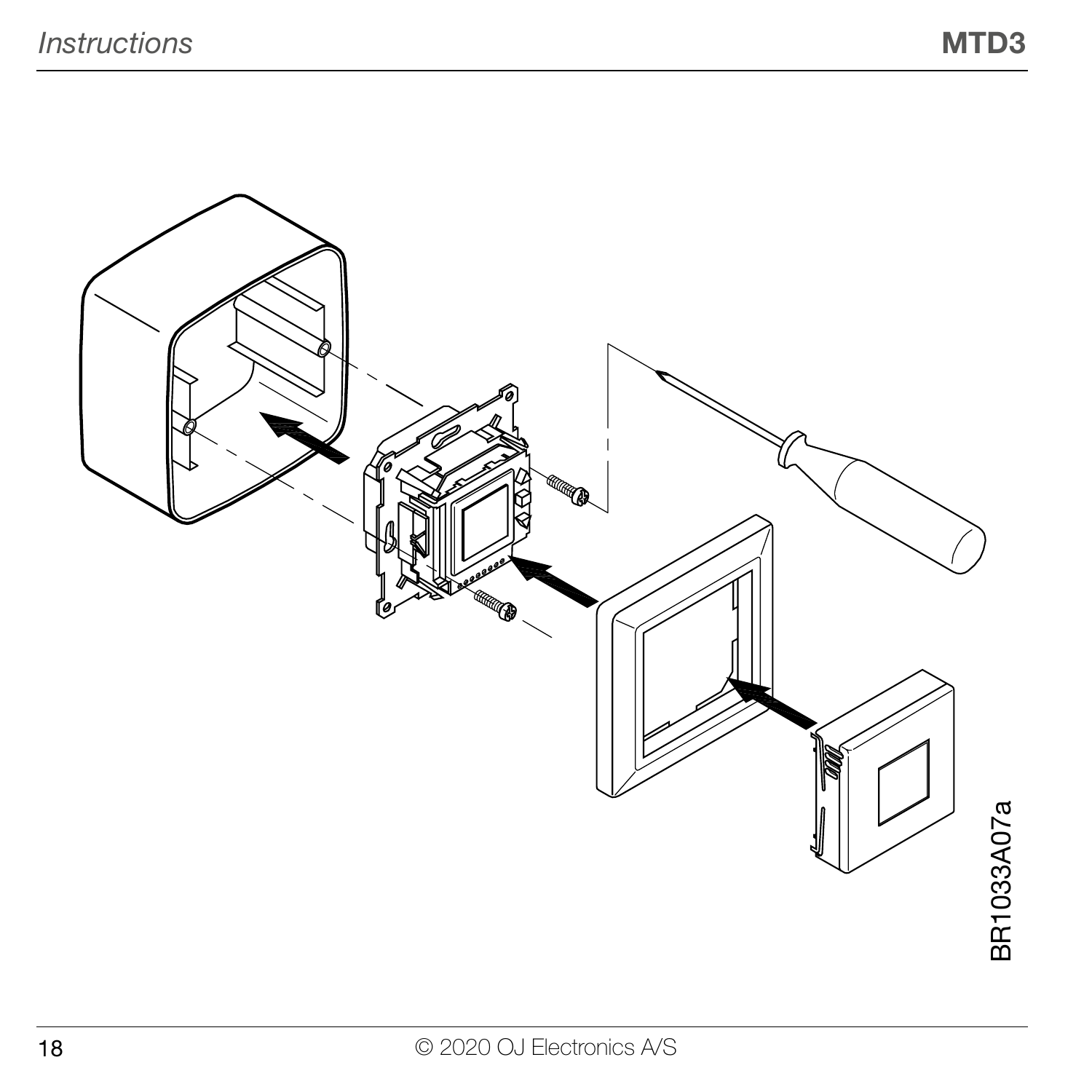# 8. MOUNTING THE THERMOSTAT

- Mount the thermostat in the wall socket.
- Fit the frame and carefully press the cover onto the thermostat starting with the upper part of the cover, then the lower part of the cover.
- Ensure that both the power slide button on the cover and the power switch pin in the thermostat are down.
- Click the cover into place by applying light, even pressure. Warning! Do not apply pressure to the display itself.
- DO NOT attempt to open the thermostat.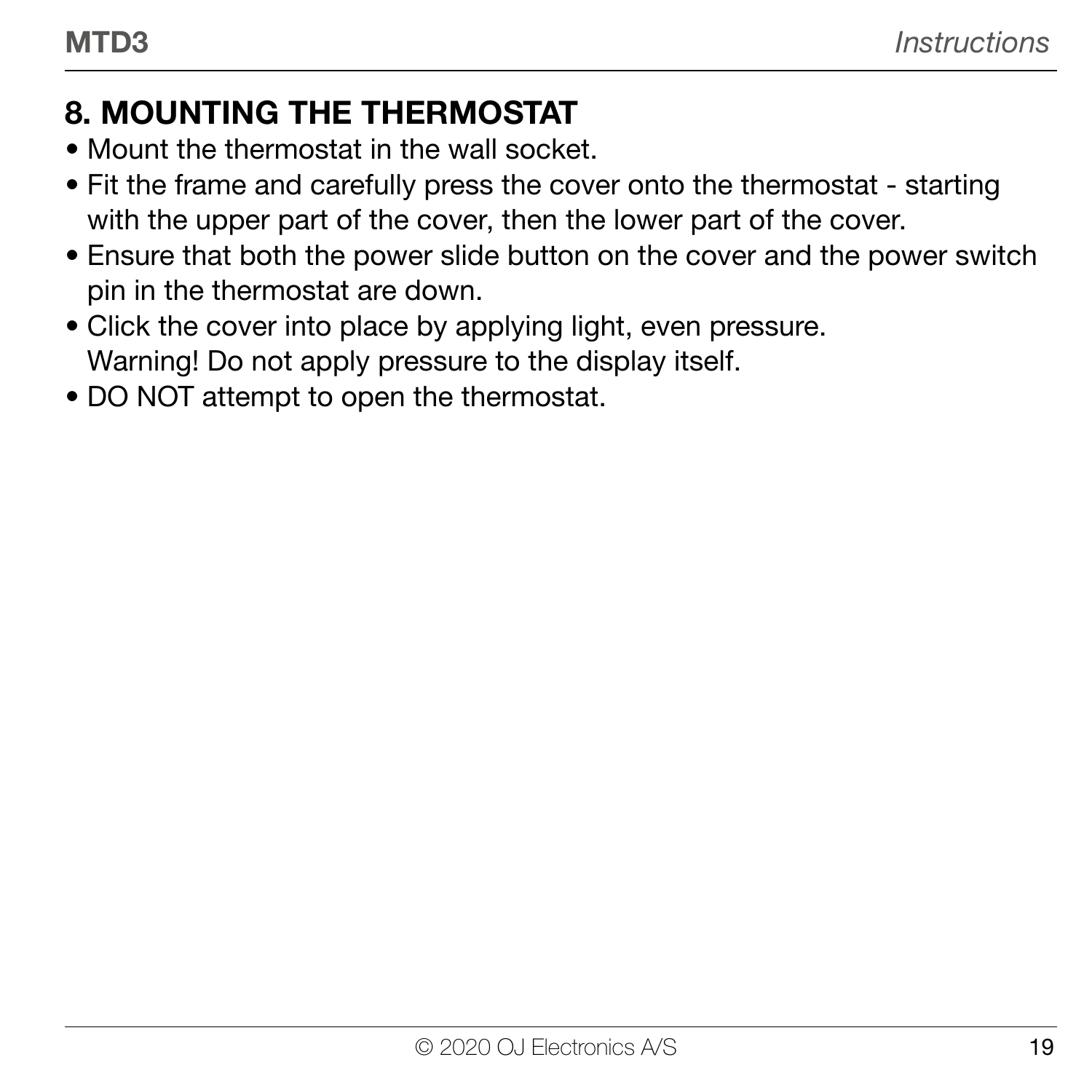

http://downloads.mythermostat.info/7C1jRQlM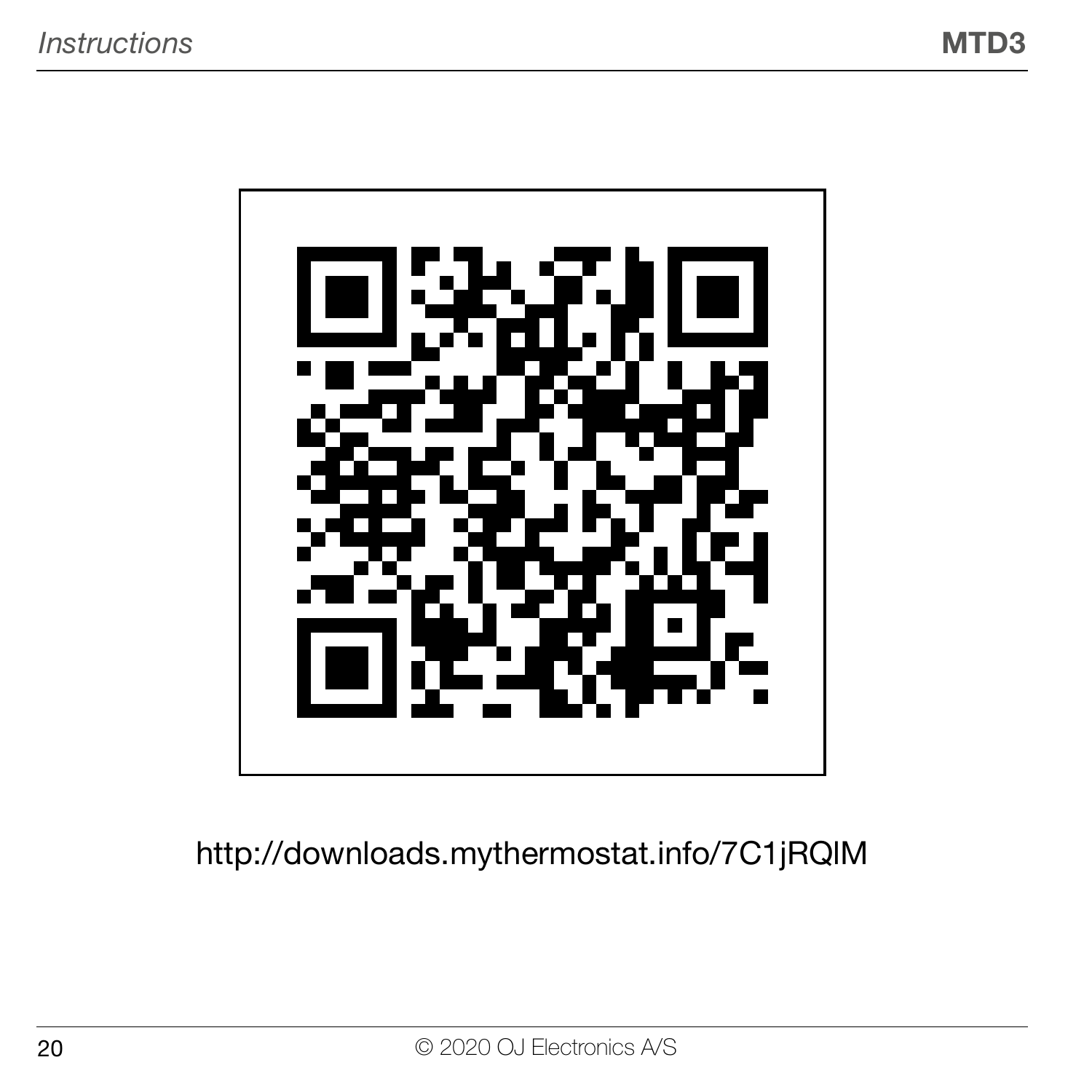# 9. USING THE THERMOSTAT

- Open the lid on the front of the thermostat (flip down), slide the ON/OFF switch from "O" to "I".
- Use the middle button to enter the menu and accept selections.
- Use the arrow up/down to scroll through the menu and toggle between different options in the submenus.

You can find the full user manual by scanning the QR code on the opposite side or entering the URL in a browser.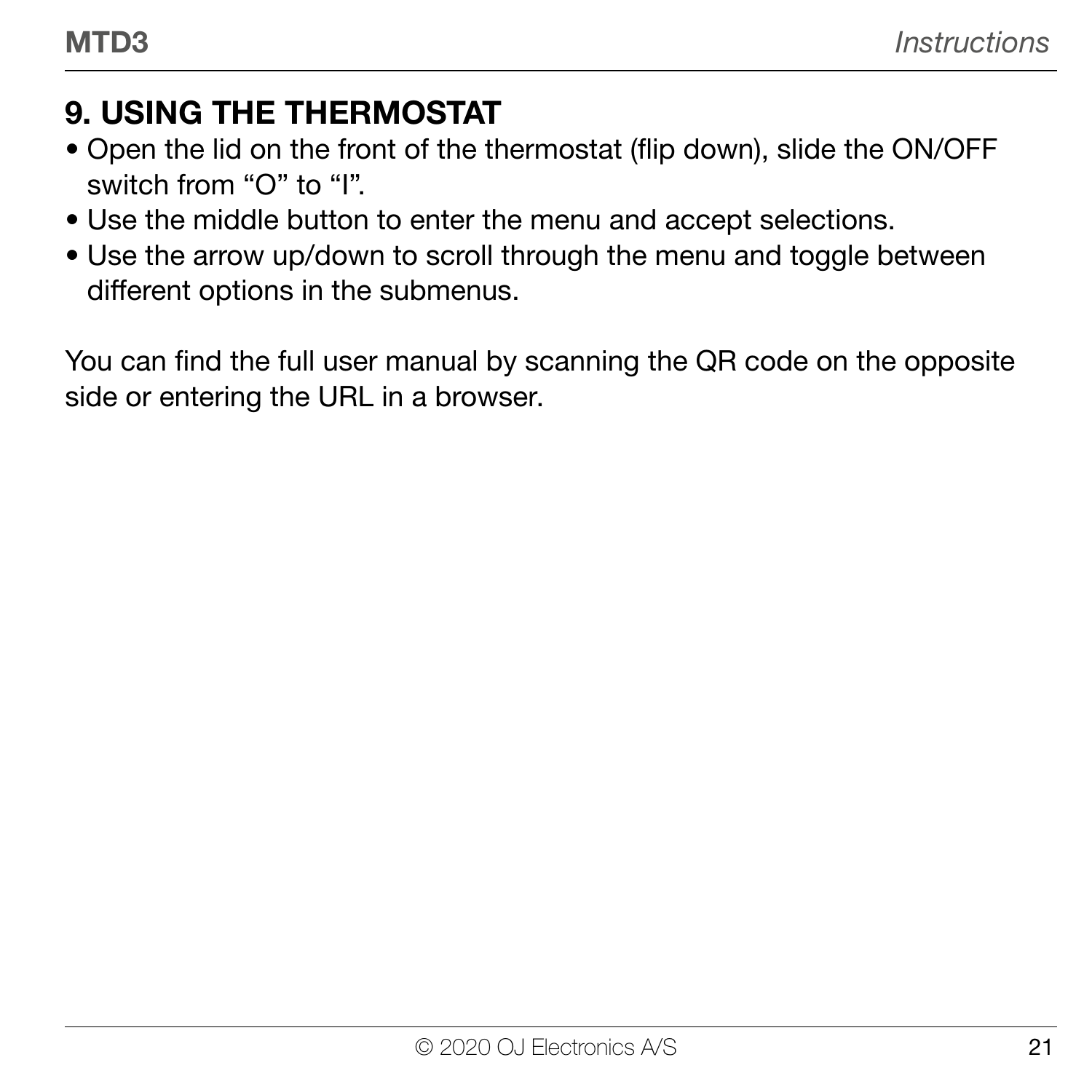# 10. MENU STRUCTURE (Options available may vary depending on version)

| Menu       | <b>Setting Options</b>                 |               |  |
|------------|----------------------------------------|---------------|--|
| APP        | APP: A; F; C; AF; AE                   |               |  |
| <b>SCA</b> | SChi: SCLo - 40.0°C                    |               |  |
|            | SCLo: 0.0°C - SChi                     |               |  |
| Li         | Lihi: LiLo - $40^{\circ}$ C            |               |  |
|            | LiLo: 0°C - Lihi                       |               |  |
| tP         | FLo: Actual measured temperature       |               |  |
|            | ro: Actual measured temperature        |               |  |
| LCd        | SCA: C; nu                             |               |  |
|            | diS: SP; tP                            |               |  |
| AdJ        | Measured temperature +/- 10°C          |               |  |
| nSb        | $2.0^{\circ}$ C - $8.0^{\circ}$ C      |               |  |
| dEF        | $5.0^\circ - 10.0^\circ C$             |               |  |
|            | oFF; AUt; On                           |               |  |
|            | oFF:                                   | diF: 0.3-10.0 |  |
| <b>PWM</b> | on                                     | CYC: 15-60    |  |
|            | AUt:                                   | CYHi: 10-60   |  |
|            |                                        | CYLo: 10-30   |  |
| Pli        | $0-30$ min                             |               |  |
|            | ModE: oFF; 5:2; 6:1; 7:0; 0:7          |               |  |
| TiMe       | dAY: Non; tuE; UEd; thu; Fri; SAt; Sun |               |  |
|            | hour: 0-23:                            |               |  |
| Min: 0-59  |                                        |               |  |
| SW         | None                                   |               |  |
| DonE       | Save settings and exit the menu        |               |  |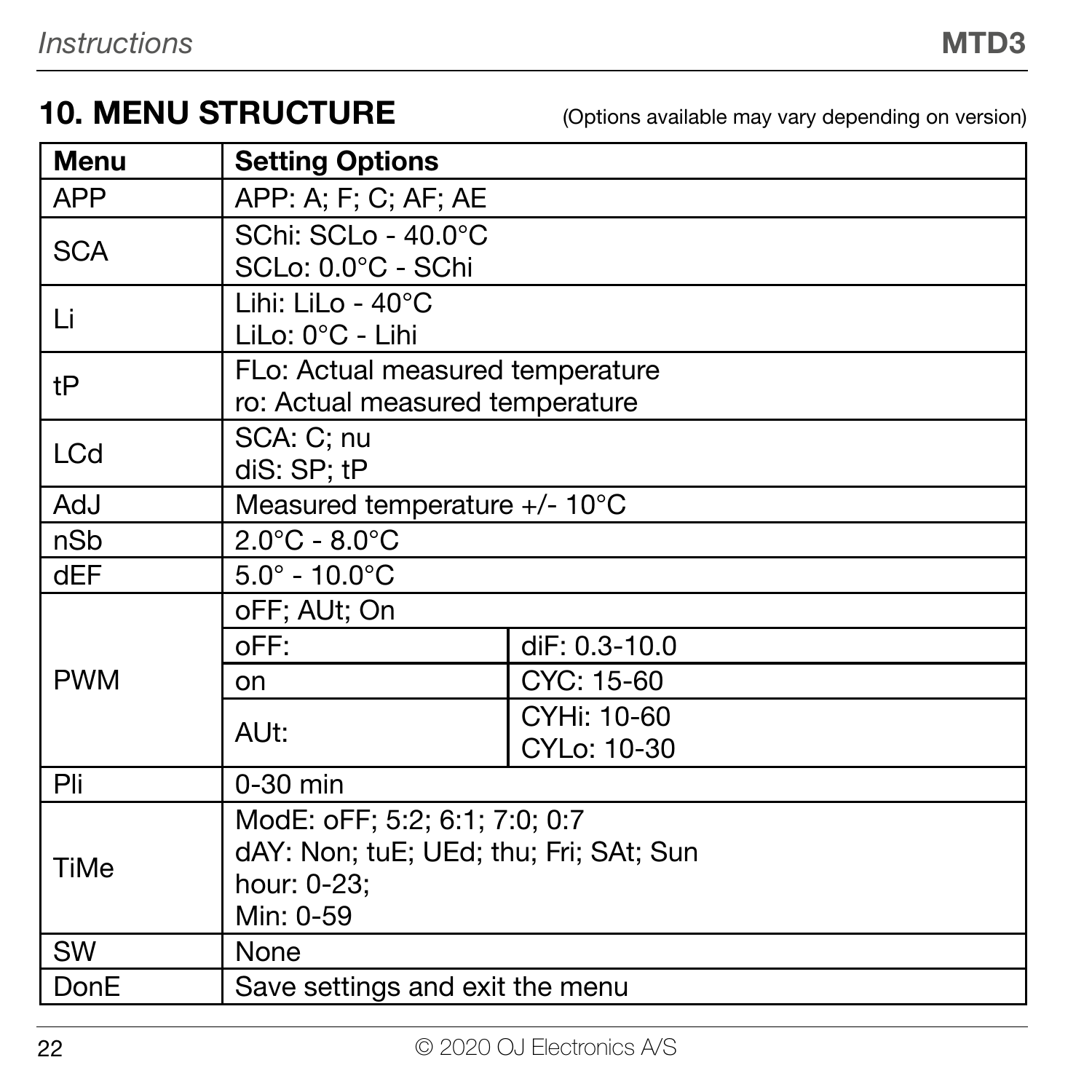#### 11. ERROR CODES

E0: Internal fault. Heating is shut off.

E1:Built-in sensor fault. The sensor application is changed to C (regulator).

E2:Externally wired floor sensor or externally wired room sensor fault. (The sensor is either damaged, or has short-circuited or disconnected). The sensor application is changed to C (regulator) If AF is used - the sensor application is changed to A (internal room sensor).

E5:Internal overheating.

Internal overheating. If the E5 error persists, please contact your installer.

#### Environment and recycling

Please help us protect the environment by disposing of the packaging in accordance with national regulations for waste processing.

#### Recycling of obsolete appliances



Appliances with this label must not be disposed of with general household waste. They must be collected separately and disposed of in compliance with local regulations.

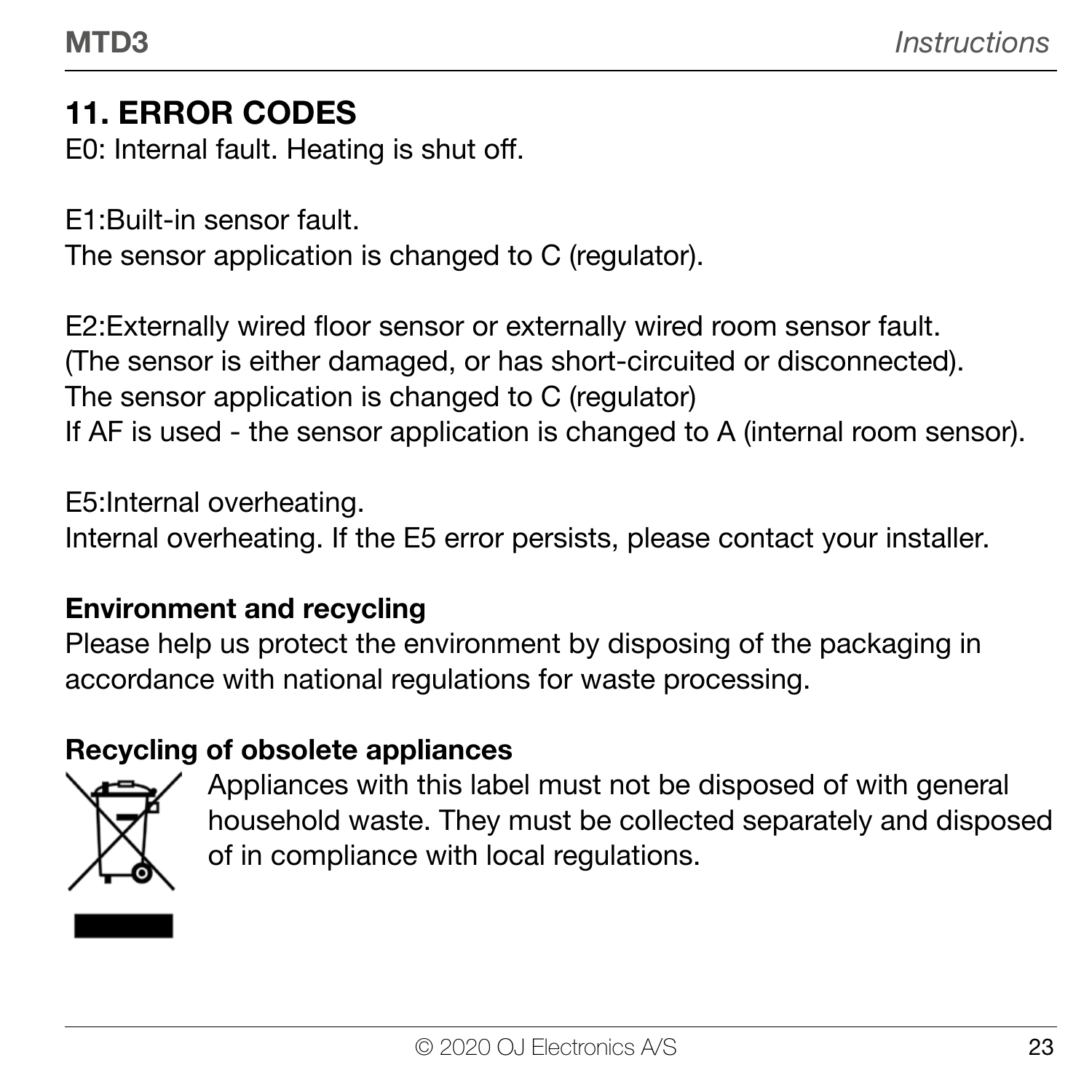#### DISCLAIMER

OJ cannot be held liable for any errors in catalogues, brochures or other printed material. OJ reserves the right to alter its products without notice. This also applies to products already on order, provided that such alterations can be made without requiring subsequent changes in specifications already agreed. All trademarks in this material are the property of the respective companies. OJ and the OJ logotype are trademarks of OJ Electronics A/S. All rights reserved.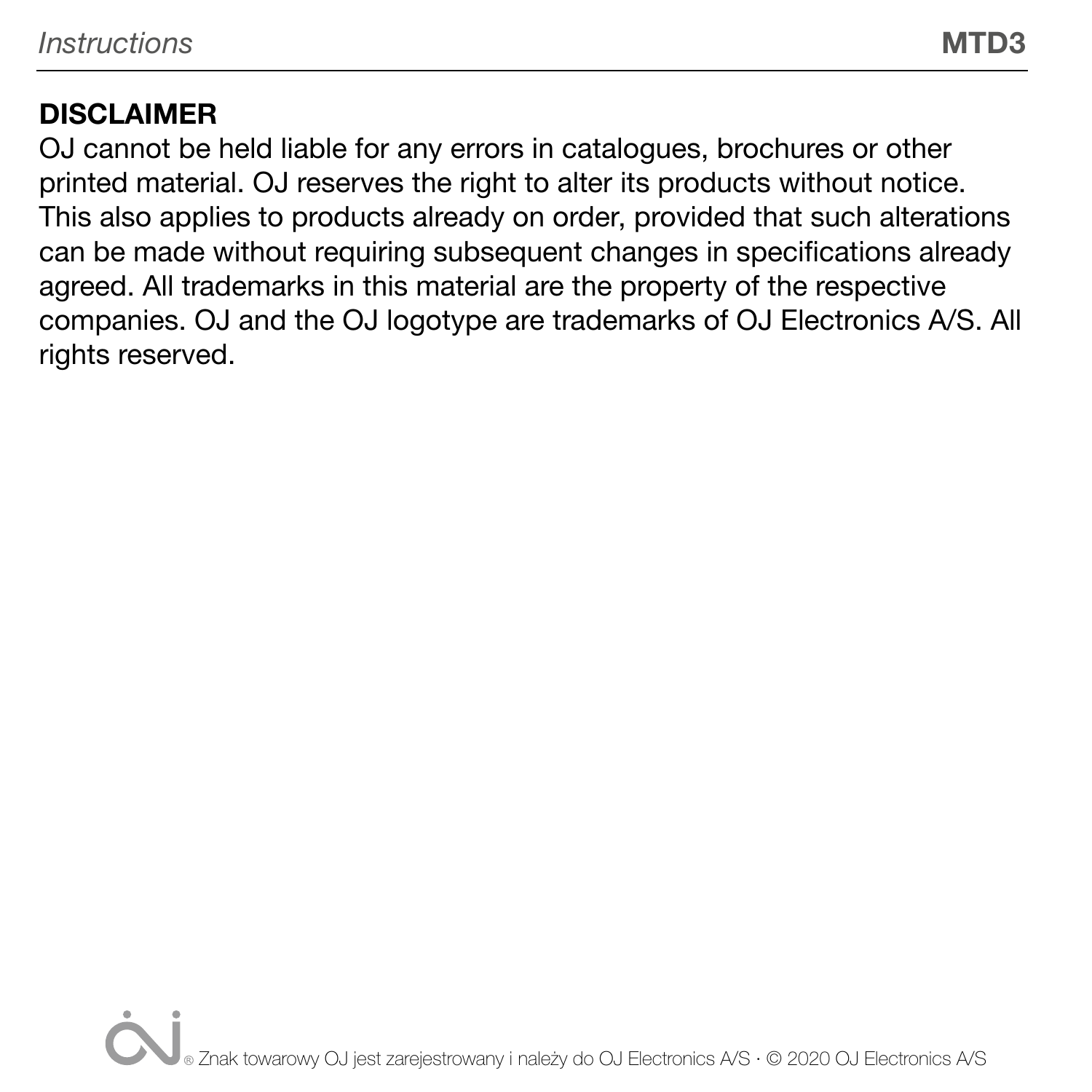

# Skrócona instrukcja obsługi

Termostat MTD3 Polski

© 2020 OJ Electronics A/S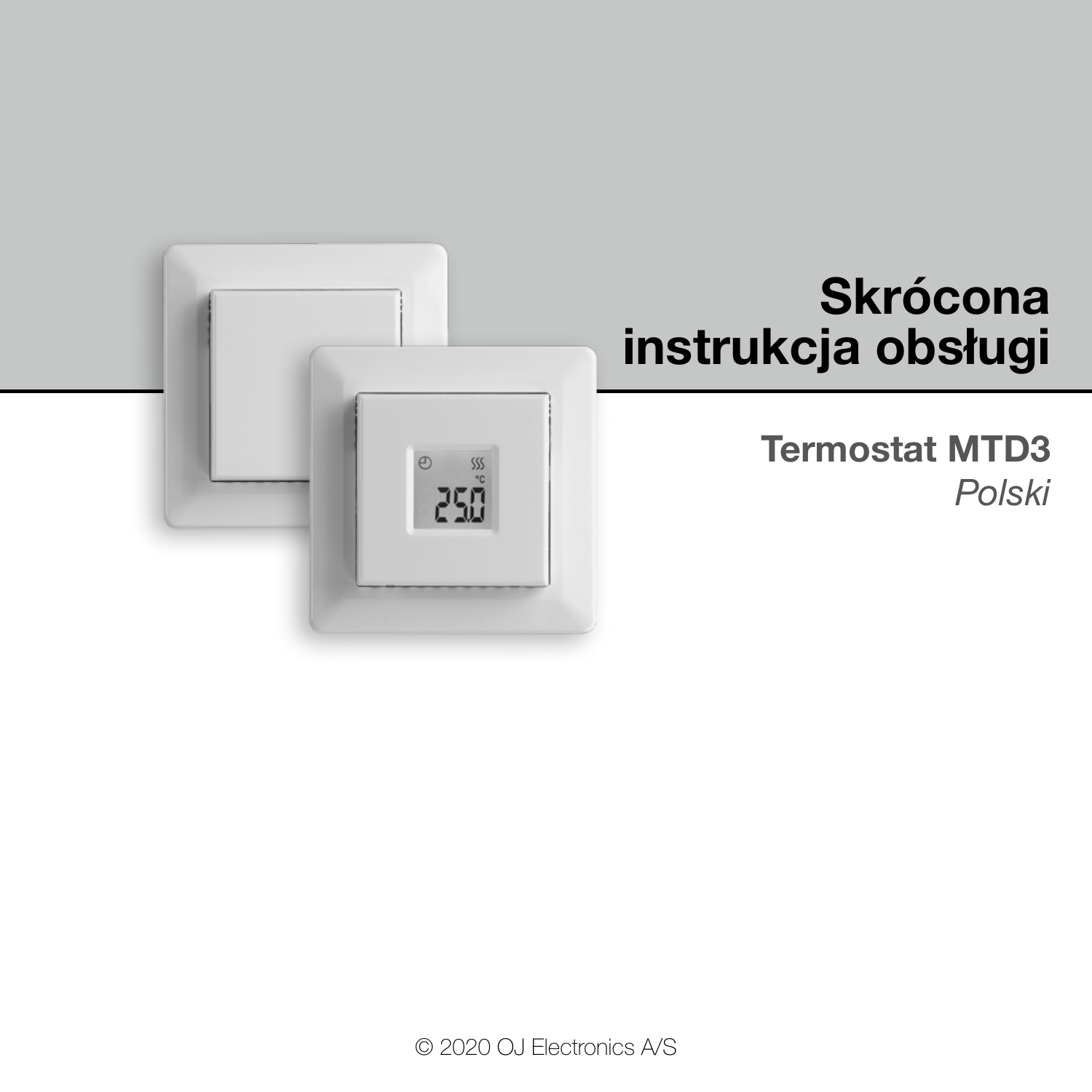# SPIS TREŚCI

OJ Electronics A/S niniejszym deklaruje, że produkt ten jest zgodny z następującymi dyrektywami Parlamentu Europejskiego: LVD - Dyrektywa w sprawie niskiego napięcia EMC - Kompatybilność elektromagnetyczna RoHS - Ograniczenie stosowania niektórych niebezpiecznych substancji

WEEE - Dyrektywa ws. zużytego sprzętu elektrycznego i elektronicznego

#### Obowiązujące normy:

CE: EN 60730-1, EN 60730-2-9

# (f

Tego termostatu można używać do sterowania ogrzewaniem elektrycznym zgodnie z normą EN50559.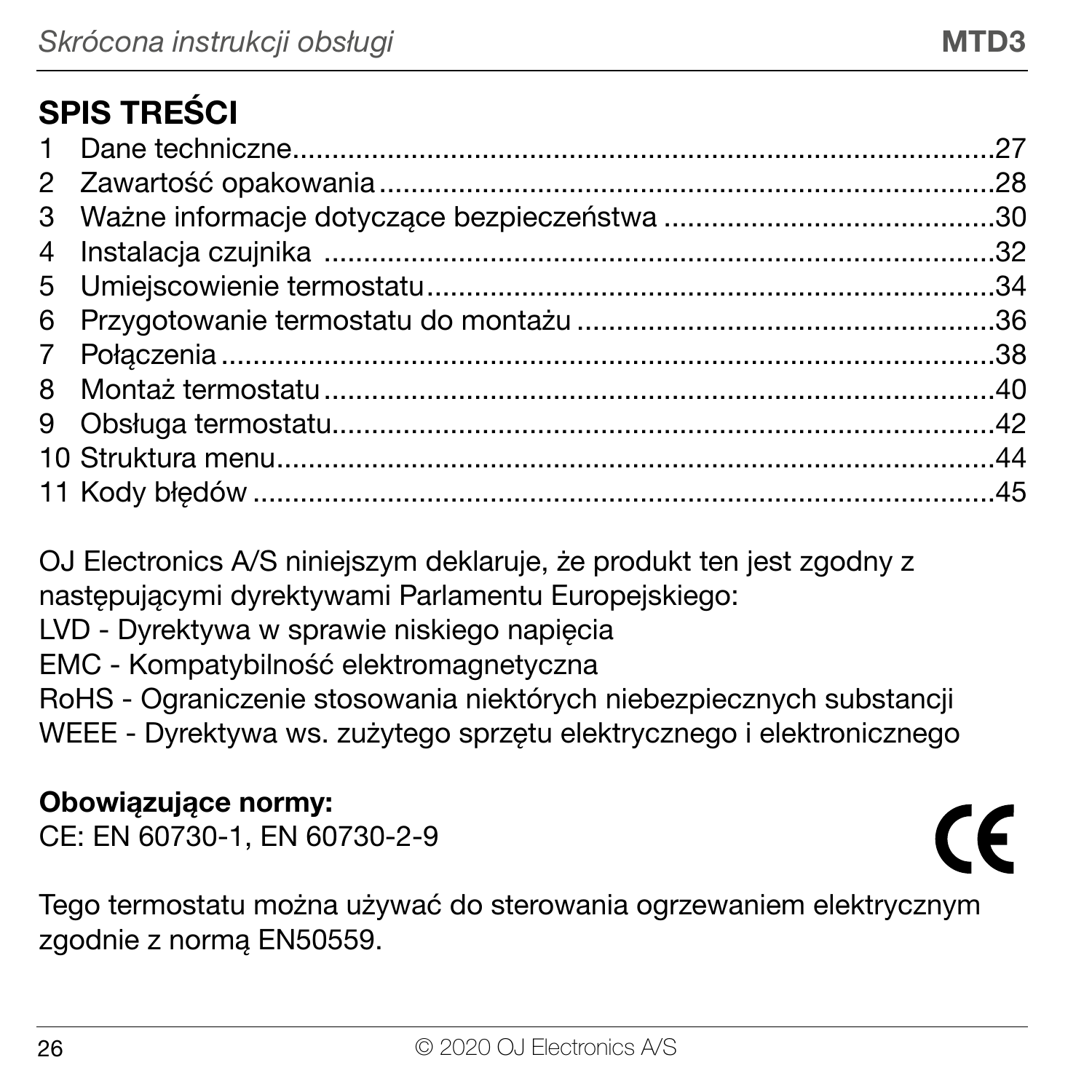# 1 DANE TECHNICZNE

| Zastosowania wyjścia Obciążenie rezystancyjne 16 A Obciążenie                                   |
|-------------------------------------------------------------------------------------------------|
| impedancyjne 1 A                                                                                |
| Rozmiar przewodów zacisków  ≤ 13 A - 1,5 mm <sup>2</sup> > 13 A to 16 A - 2,5 mm <sup>2</sup> , |
| przewód jednodrutowy                                                                            |
|                                                                                                 |
|                                                                                                 |
|                                                                                                 |
|                                                                                                 |
|                                                                                                 |
|                                                                                                 |
|                                                                                                 |
| Zastosowanie Termostat przeznaczony do elektrycznego                                            |
| ogrzewania podłogowego                                                                          |
|                                                                                                 |
|                                                                                                 |
|                                                                                                 |
|                                                                                                 |
|                                                                                                 |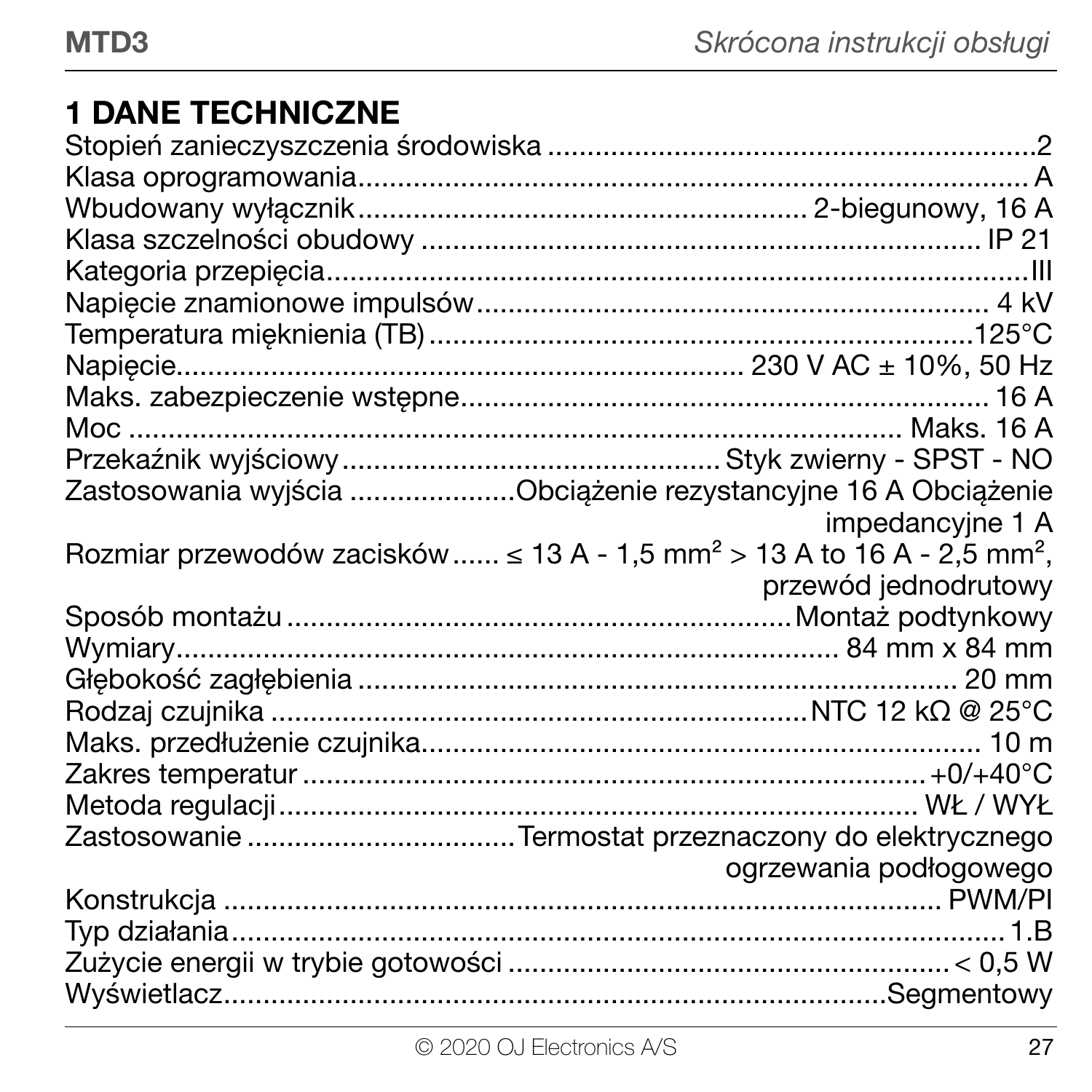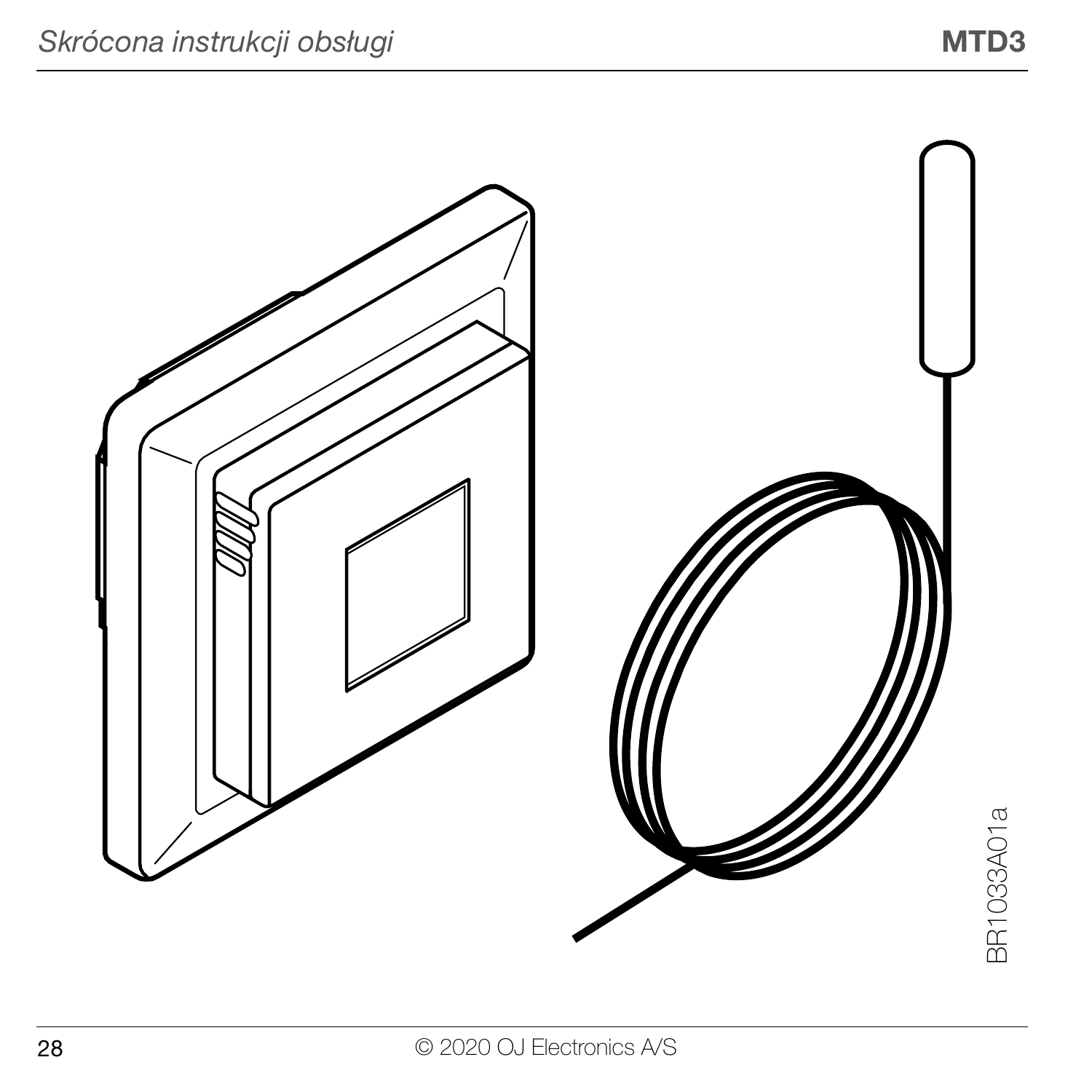# 2 ZAWARTOŚĆ OPAKOWANIA

- Termostat
- Czujnik temp. podłogi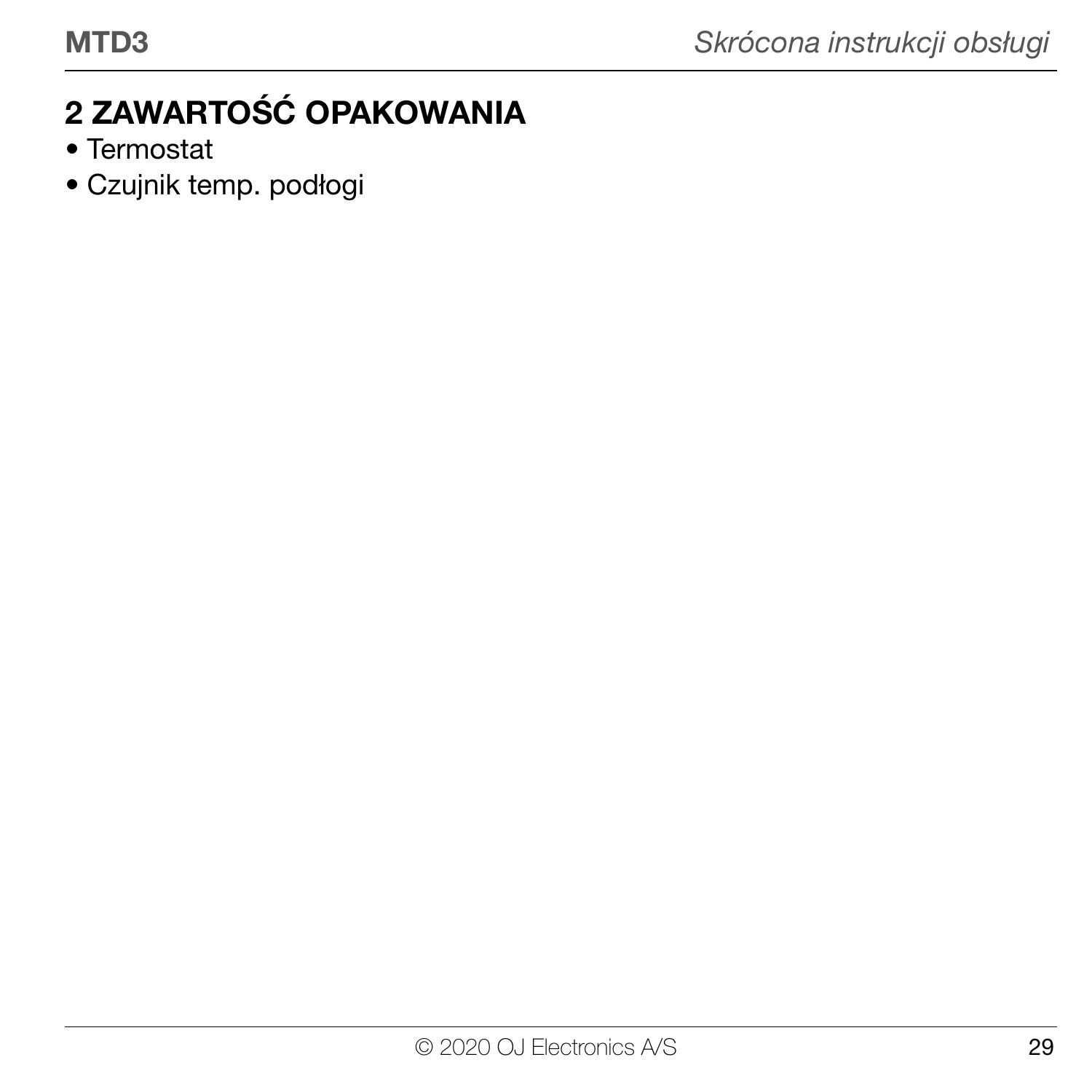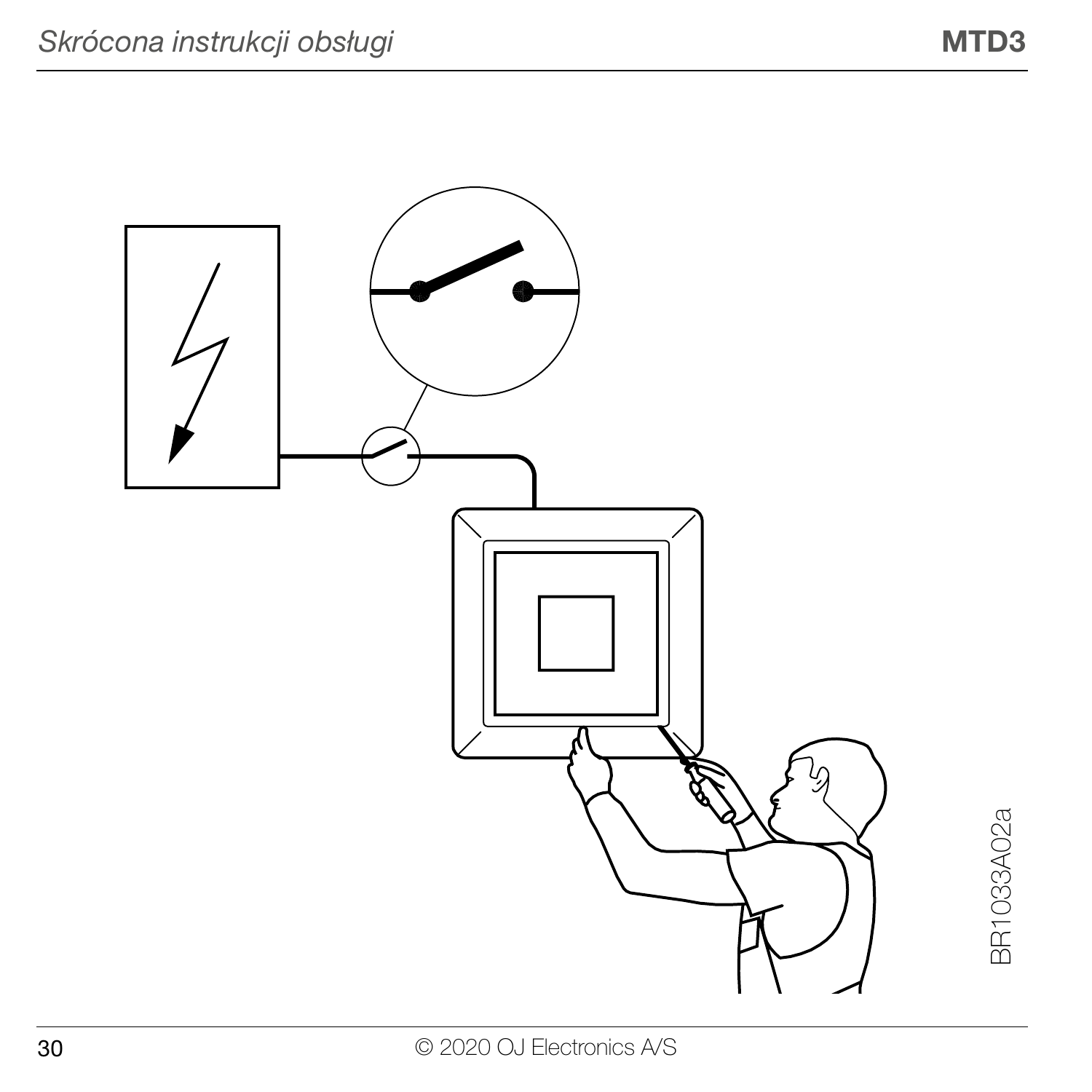#### 3 WAŻNE INFORMACJE DOTYCZĄCE BEZPIECZEŃSTWA Ostrzeżenie:

- Aby zapobiec porażeniu prądem, należy odłączyć zasilanie instalacji ogrzewania na panelu głównym przed przystąpieniem do jakichkolwiek prac na termostacie lub połączonych z nim elementach.
- Należy zapewnić ochronę przeciwporażeniową za pomocą odpowiedniego montażu. Odpowiedni montaż (wzmocniona izolacja) spełnia wymagania klasy II.
- Montaż musi być wykonywany przez kompetentny personel zgodnie ze stosownymi przepisami urzędowymi (jeśli wymaga tego prawo).
- Instalacja musi spełniać wymogi krajowych i/lub lokalnych przepisów dotyczących instalacji elektrycznych.

#### Uwaga:

- Należy przestrzegać niniejszych zaleceń w przeciwnym razie producent zostaje zwolniony z odpowiedzialności.
- Wprowadzenie jakichkolwiek zmian lub modyfikacji termostatu jest równoznaczne ze zwolnieniem producenta z odpowiedzialności.
- Maksymalny okres żywotności urządzenia można uzyskać, gdy w przypadku braku zapotrzebowania na ogrzewanie zamiast wyłączania urządzenia, ustawiana jest najniższa możliwa nastawa / ochrona przed zamarzaniem.

#### Pamiętaj:

- Oryginalna dokumentacja urządzenia sporządzona jest w języku angielskim. Inne wersje językowe są tłumaczeniami oryginalnej dokumentacji.
- Firma OJ Electronics nie ponosi odpowiedzialności za jakiekolwiek błędy w dokumentacji.

OJ Electronics zastrzega sobie prawo do wprowadzania zmian bez uprzedzenia.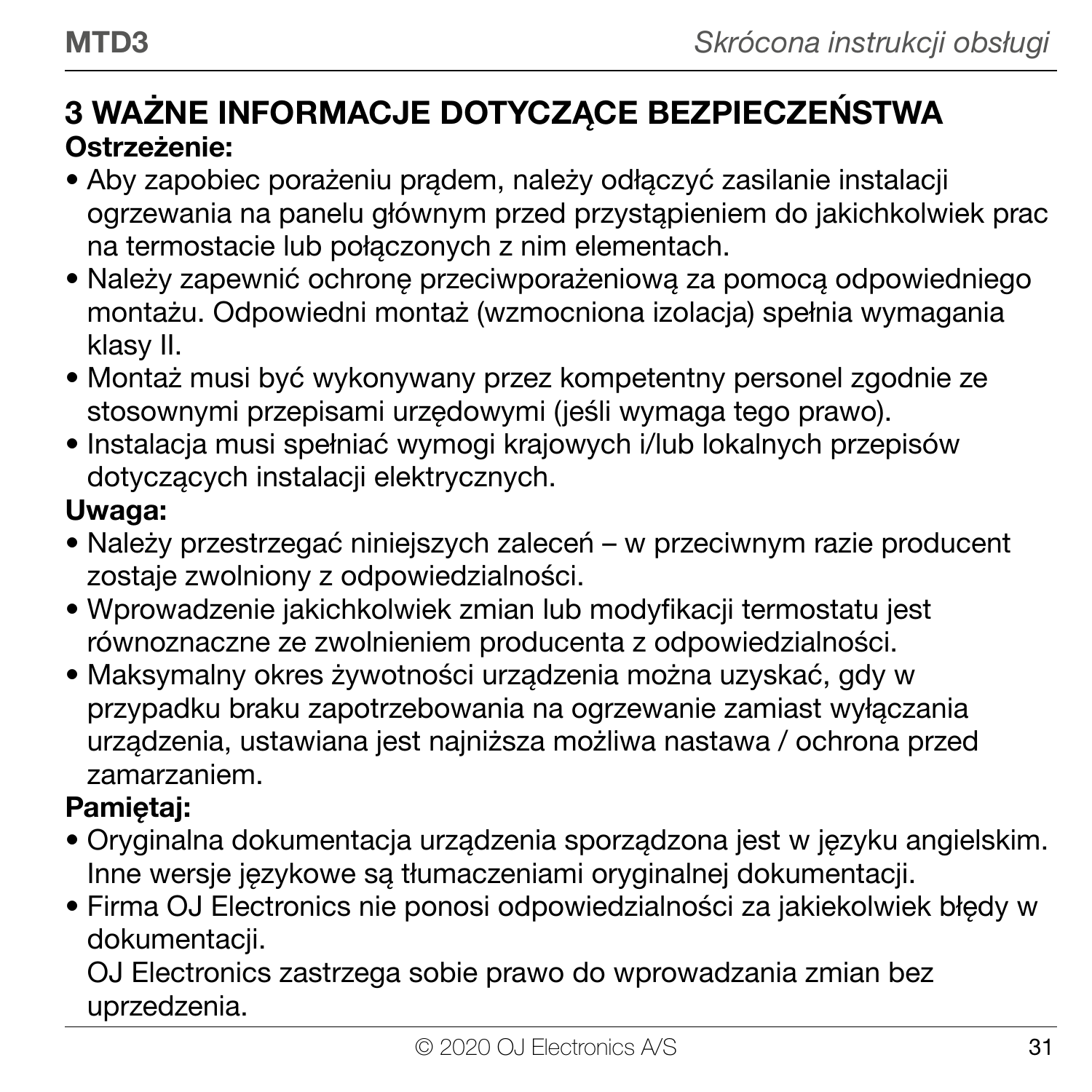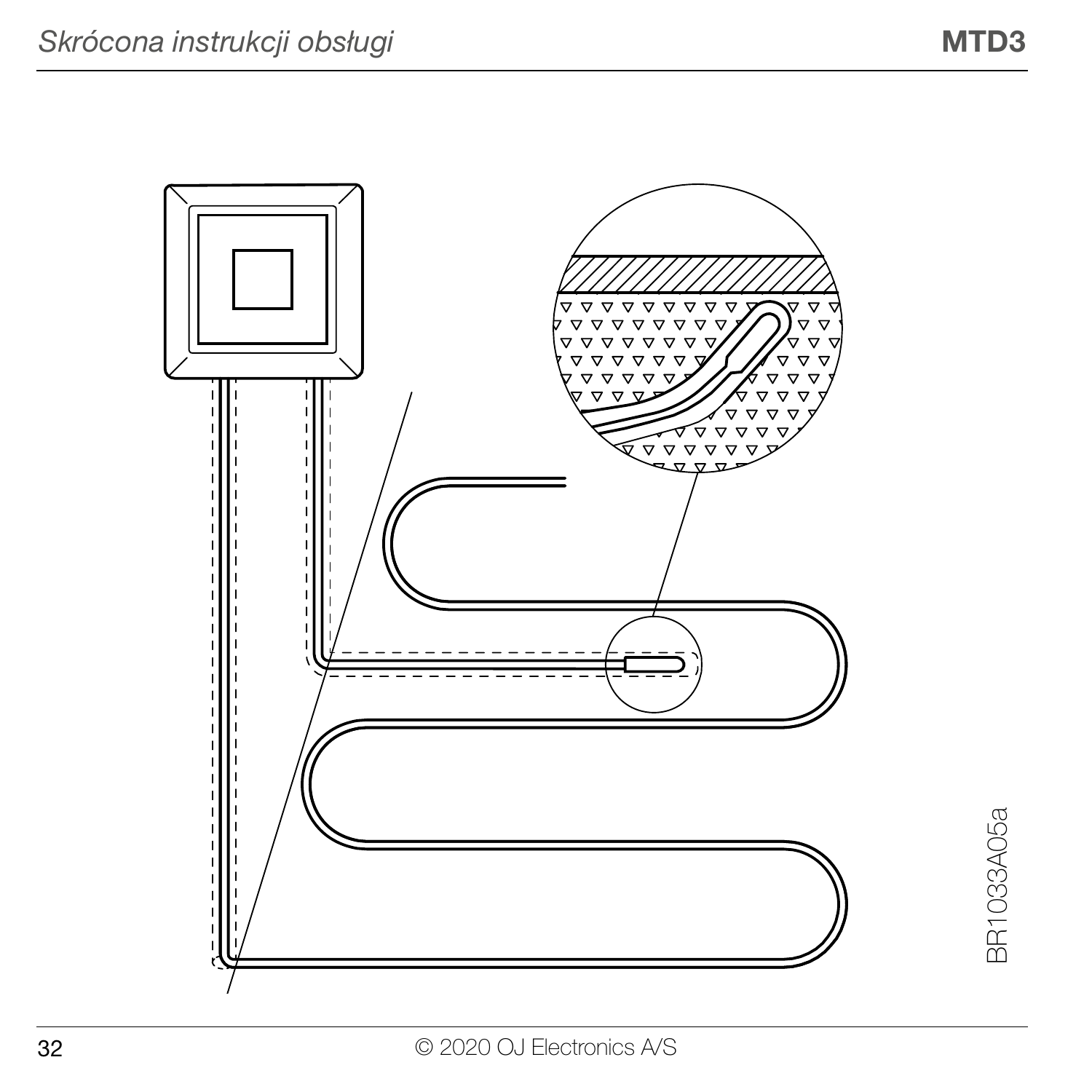# 4 INSTALACJA CZUJNIKA

- Wprowadź kabel i czujnik do nieprzewodzącej rurki umieszczonej w podłodze.
- Zabezpiecz koniec rurki i umieść ją jak najwyżej w warstwie betonu.
- Czujnik temperatury podłogi musi zostać wypośrodkowany pomiędzy pętlami kabla grzewczego.
- Kabel czujnika można przedłużyć za pomocą dodatkowego kabla dwużyłowego (maks. przedłużenie kabla, patrz: Dane techniczne).
- Dwa przewody idące od czujnika do termostatu należy oddzielić od kabli wysokiego napięcia. Umieść kabel czujnika w osobnej rurce lub innym sposobem oddziel go od przewodów zasilania. Upewnij się, że izolacja okablowania elektrycznego oraz czujnika temperatury podłogi wewnątrz skrzynki przyłączeniowej nie została uszkodzona. Nigdy nie należy używać dwóch wolnych przewodów w kablu wielożyłowym.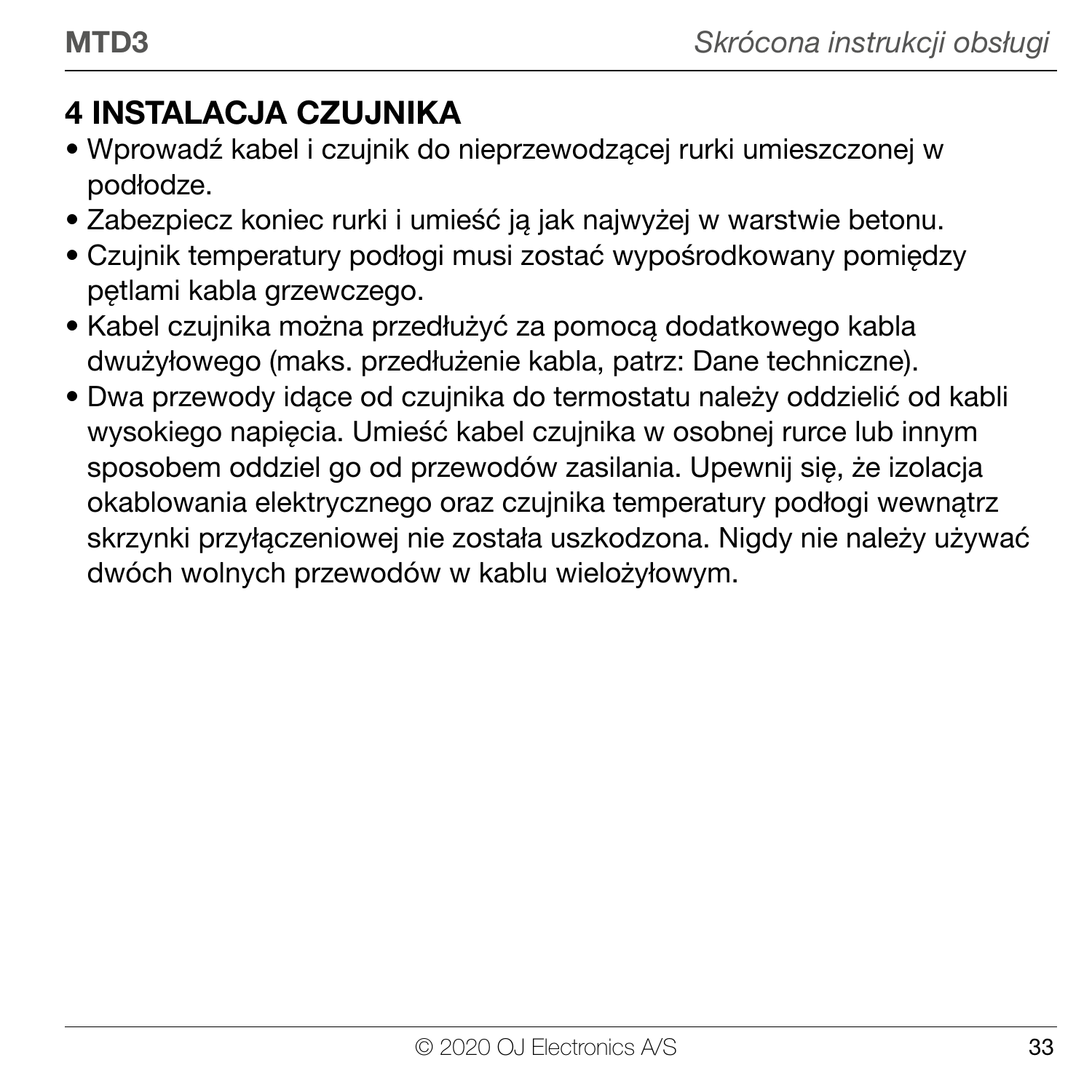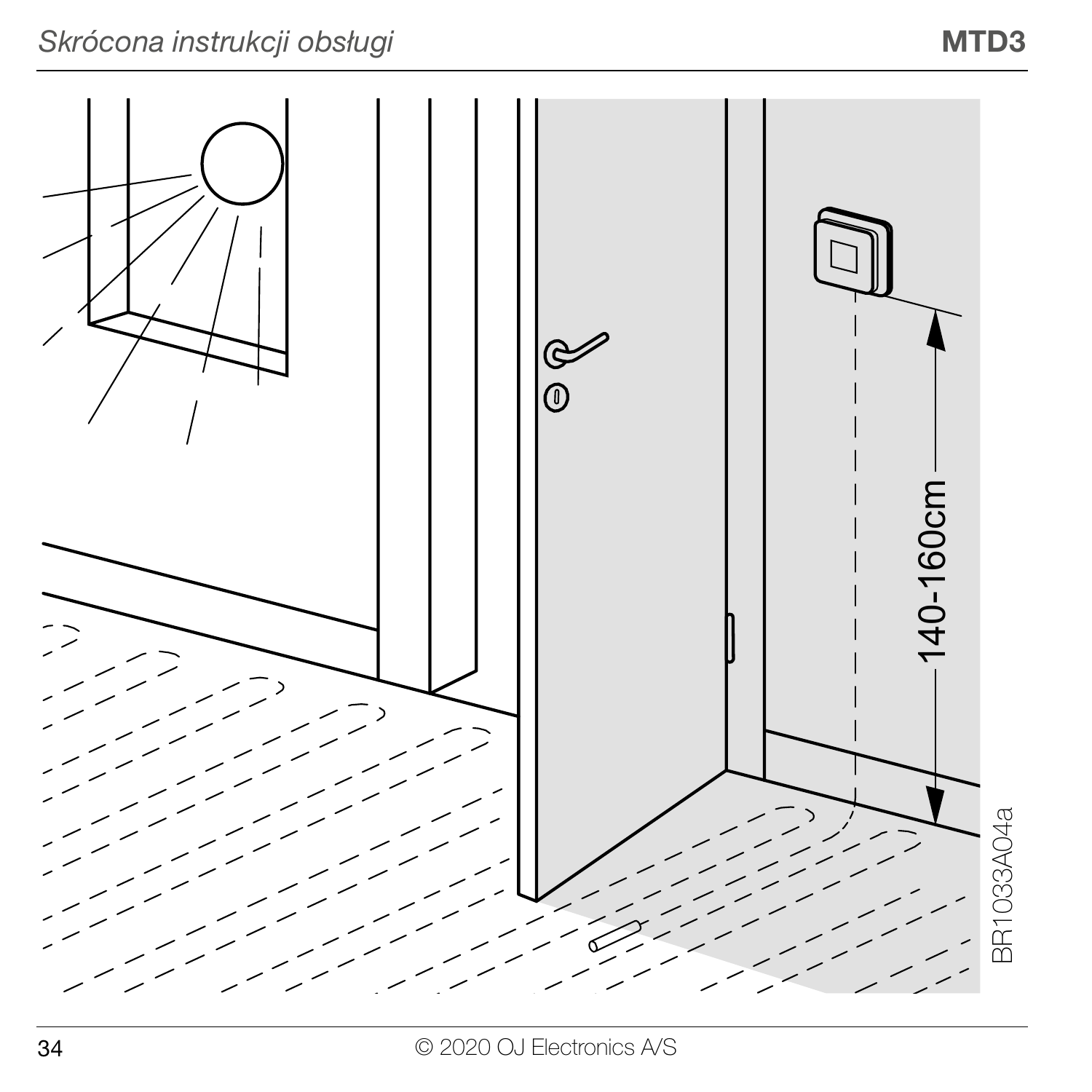# 5 UMIEJSCOWIENIE TERMOSTATU

• Termostat należy montować na ścianie na wysokości ok. 1,4-1,6 m nad podłogą w sposób zapewniający swobodny przepływ powietrza wokół niego.

Należy unikać miejsc narażonych na działanie przeciągów, bezpośrednich promieni słonecznych i źródeł ciepła.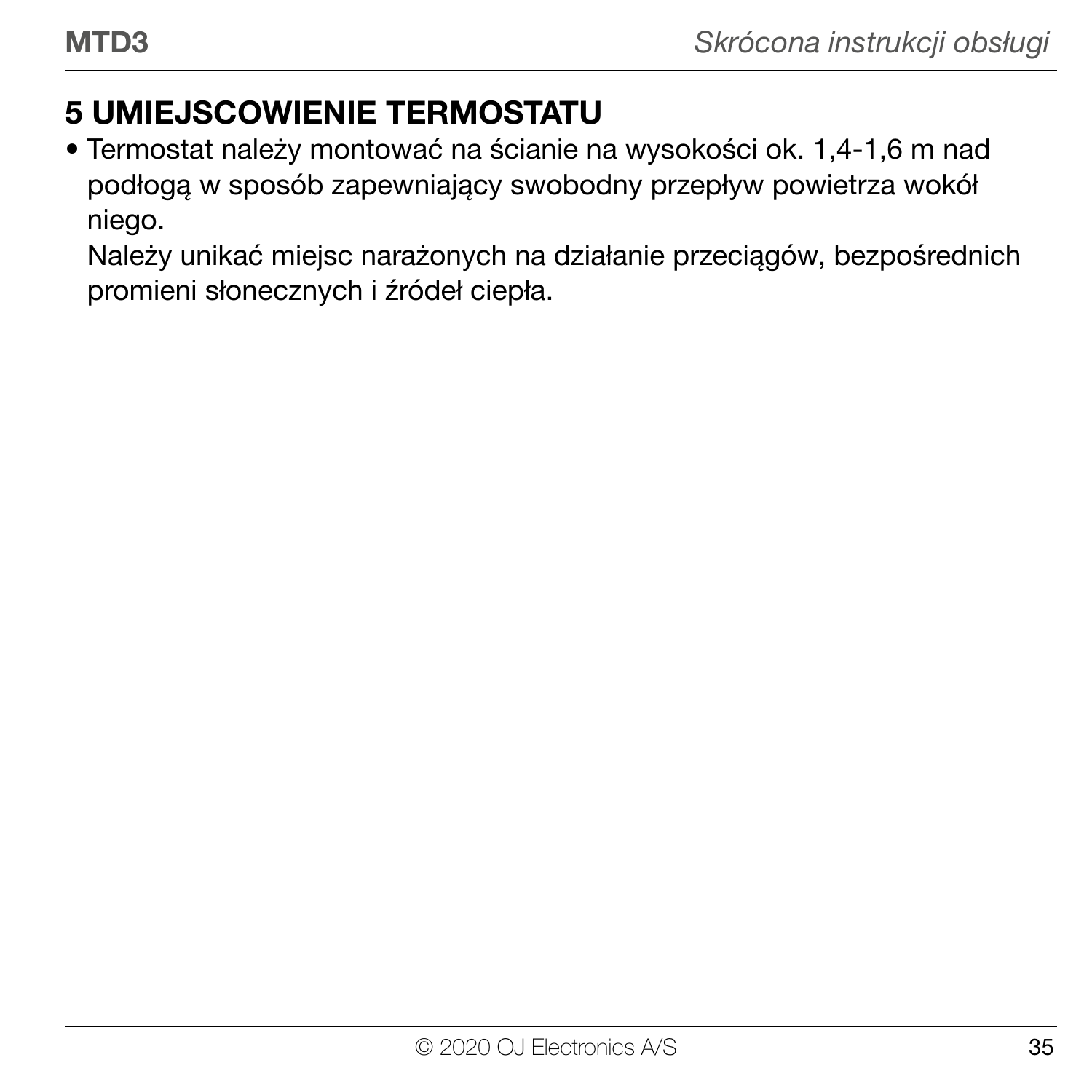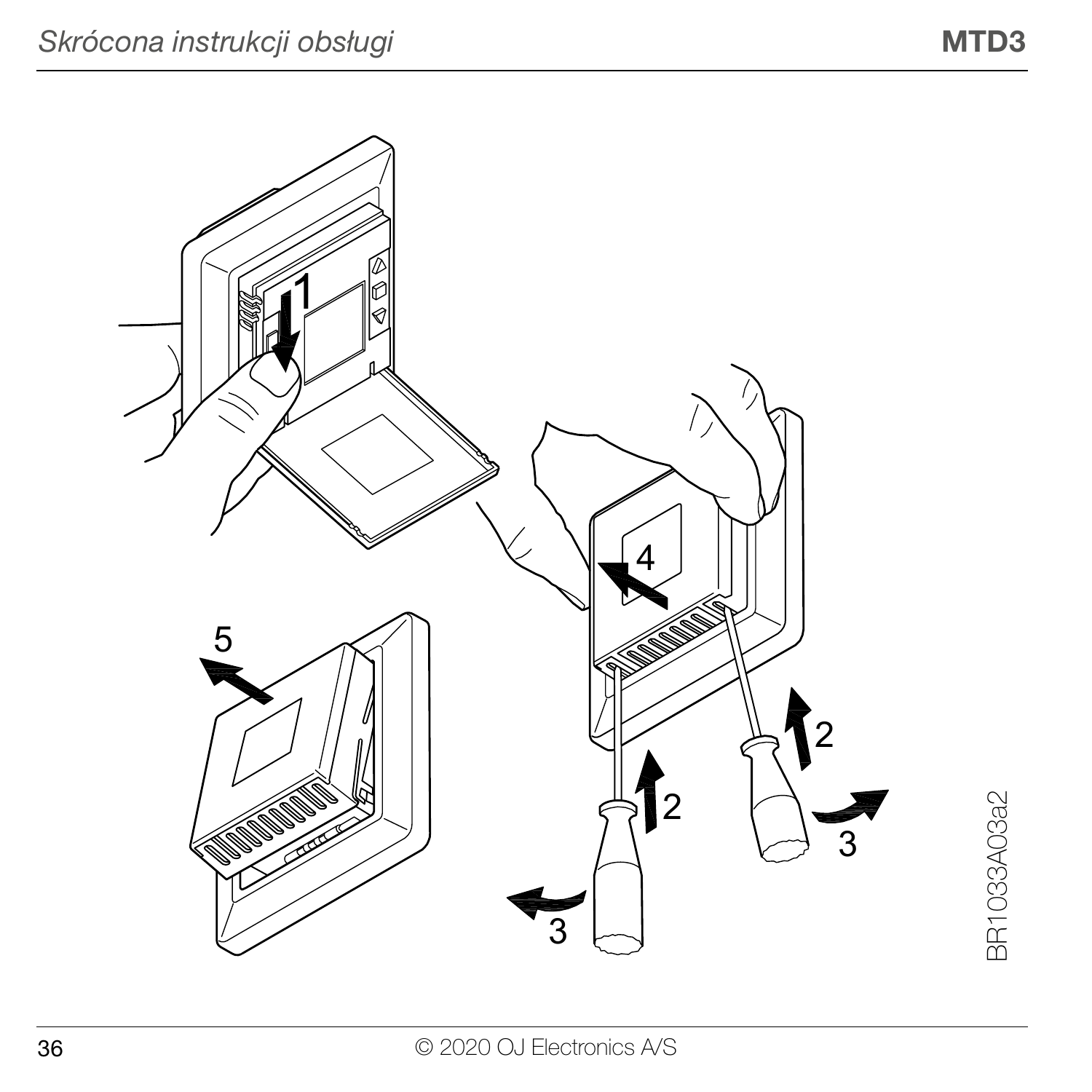# 6 PRZYGOTOWANIE TERMOSTATU DO MONTAŻU

- Wyłącz termostat.
- Złap termostat jedną ręką, przytrzymując (zamkniętą) pokrywę przednią kciukiem z jednej strony oraz palcem wskazującym i środkowym z drugiej. Dolna część termostatu ma być skierowana w twoją stronę.
- Włóż mały śrubokręt do otworu po prawej stronie w dolnej części termostatu.
- Przekręć rączkę śrubokręta na zewnątrz, jednocześnie delikatnie pociągając prawą stronę dolnej części o kilka mm w twoją stronę.
- Włóż mały śrubokręt do otworu po lewej stronie w dolnej części termostatu.
- Przekręć rączkę śrubokręta na zewnątrz, jednocześnie delikatnie pociągając lewą stronę dolnej części o kilka mm w twoją stronę.
- Po poluzowaniu dolnej części pokrywy delikatnie odciągnij ją od części tylnej.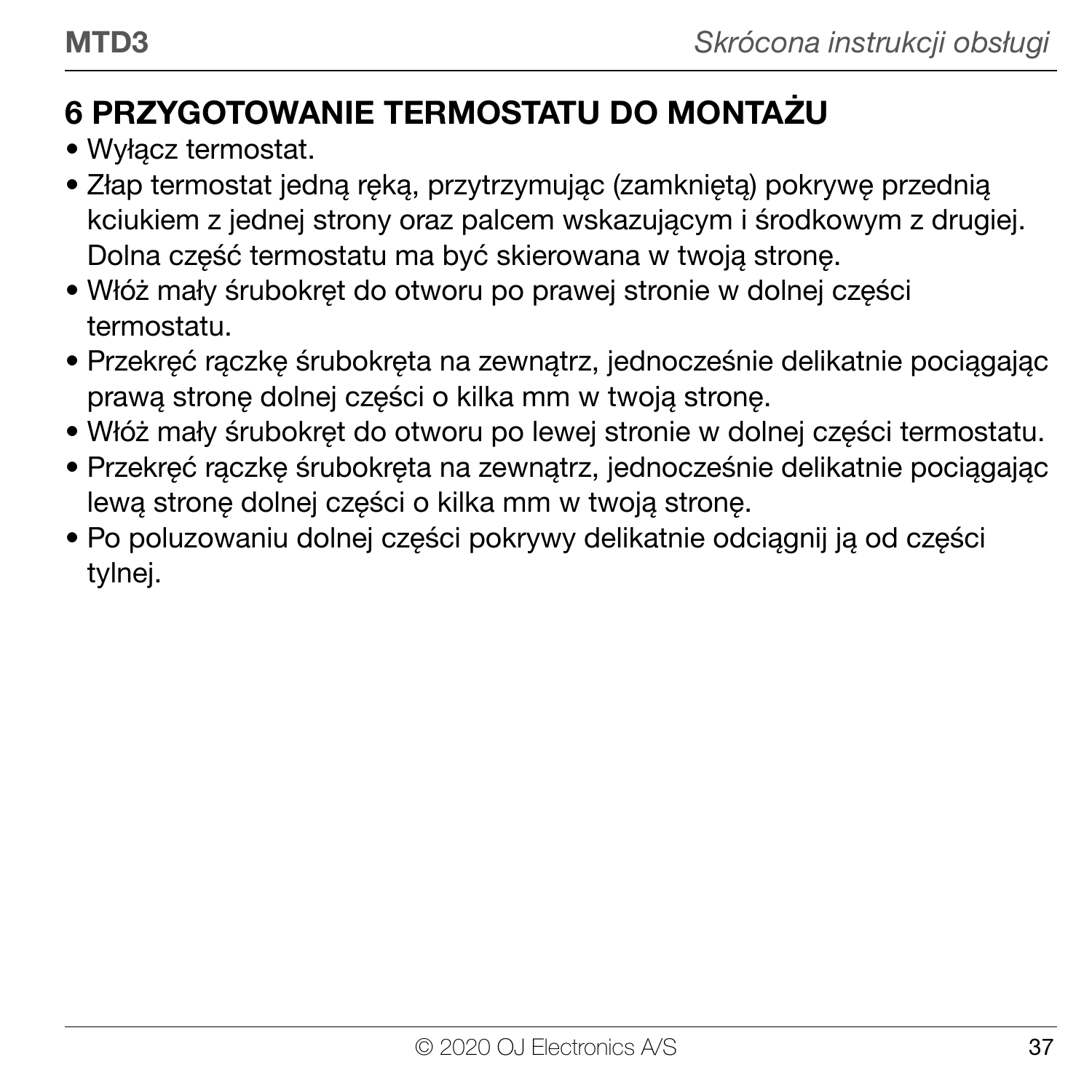

BR1033A14<br>BR1033A14 BR1033A14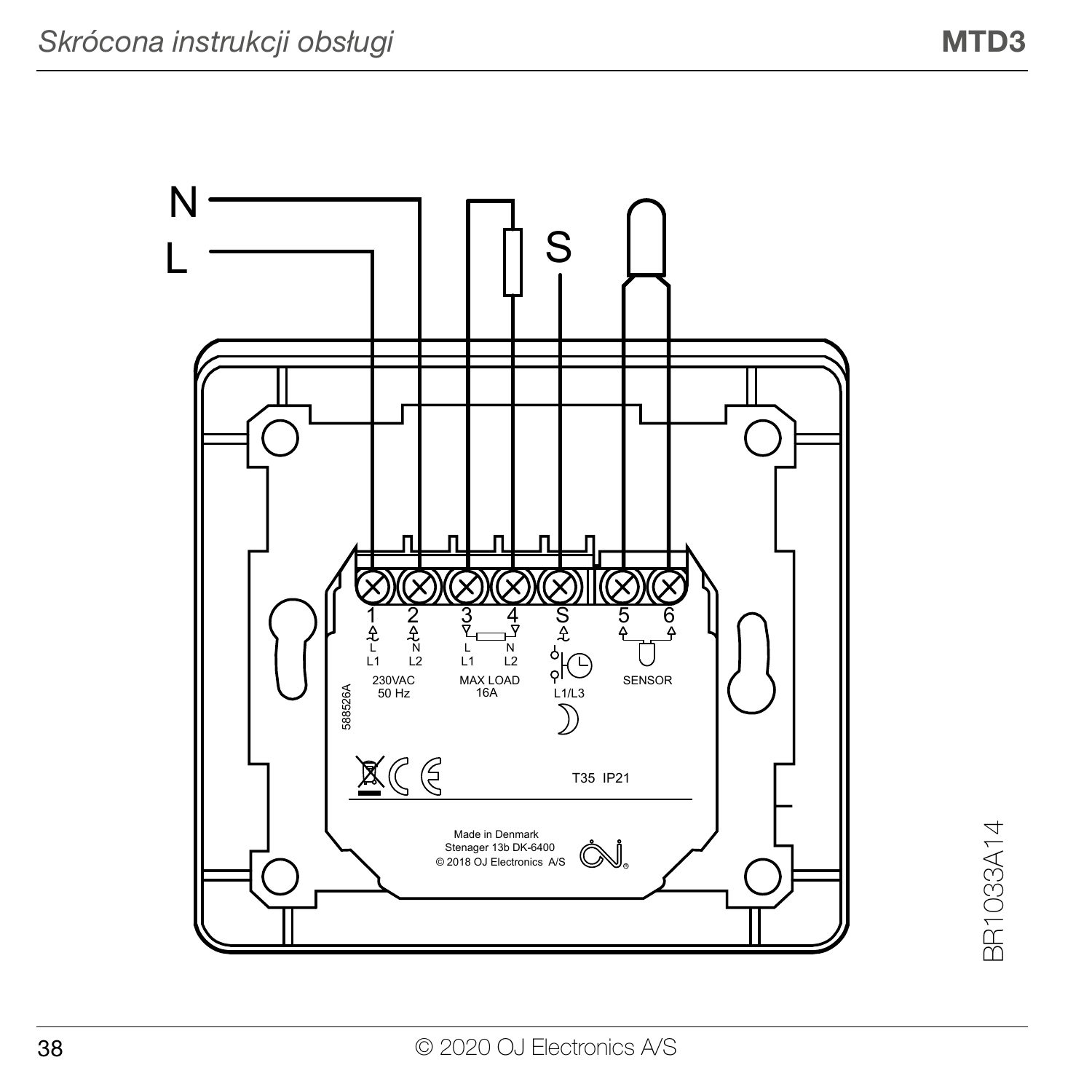#### 7 POŁĄCZENIA

Upewnij się, że kable zasilania sieciowego oraz kable obciążenia zostały podłączone zgodnie z ilustracją.<br>Zacisk 1: Faza: (L/L1)

- .<br>Zacisk 1: Faza:
- Zacisk 2: Zerowy: (N / L2)
- Zacisk 3: Obciążenie: (L / L1) Tylko obciążenie rezystancyjne
- Zacisk 4: Obciążenie: (N / L2) Tylko obciążenie rezystancyjne
- Zacisk S: Praca nocna (pełen okres) / Ochrona przed zamarzaniem (pół fala)
- Zacisk 5: Czujnik (brak biegunowości)
- Zacisk 6: Czujnik (brak biegunowości)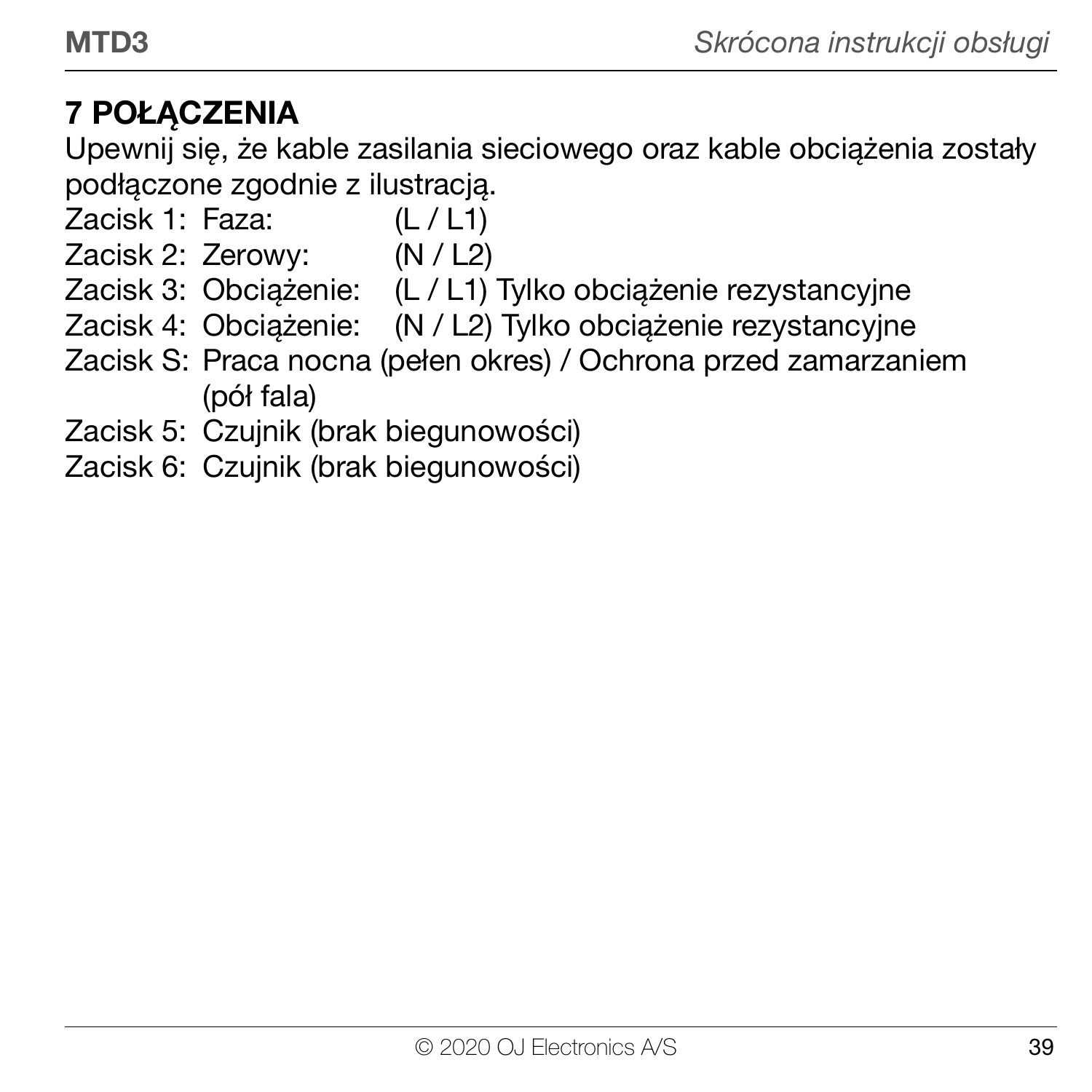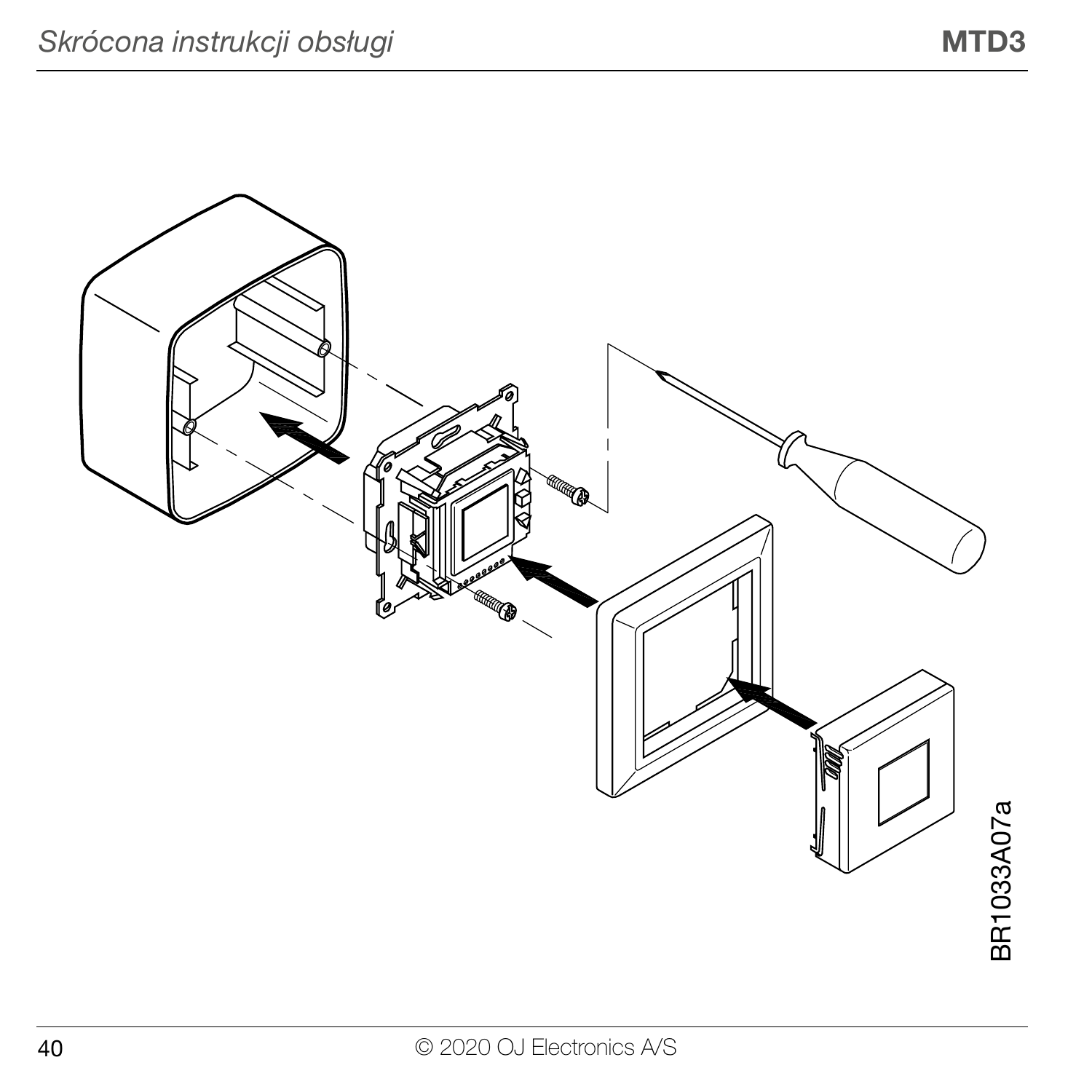# 8 MONTAŻ TERMOSTATU

- Podłącz termostat do gniazdka.
- Dopasuj korpus i delikatnie dociśnij pokrywę do termostatu, zaczynając od górnej części pokrywy, a następnie przechodząc do dolnej.
- Upewnij się, że zarówno przełącznik zasilania na pokrywie, jak i przełącznik zasilania na termostacie znajdują się w położeniu dolnym.
- Za pomocą delikatnego i równomiernego nacisku umieść pokrywę na miejscu, tak aby usłyszeć kliknięcie.

Uwaga! Nie naciskaj samego wyświetlacza.

• NIE próbuj otwierać termostatu.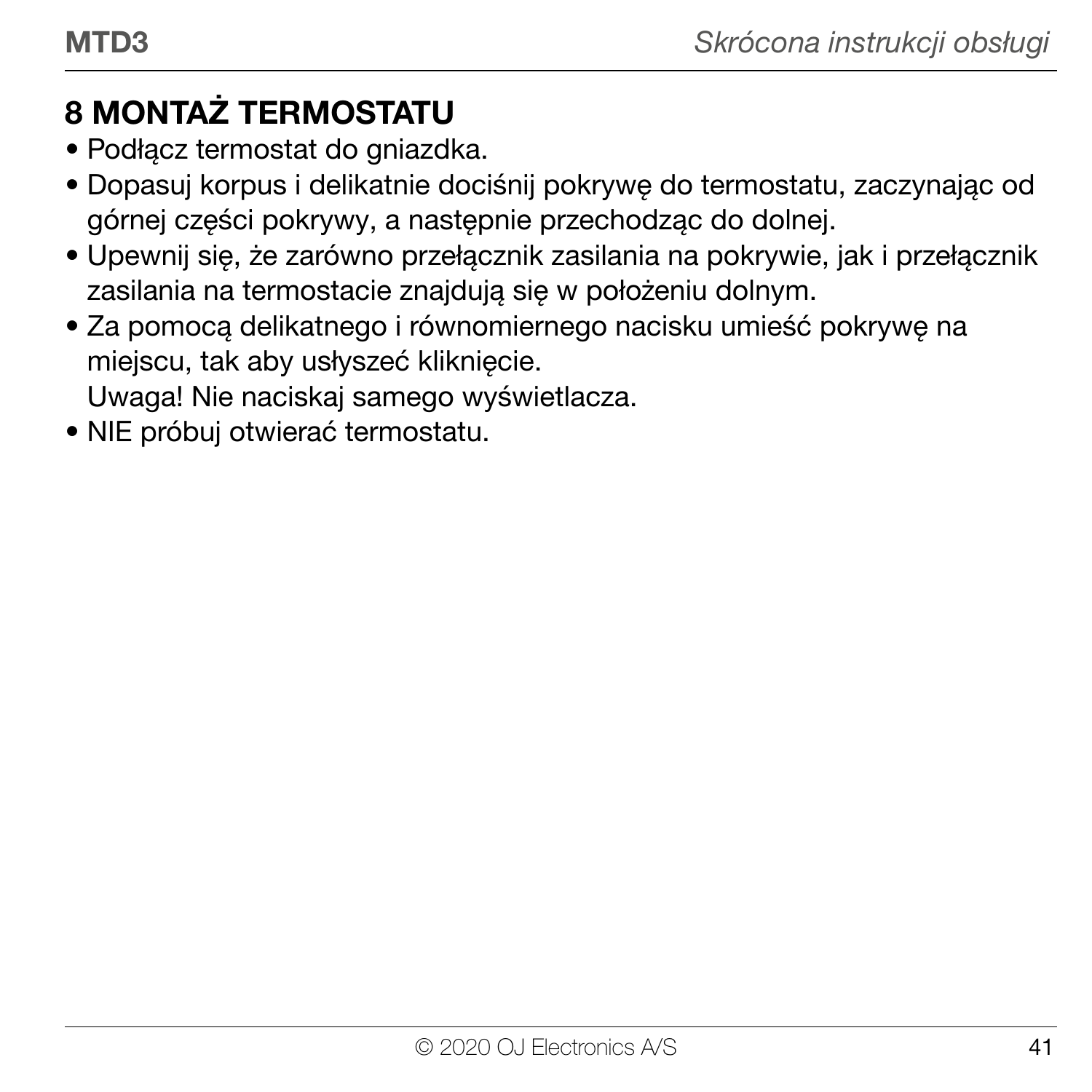

http://downloads.mythermostat.info/7C1jRQlM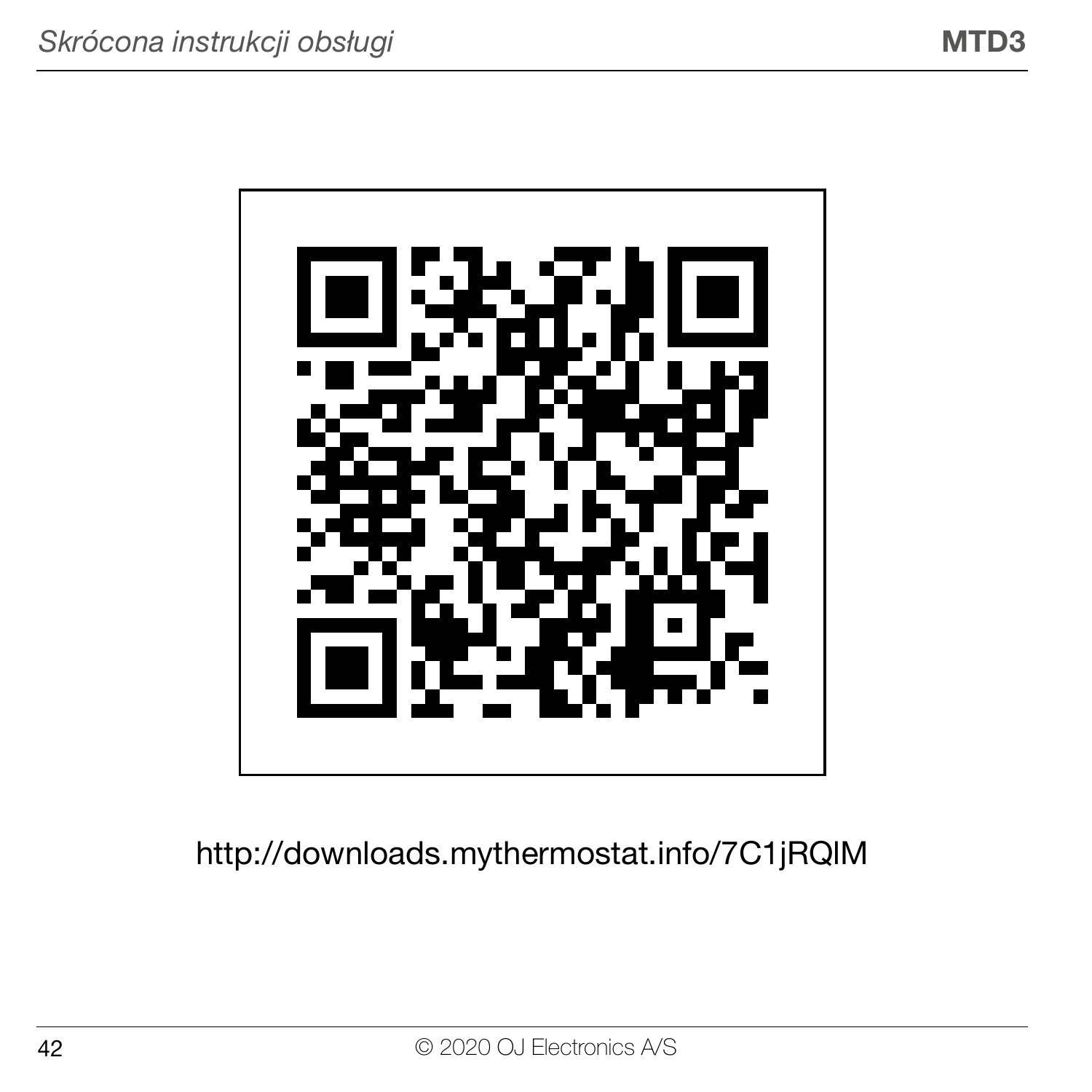# 9 OBSŁUGA TERMOSTATU

- Otwórz pokrywę w przedniej części termostatu (pociągnij w dół), przesuń przełącznik WŁ./WYŁ. z pozycii "O" do "I".
- Za pomocą przycisku środkowego wejdź do menu i potwierdź swoje wybory.
- Za pomocą strzałki w górę / w dół przewijaj menu i wybieraj opcje z różnych pozycji menu.

Aby uzyskać dostęp do pełnej instrukcji obsługi zeskanuj kod QR umieszczony po drugiej stronie lub wprowadź adres URL w przeglądarce.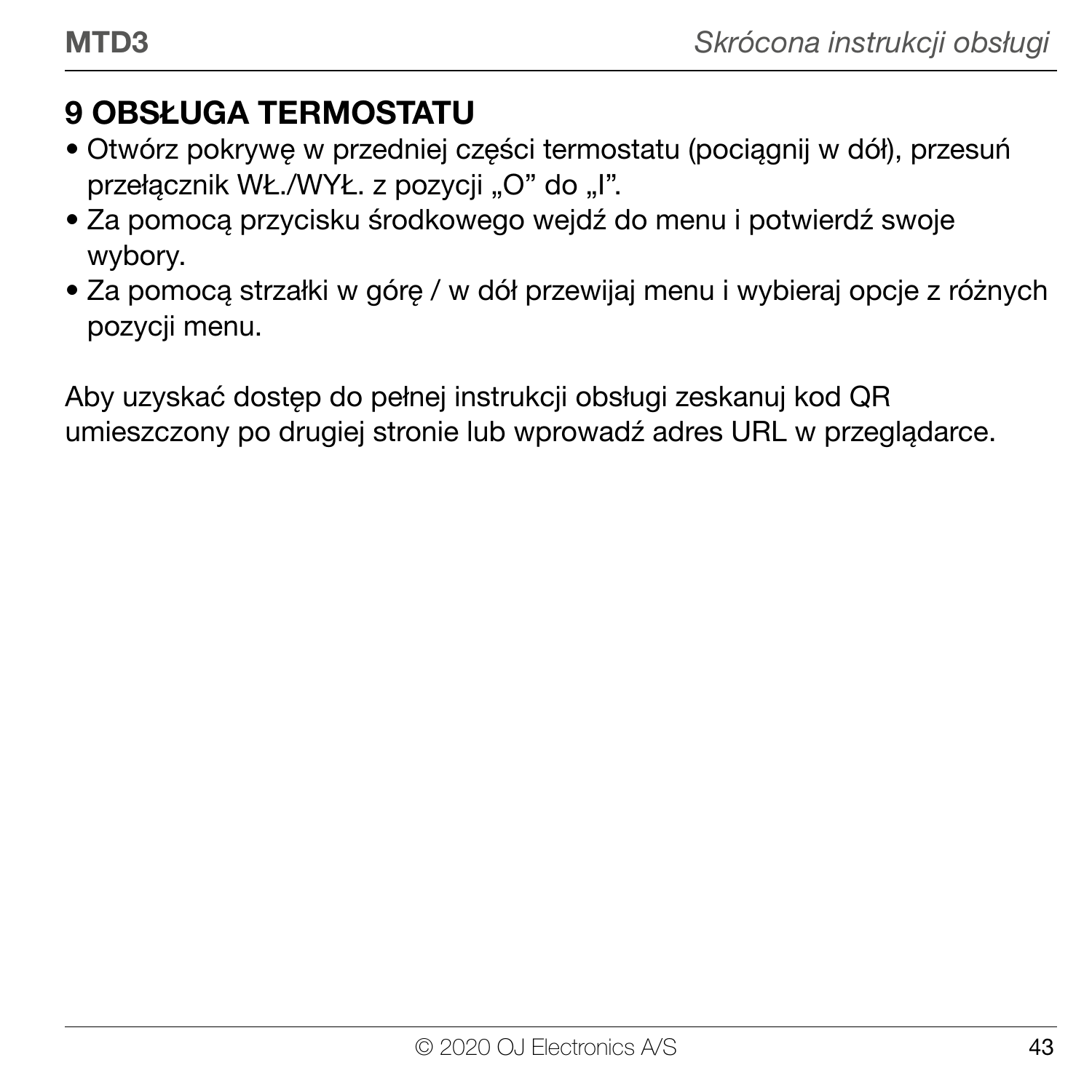10 STRUKTURA MENU (DOSTĘPNE OPCJE ZALEŻĄ OD WERSJI URZĄDZENIA)

| Menu                              | Opcje ustawień                                          |               |  |
|-----------------------------------|---------------------------------------------------------|---------------|--|
| APP                               | APP: A; F; C; AF; AE                                    |               |  |
| SChi: SCLo - 40.0°C<br><b>SCA</b> |                                                         |               |  |
|                                   | SCLo: 0,0°C - SChi                                      |               |  |
| Li                                | Lihi: LiLo - $40^{\circ}$ C                             |               |  |
|                                   | LiLo: 0°C - Lihi                                        |               |  |
| tP                                | FLo: Zmierzona temperatura<br>ro: Zmierzona temperatura |               |  |
| LCd                               | SCA: C: nu                                              |               |  |
|                                   | diS: SP: tP                                             |               |  |
| LbA                               | Zmierzona temperatura +/- 10°C                          |               |  |
| nSb                               | $2,0^{\circ}$ C - $8,0^{\circ}$ C                       |               |  |
| dEF                               | $5.0^\circ - 10.0^\circ C$                              |               |  |
|                                   | oFF; AUt; On                                            |               |  |
|                                   | oFF:                                                    | diF: 0,3-10,0 |  |
| <b>PWM</b>                        | on                                                      | CYC: 15-60    |  |
|                                   | AUt:                                                    | CYHi: 10-60   |  |
|                                   |                                                         | CYLo: 10-30   |  |
| Pli                               | 0-30 min                                                |               |  |
|                                   | ModE: oFF; 5:2; 6:1; 7:0; 0:7                           |               |  |
| TiMe                              | dAY: Non; tuE; UEd; thu; Fri; SAt; Sun                  |               |  |
|                                   | hour: 0-23                                              |               |  |
|                                   | Min: 0-59                                               |               |  |
| SW                                | <b>Brak</b>                                             |               |  |
| DonE                              | Zapisz ustawienia i wyjdź z menu                        |               |  |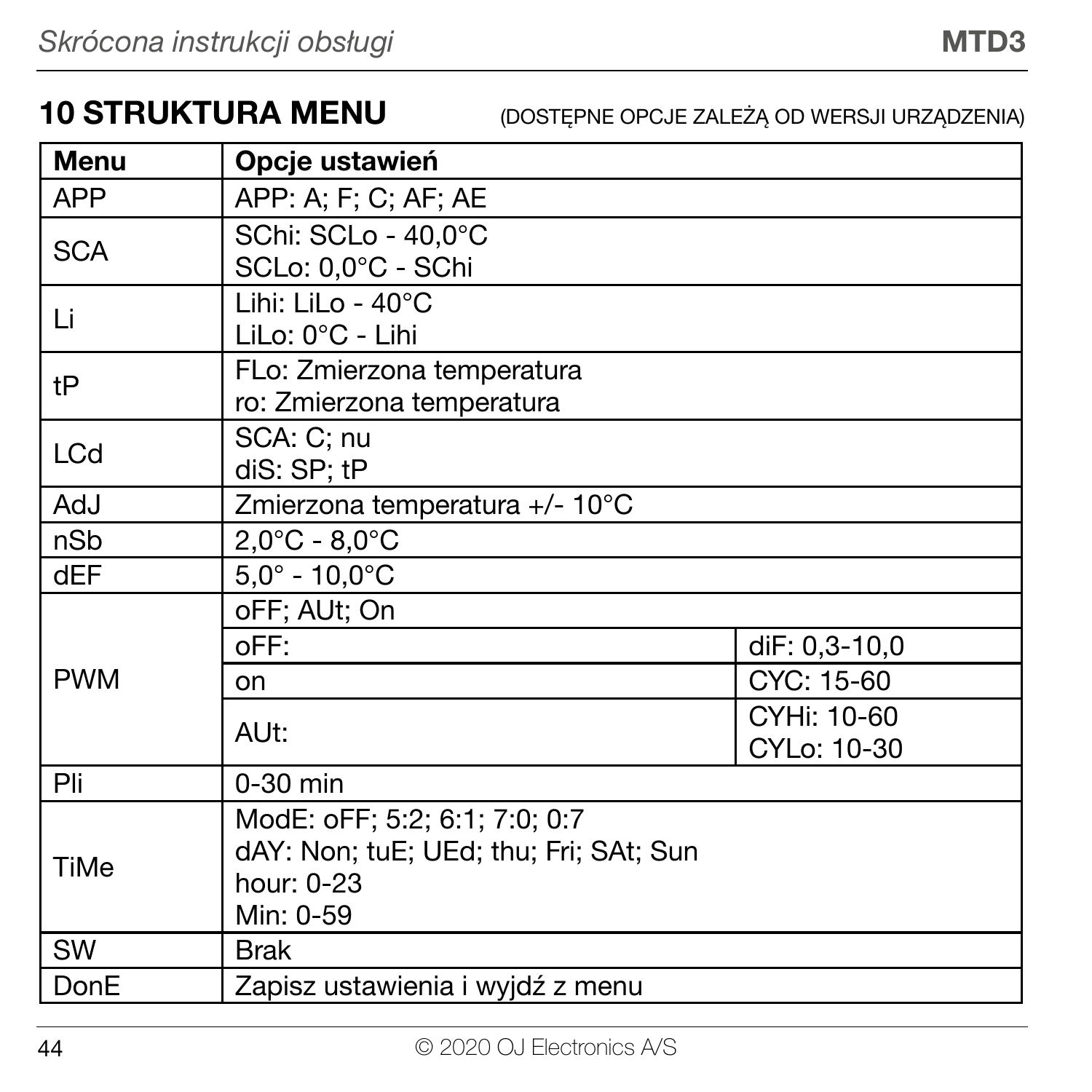# 11 KODY BŁĘDÓW

E0: Błąd wewnętrzny. Grzanie zostało wyłączone.

E1:Błąd wbudowanego czujnika. Aplikacja czujnika została zmieniona na C (regulator).

E2:Zewnętrzny błąd przewodowego czujnika temperatury podłogi lub zewnętrzny błąd przewodowego czujnika pomieszczeniowego. (Czujnik jest uszkodzony, odłączony lub nastąpiło zwarcie). Aplikacja czujnika została zmieniona na C (regulator). Jeżeli wykorzystywana jest funkcja AF, aplikacja czujnika zostaje zmieniona na A (wewnętrzny czujnik pomieszczeniowy).

E5: Wewnętrzne przegrzanie.

Wewnętrzne przegrzanie. Jeżeli błąd E5 nie ustępuje, skontaktuj się ze swoim monterem.

#### Środowisko naturalne i recykling

Pomóż nam chronić środowisko, utylizując opakowanie zgodnie z krajowymi przepisami w zakresie postępowania z odpadami.

#### Recykling starych urządzeń



Urządzeń opatrzonych taką etykietą nie należy utylizować wraz z odpadami z gospodarstwa domowego. Należy je gromadzić osobno i utylizować zgodnie z lokalnymi przepisami.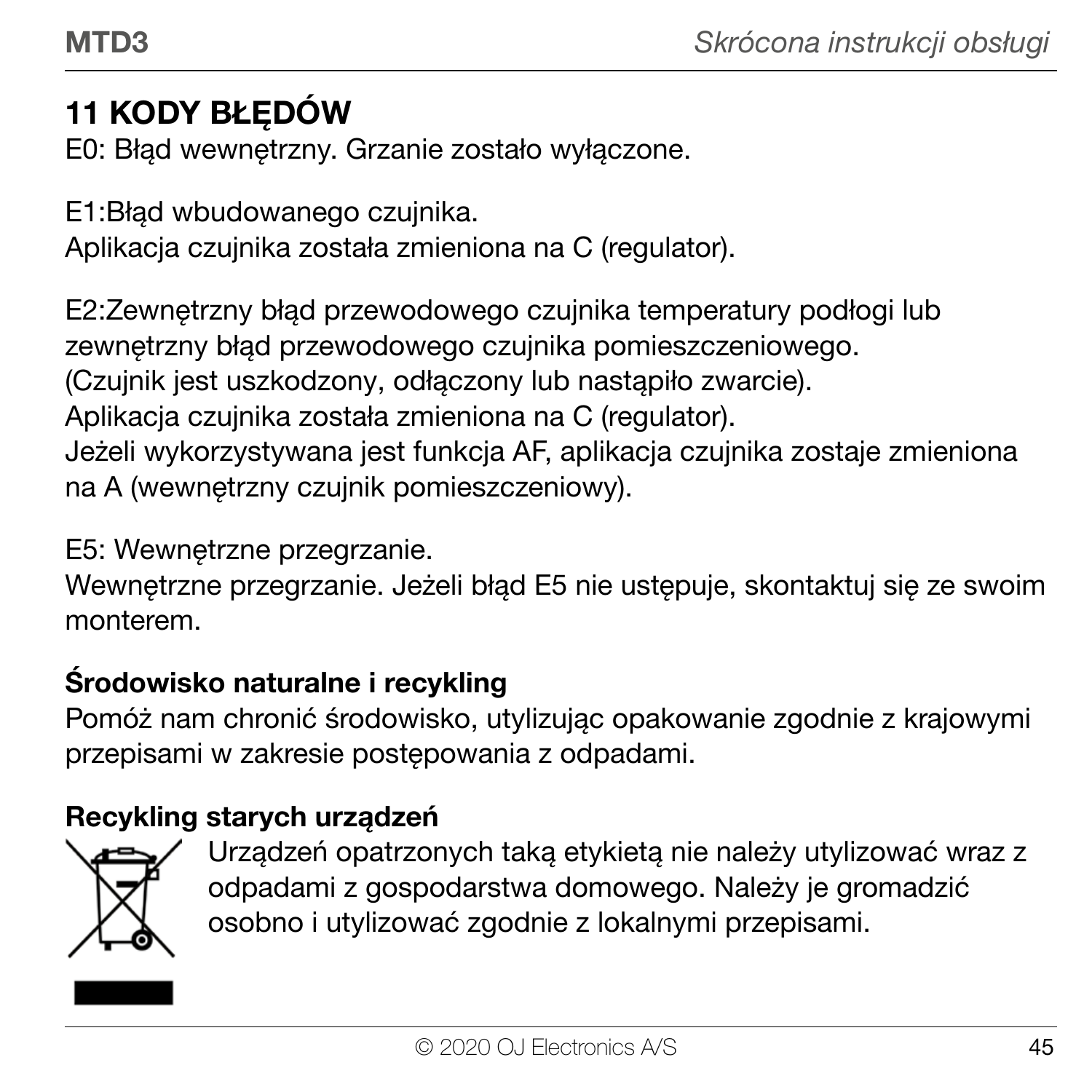#### ZRZECZENIE SIĘ ODPOWIEDZIALNOŚCI

OJ nie ponosi odpowiedzialności za ewentualne błędy w katalogach, broszurach i innych materiałach drukowanych. OJ zastrzega sobie prawo do wprowadzania zmian w swoich produktach bez uprzedniego powiadomienia, w tym w produktach już zamówionych, bez zmiany już uzgodnionych specyfikacji. Wszystkie znaki towarowe w tym materiale są własnością dotyczących firm. OJ i logo OJ są znakami towarowymi OJ Electronics A/S. Wszelkie prawa zastrzeżone.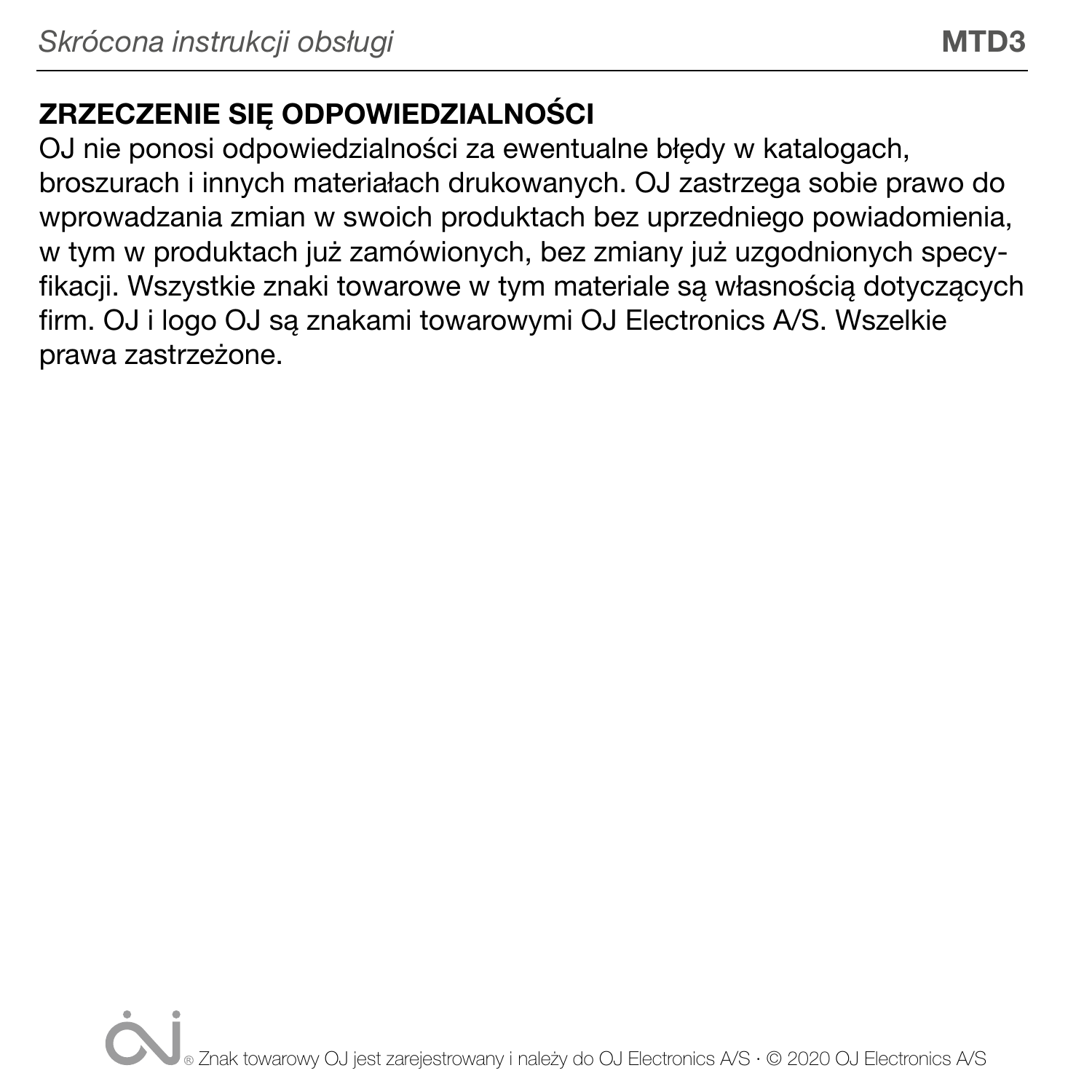

# Краткое руководство

# Термостат MTD3 Русский

© 2020 OJ Electronics A/S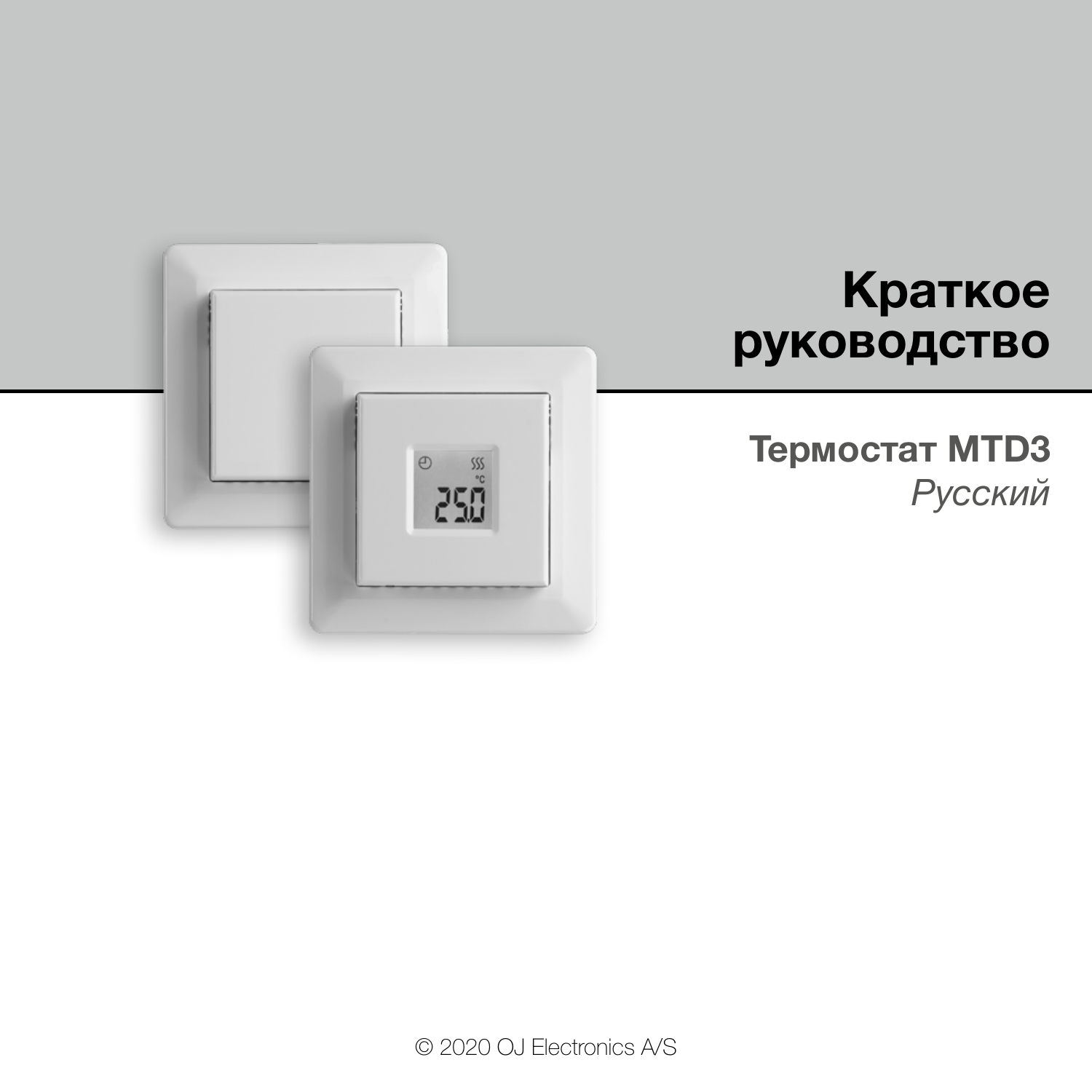# СОДЕРЖАНИЕ

Настоящим компания OJ Electronics A/S заявляет, что изделие соответствует следующим директивам Европейского парламента: LVD — Директива ЕС по низковольтному оборудованию; EMC — Директива по электромагнитной совместимости; RoHS — Директива об ограничении использования некоторых вредных веществ в электрическом и электронном оборудовании; WEEE — Директива ЕС об отходах электрического и электронного оборудования.

#### Применимые стандарты:

маркировка CE: EN 60730-1, EN 60730-2-9

Этот термостат можно использовать в качестве контроллера для электрического отопления помещений согласно стандарту EN 50559.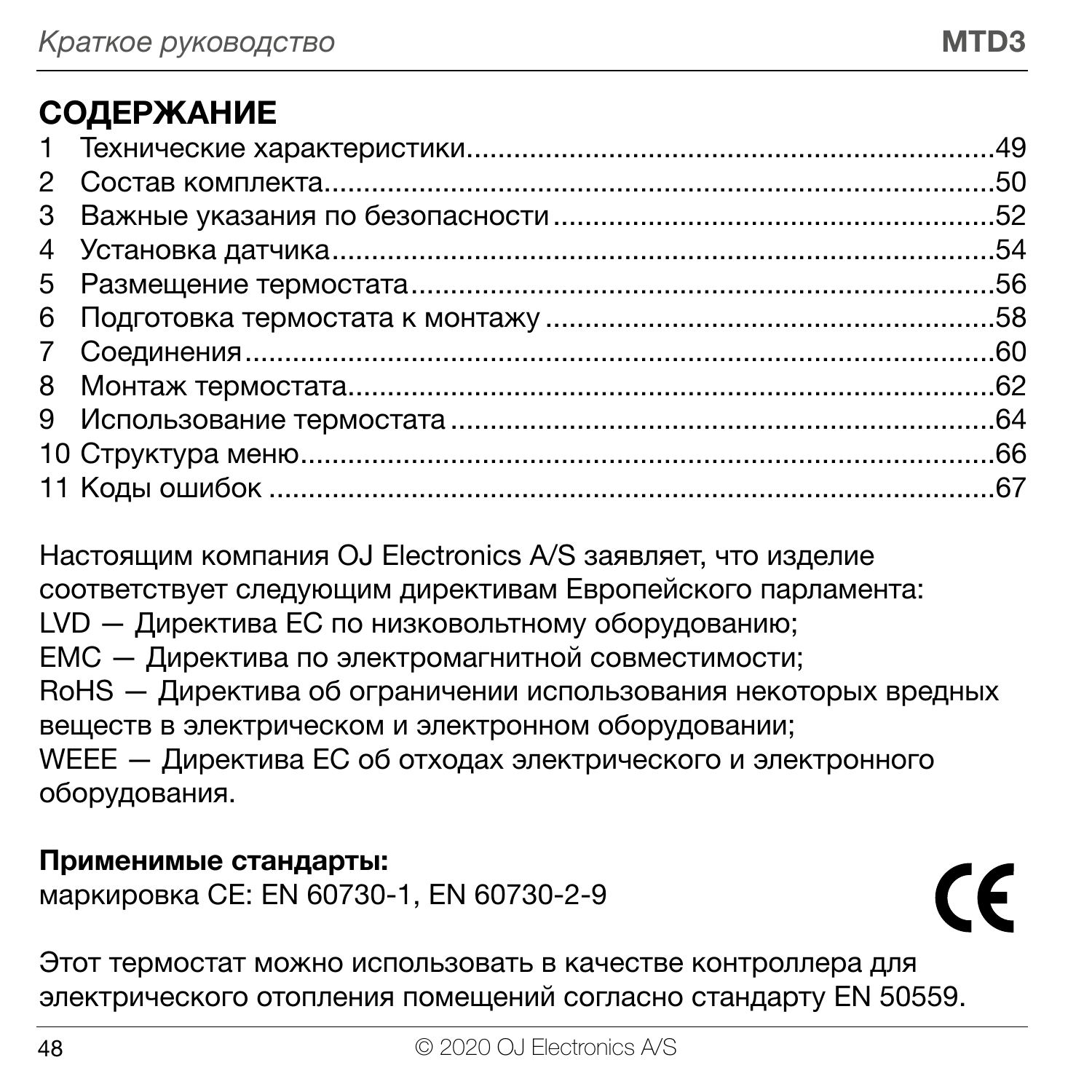#### 1. ТЕХНИЧЕСКИЕ ХАРАКТЕРИСТИКИ

| Встроенный автоматический выключатель 2-полюсный, 16 А                                          |                          |
|-------------------------------------------------------------------------------------------------|--------------------------|
|                                                                                                 |                          |
|                                                                                                 |                          |
|                                                                                                 |                          |
| Температура при испытании на твердость                                                          |                          |
|                                                                                                 |                          |
|                                                                                                 |                          |
|                                                                                                 |                          |
|                                                                                                 |                          |
| Выходное реле Замыкающий контакт - однополюсный - нормально                                     |                          |
|                                                                                                 | разомкнутый              |
| Варианты применения на выходе  резистивная нагрузка 16 А,                                       |                          |
|                                                                                                 | индуктивная нагрузка 1 А |
| Размер провода с клеммой  ≤ 13 А - 1,5 мм <sup>2</sup> , > 13 А to 16 А - 2,5 мм <sup>2</sup> , |                          |
|                                                                                                 | однопроволочный провод   |
|                                                                                                 |                          |
|                                                                                                 |                          |
|                                                                                                 |                          |
| Тип датчика NTC (с отрицательным температурным коэффициентом),                                  |                          |
|                                                                                                 | 12 кОм при 25° С         |
|                                                                                                 |                          |
|                                                                                                 |                          |
|                                                                                                 |                          |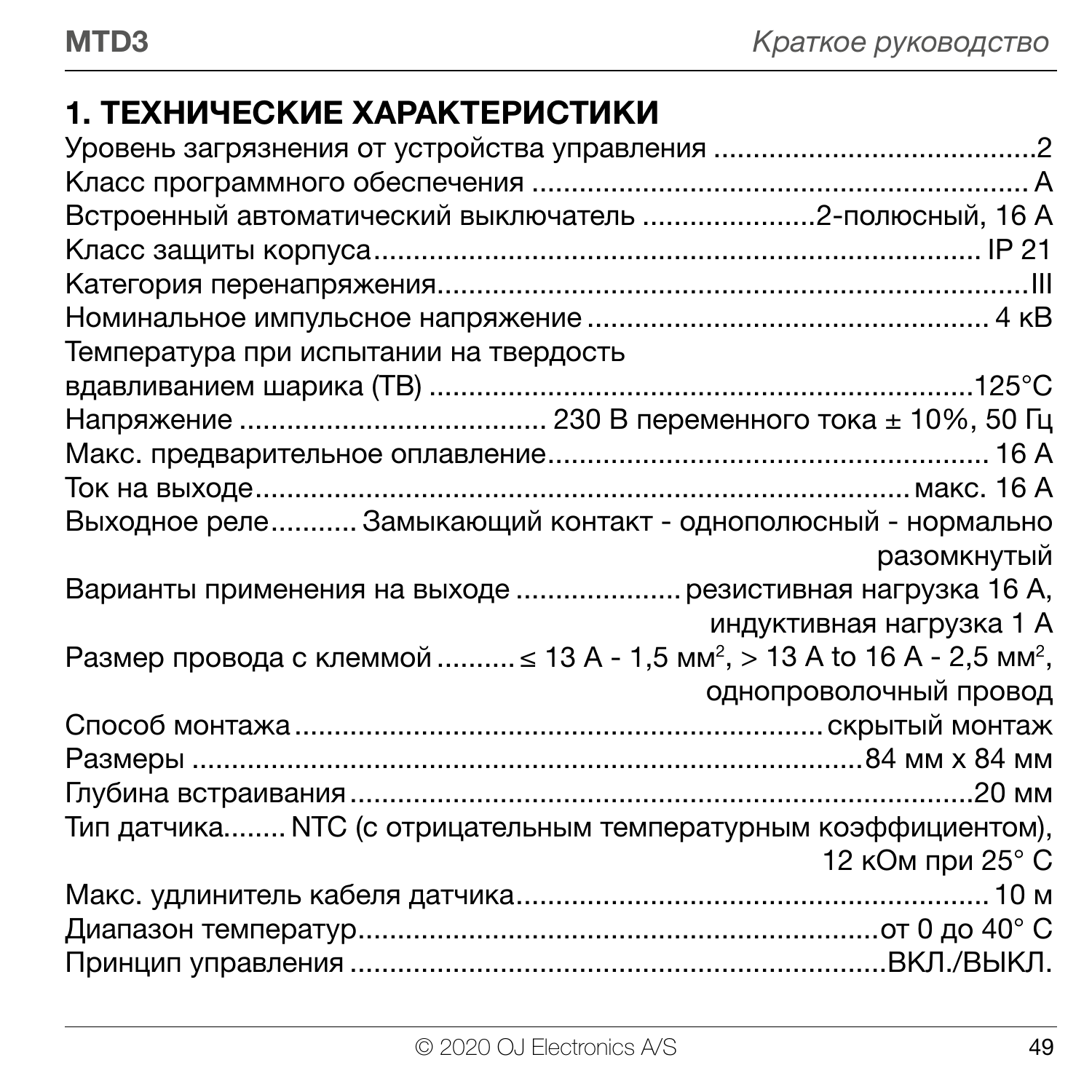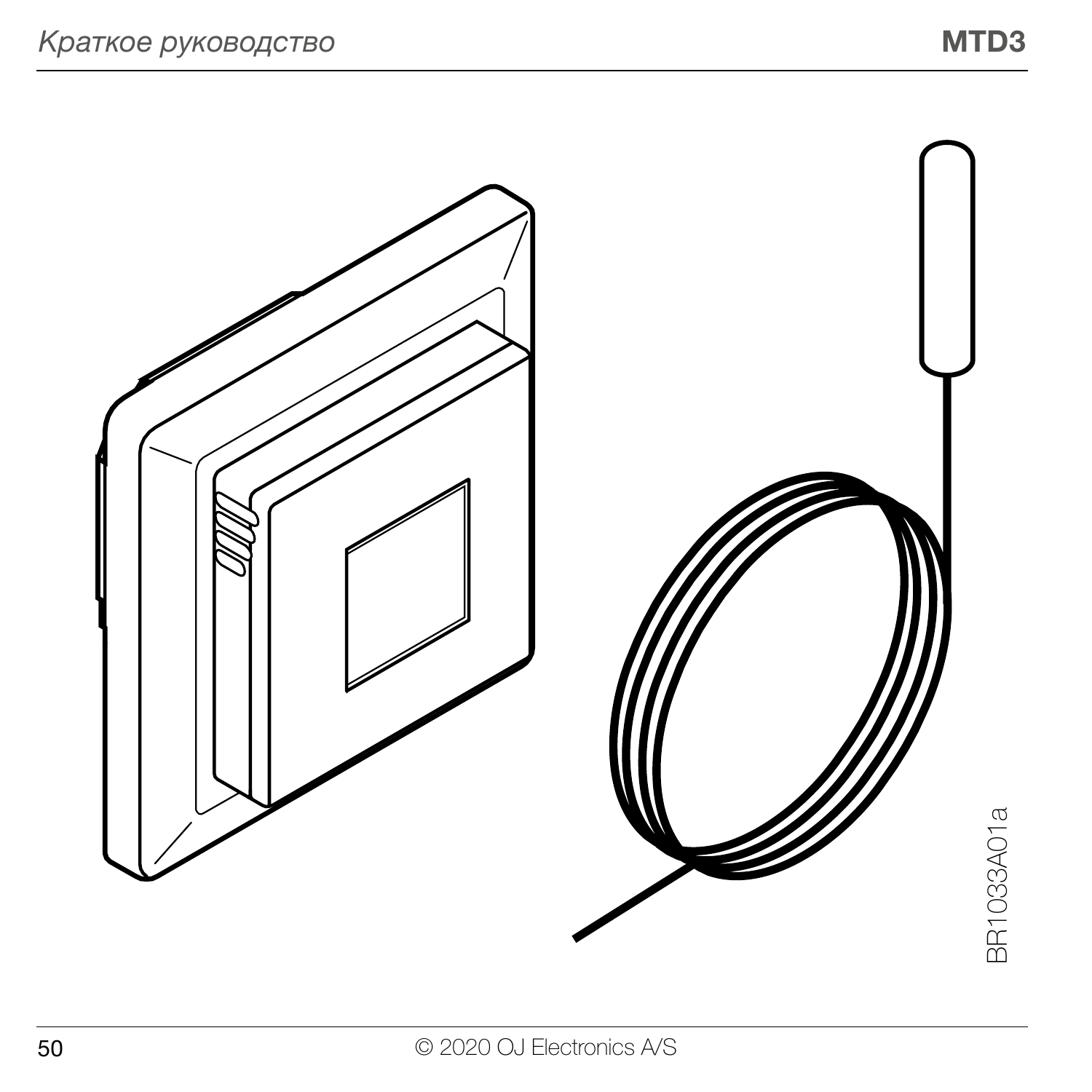# 1. ТЕХНИЧЕСКИЕ ХАРАКТЕРИСТИКИ

| Назначение устройства управленияТермостат для электрического |                |
|--------------------------------------------------------------|----------------|
|                                                              | подогрева пола |
|                                                              |                |
|                                                              |                |
|                                                              |                |
|                                                              |                |

#### 2. СОСТАВ КОМПЛЕКТА

- Термостат.
- Датчик температуры пола.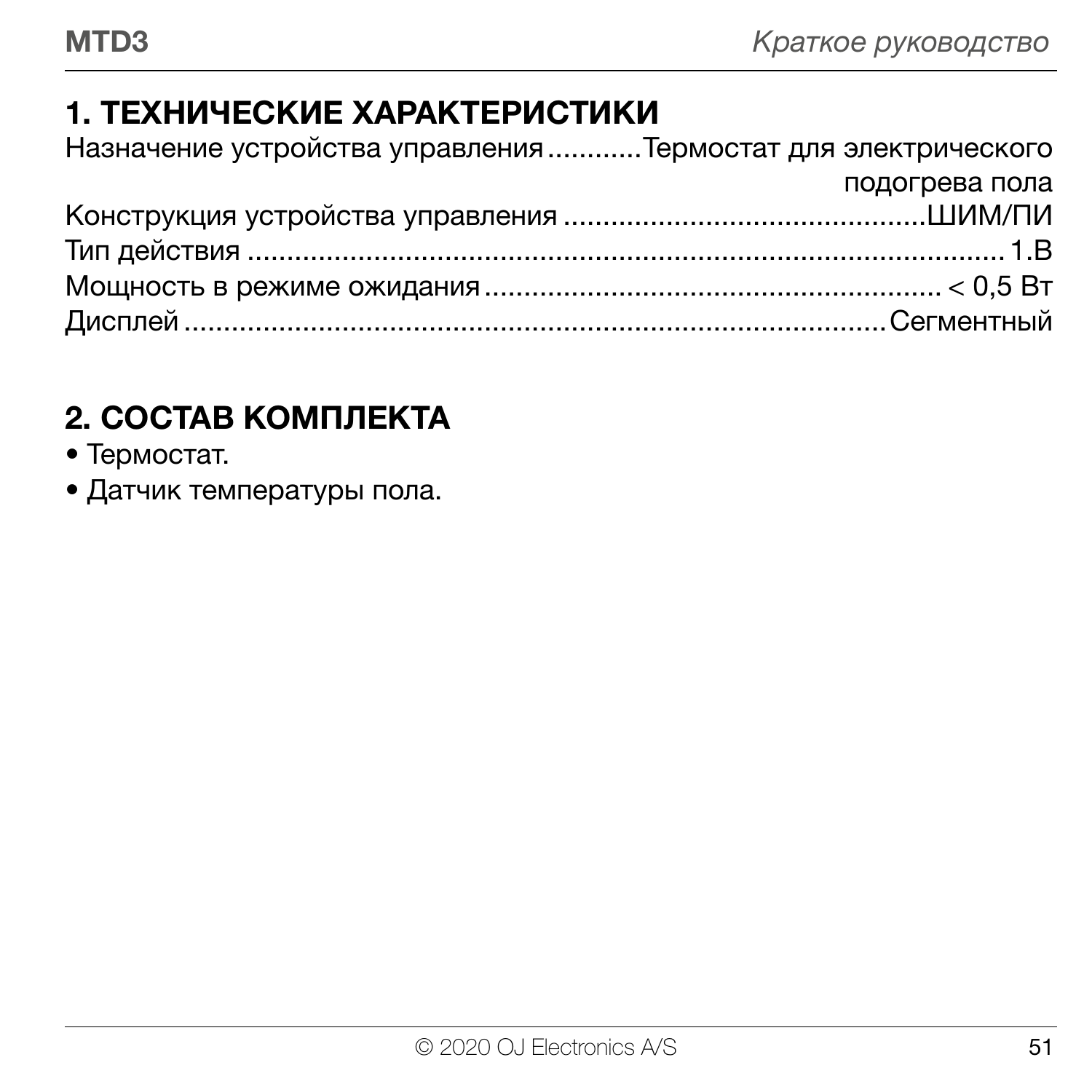

BR1033A02a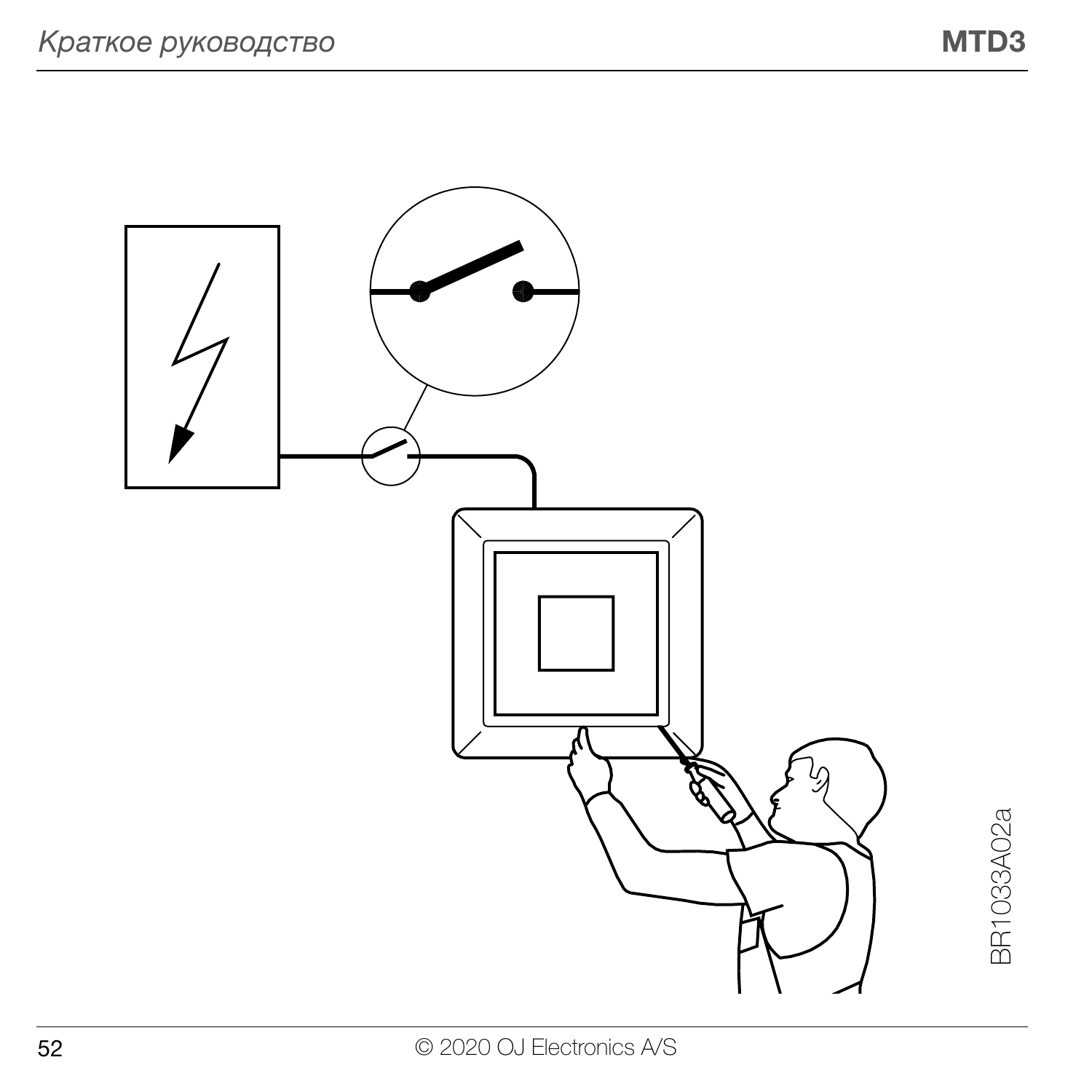#### 3. ВАЖНЫЕ УКАЗАНИЯ ПО БЕЗОПАСНОСТИ Осторожно!

- Во избежание поражения электрическим током перед проведением каких-либо работ с термостатом и сопутствующими элементами необходимо отключить питание системы подогрева на главной панели.
- Правильный монтаж гарантирует защиту от поражения электрическим током. Требования класса II выполняются после правильного монтажа (усиленная изоляция).
- Установку должен выполнять только компетентный персонал в соответствии с надлежащими нормативными требованиями (когда этого требует закон).
- Установка должна соответствовать национальным и/или местным электротехническим нормам и правилам.

#### Внимание!

- Необходимо строго соблюдать данные инструкции. В противном случае производитель будет освобожден от ответственности.
- Любые изменения или модификации данного термостата приведут к освобождению производителя от ответственности.
- Максимальный срок эксплуатации изделия достигается, если изделие не выключается, а устанавливается на минимально возможную заданную величину / защиту от замерзания, когда подогрев не требуется.

#### Примечание.

- Язык оригинальной документации английский. Версии на других языках являются переводом оригинальной документации.
- OJ Electronics не несет ответственности за какие-либо ошибки в документации.

OJ Electronics оставляет за собой право вносить изменения без предварительного уведомления.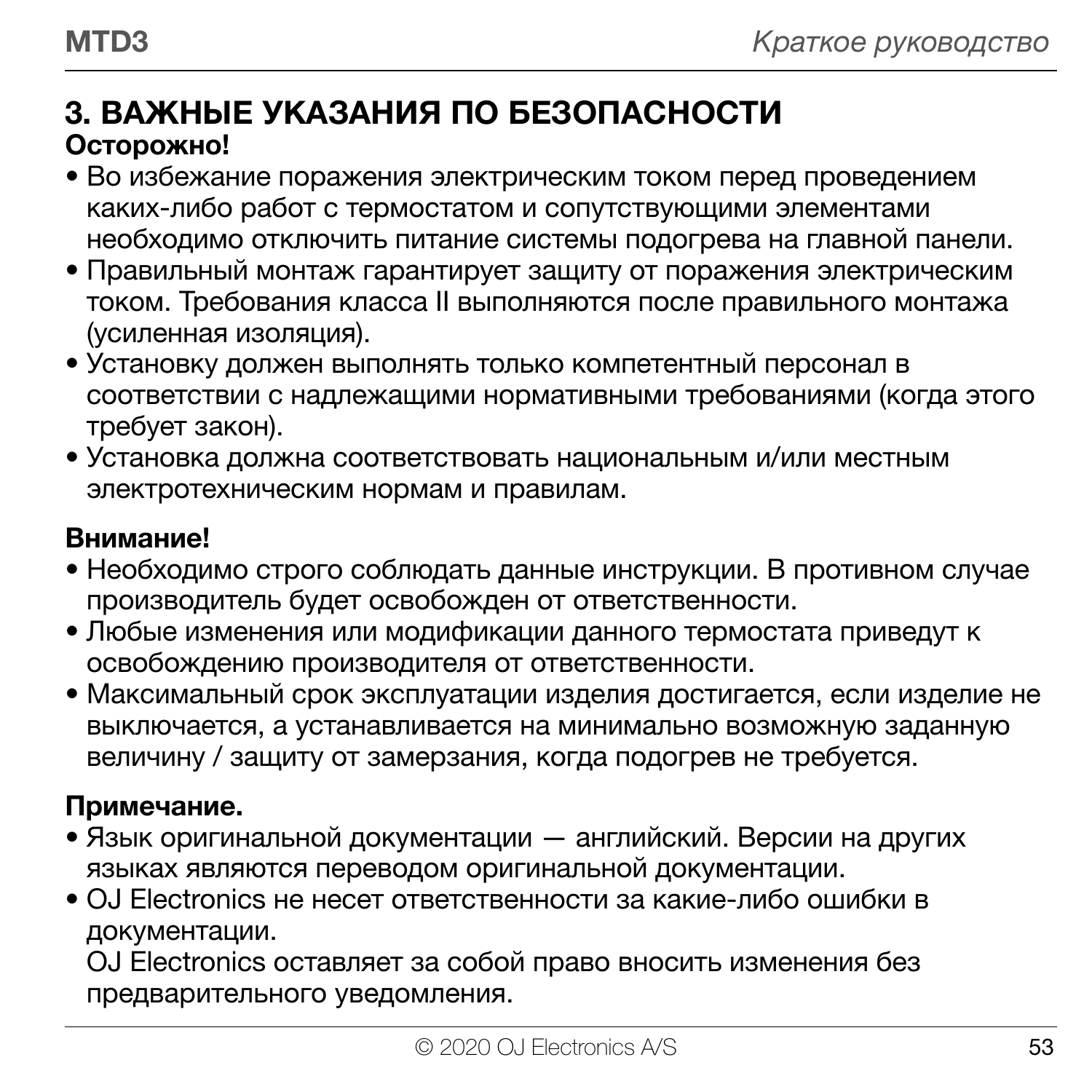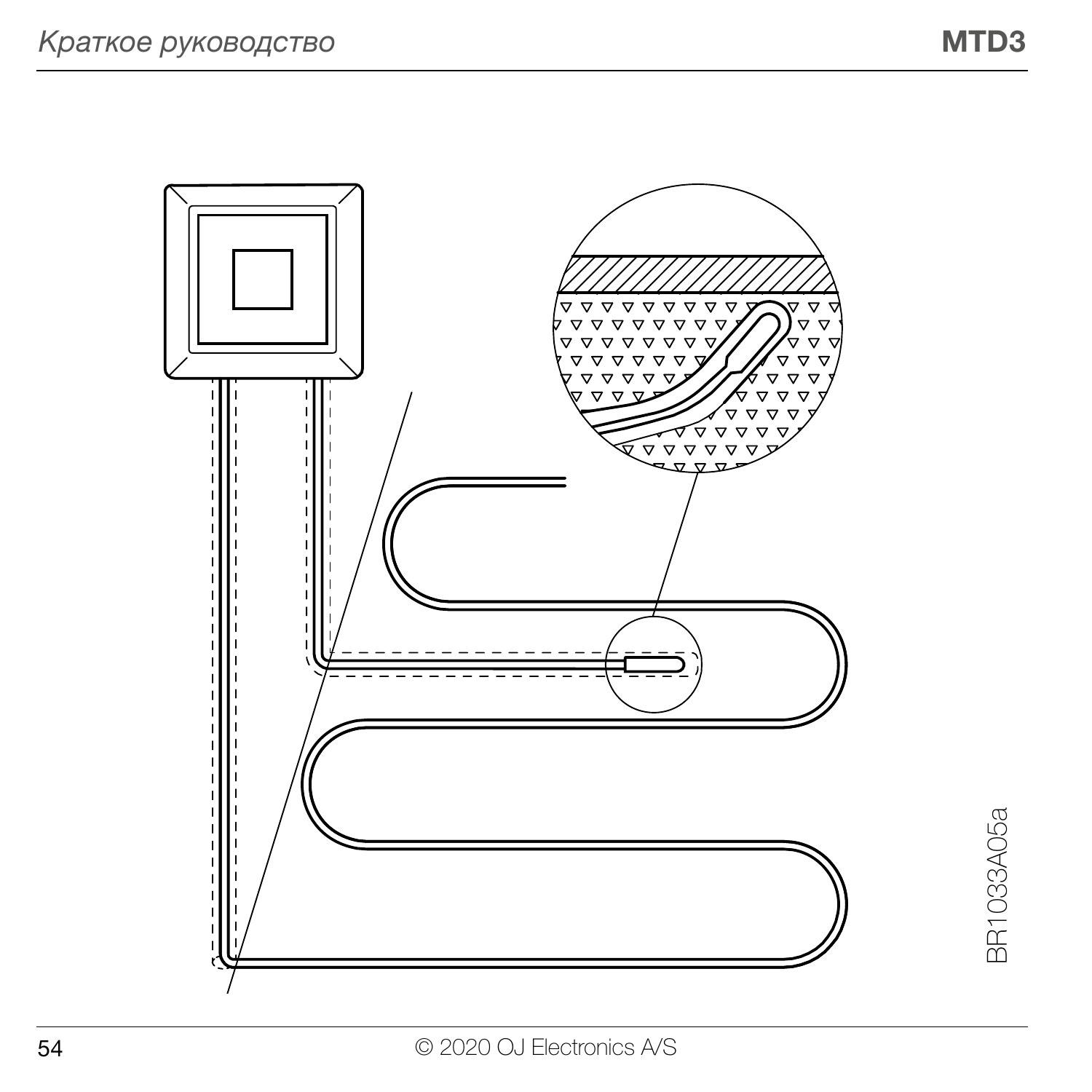# 4. УСТАНОВКА ДАТЧИКА

- Вставьте кабель и латчик в изолирующий кабелепровод, встроенный в пол.
- Конец кабелепровода должен быть герметизирован, а сам кабелепровод должен быть размещен как можно выше в слое бетона.
- Датчик температуры пола должен быть размещен по центру между петлями кабеля нагрева.
- Кабель датчика можно удлинить с помощью дополнительного двужильного кабеля (макс. удлинитель кабеля датчика см. в технических характеристиках).
- Два провода от датчика к термостату должны быть расположены отдельно от высоковольтных проводов/кабелей. Поместите кабель датчика в отдельный кабелепровод или отделите его от силовых кабелей иным образом. Убедитесь, что изоляция не повреждена как на электрической проводке, так и на датчике температуры пола внутри распределительной коробки. Ни в коем случае не используйте два свободных провода в многожильном кабеле.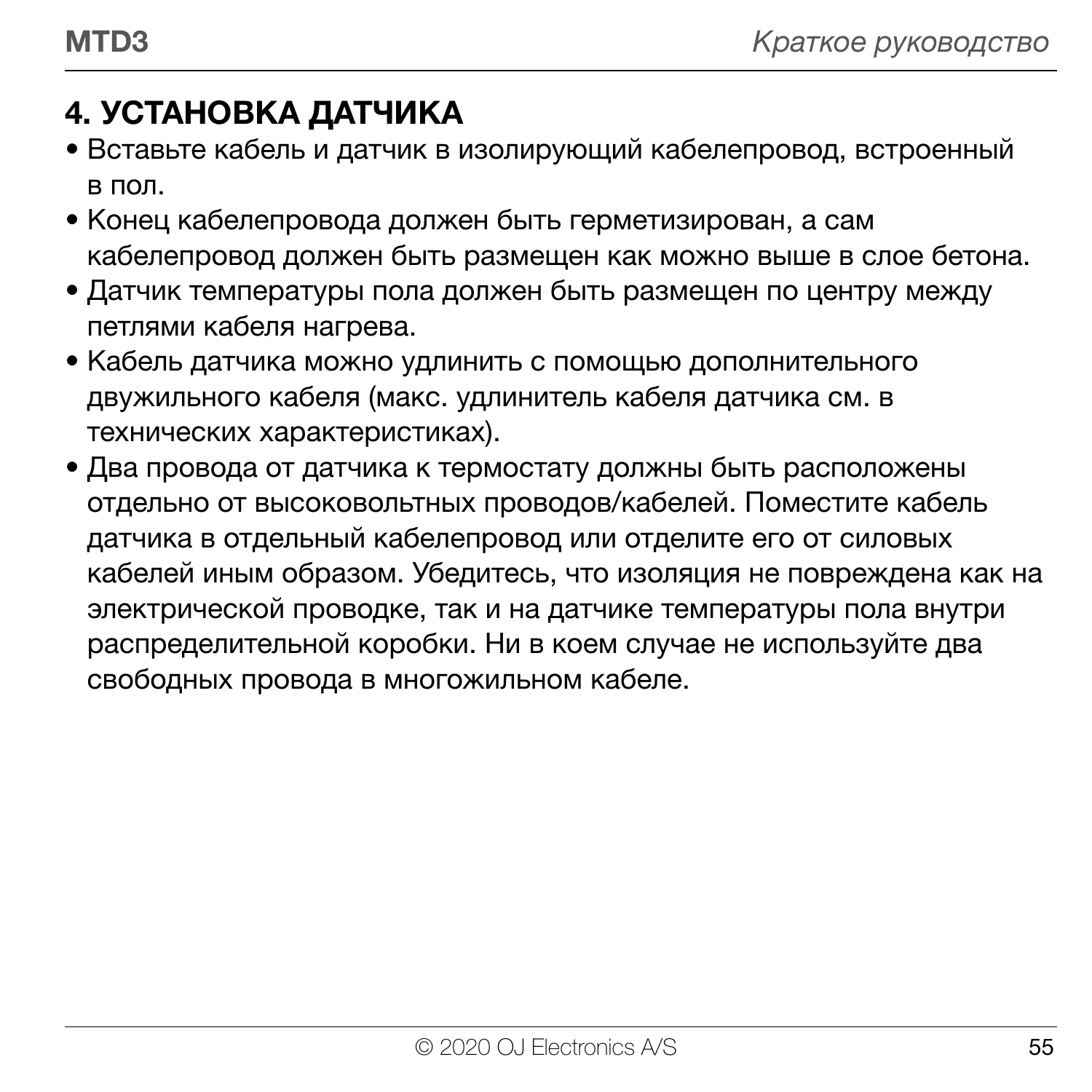#### Краткое руководство МТОЗ

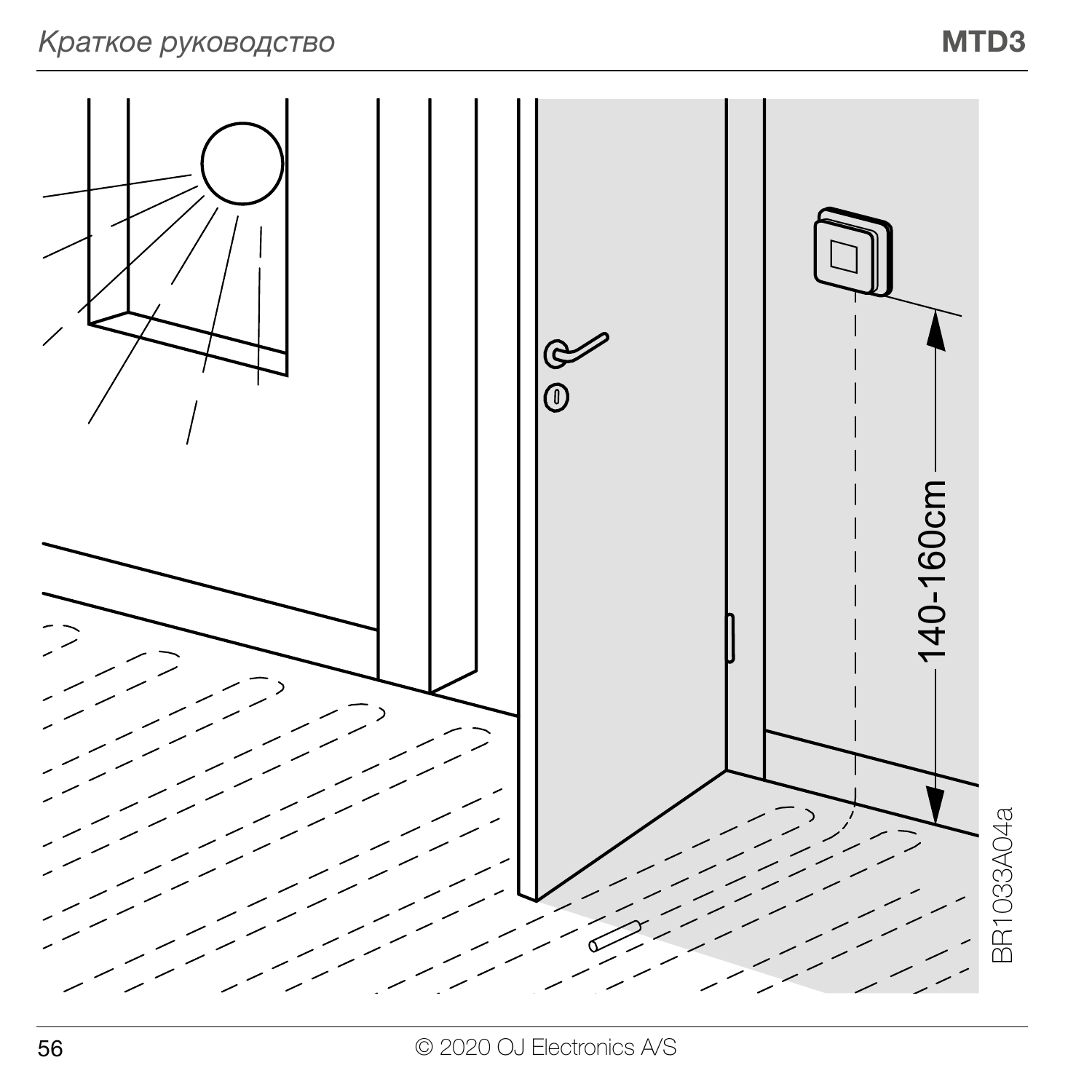#### 5. РАЗМЕЩЕНИЕ ТЕРМОСТАТА

• Термостат необходимо закрепить на стене на расстоянии 1,4—1,6 м от пола так, чтобы вокруг него свободно циркулировал воздух. Необходимо избегать сквозняков, прямых солнечных лучей и прочих источников тепла.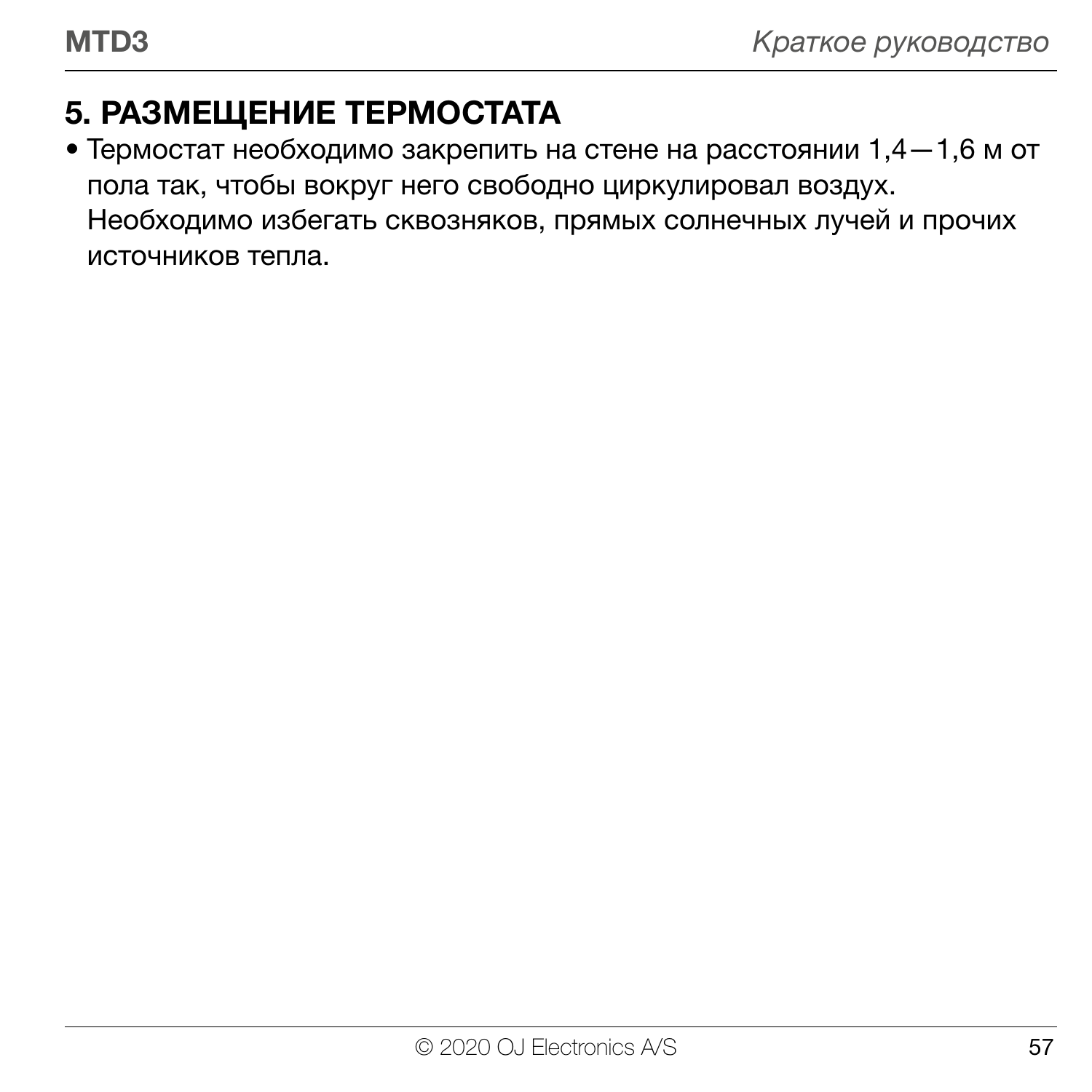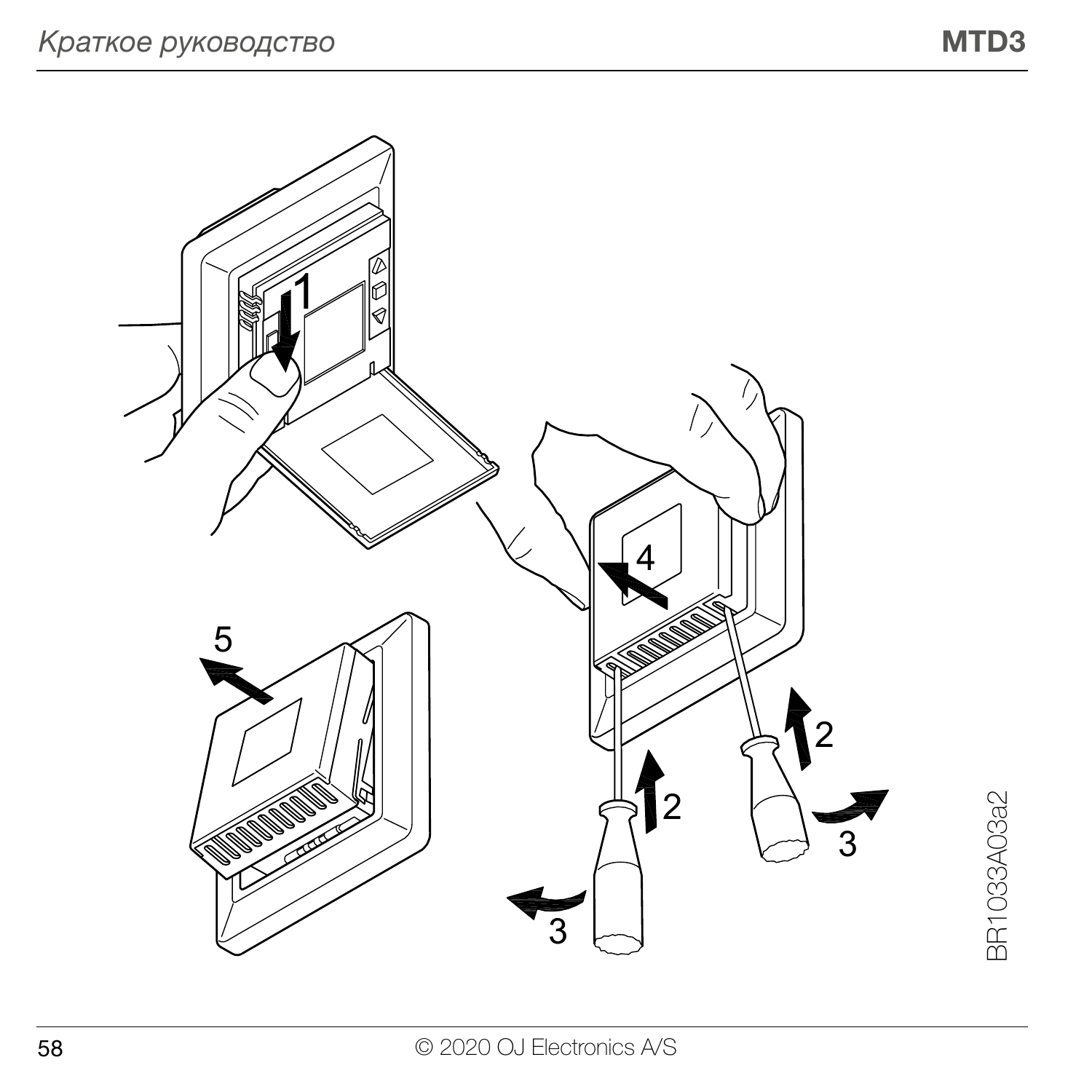### 6. ПОДГОТОВКА ТЕРМОСТАТА К МОНТАЖУ

- Выключите термостат.
- Возьмитесь за термостат одной рукой, придерживая закрытую переднюю часть большим пальцем с одной стороны, а также указательным и средним пальцами с другой стороны. Нижняя часть термостата должна быть повернута лицевой стороной к вам.
- Вставьте небольшую отвертку в отверстие справа в нижней части термостата.
- Поверните рукоятку отвертки от себя, при этом осторожно потянув правую сторону нижней части на несколько миллиметров к себе.
- Вставьте небольшую отвертку в отверстие слева в нижней части термостата.
- Поверните рукоятку отвертки от себя, при этом осторожно потянув левую сторону нижней части на несколько миллиметров к себе.
- Когда нижняя сторона передней части будет неплотно закреплена, осторожно оттяните переднюю часть от задней части.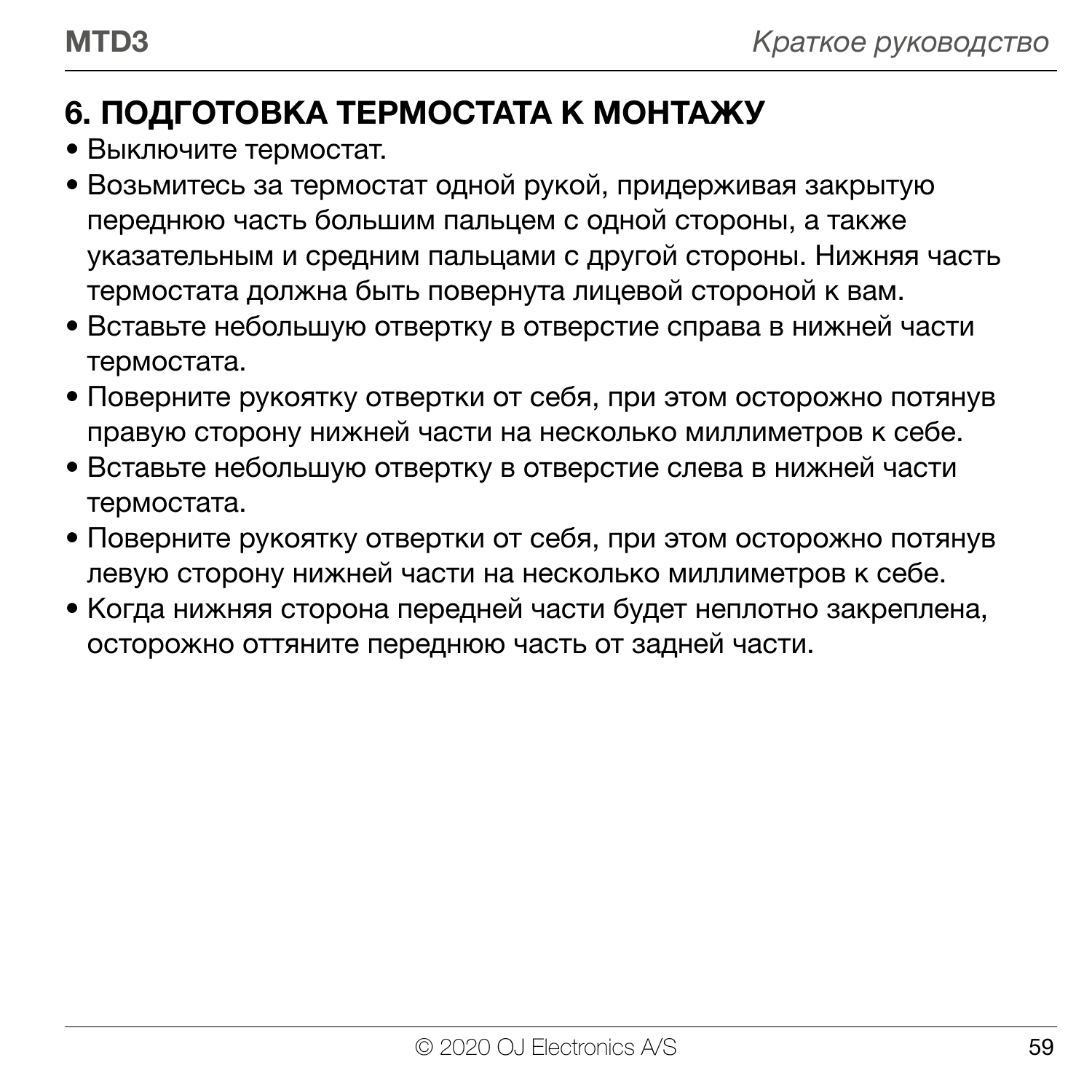

BR1033A14<br>BR1033A14 BR1033A14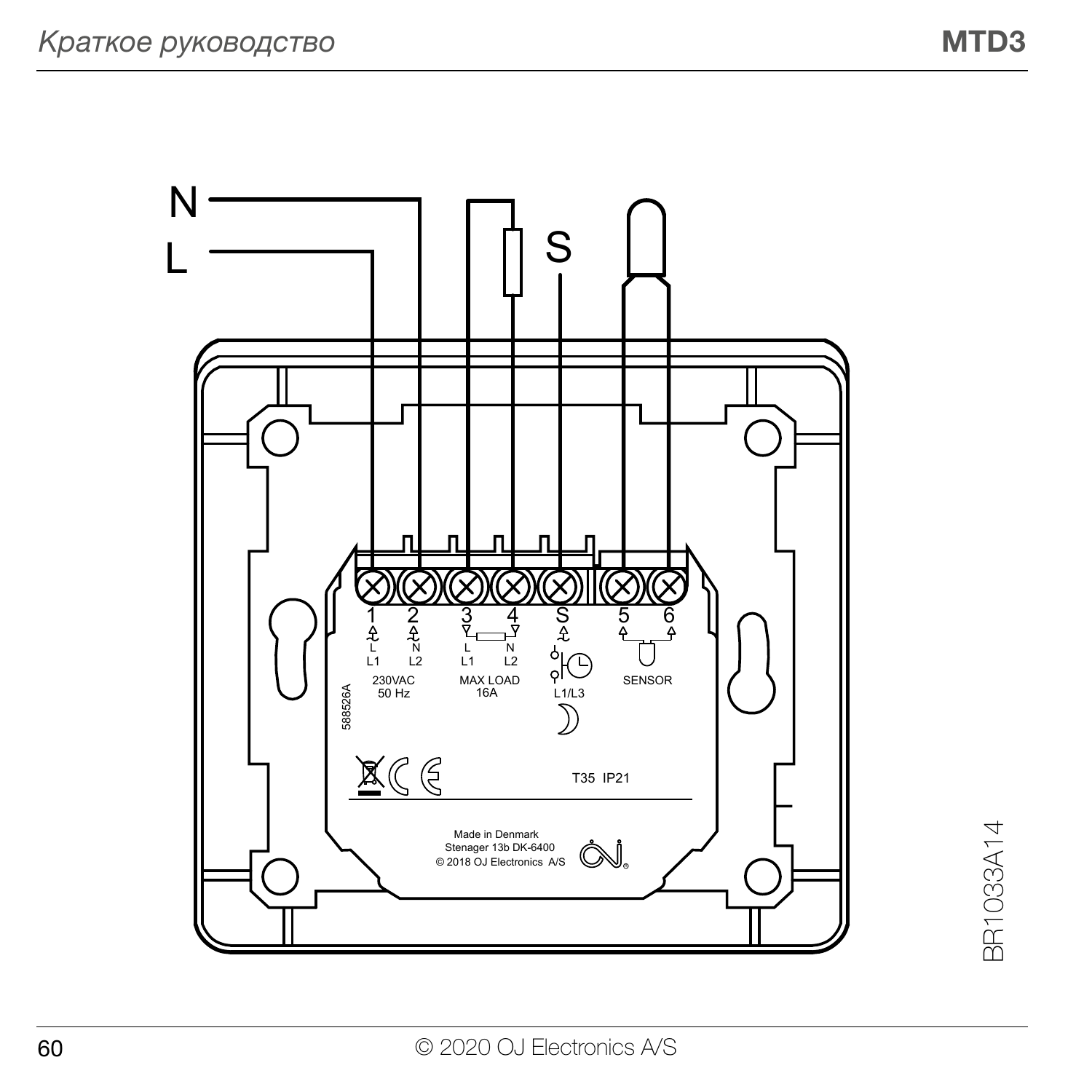#### 7. СОЕДИНЕНИЯ

Убедитесь, что кабели питания и нагрузки подсоединены, как

показано на рисунке.

Клемма 1: фаза: (L/L1).

Клемма 2: нейтраль: (N/L2).

Клемма 3: нагрузка: (L/L1), только резистивная нагрузка.

Клемма 4: нагрузка: (N/L2), только резистивная нагрузка.

Клемма S: режим ночного понижения температуры

(двухполупериодная схема) / защита от замерзания (однополупериодная схема).

Клемма 5: датчик (аполярность).

Клемма 6: датчик (аполярность).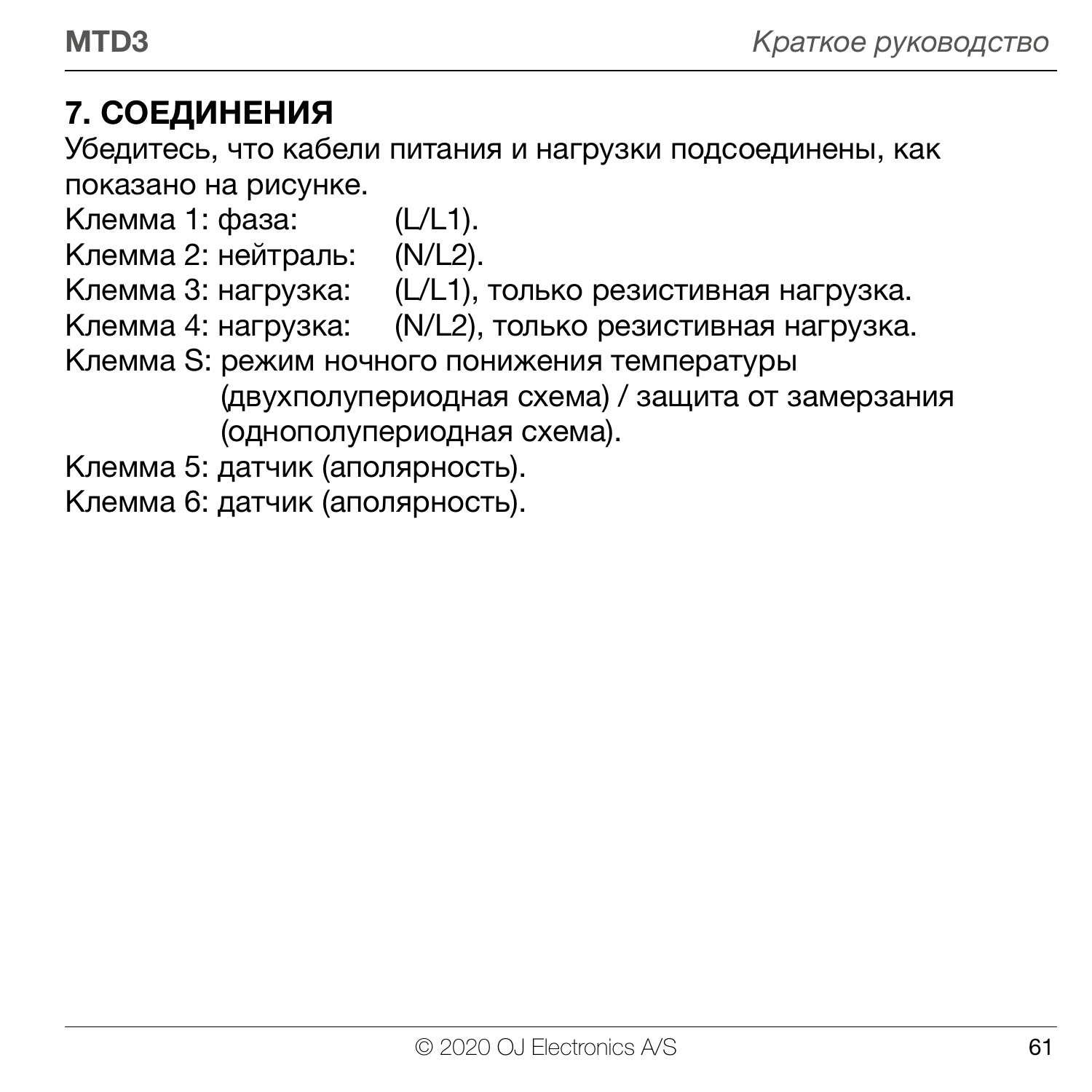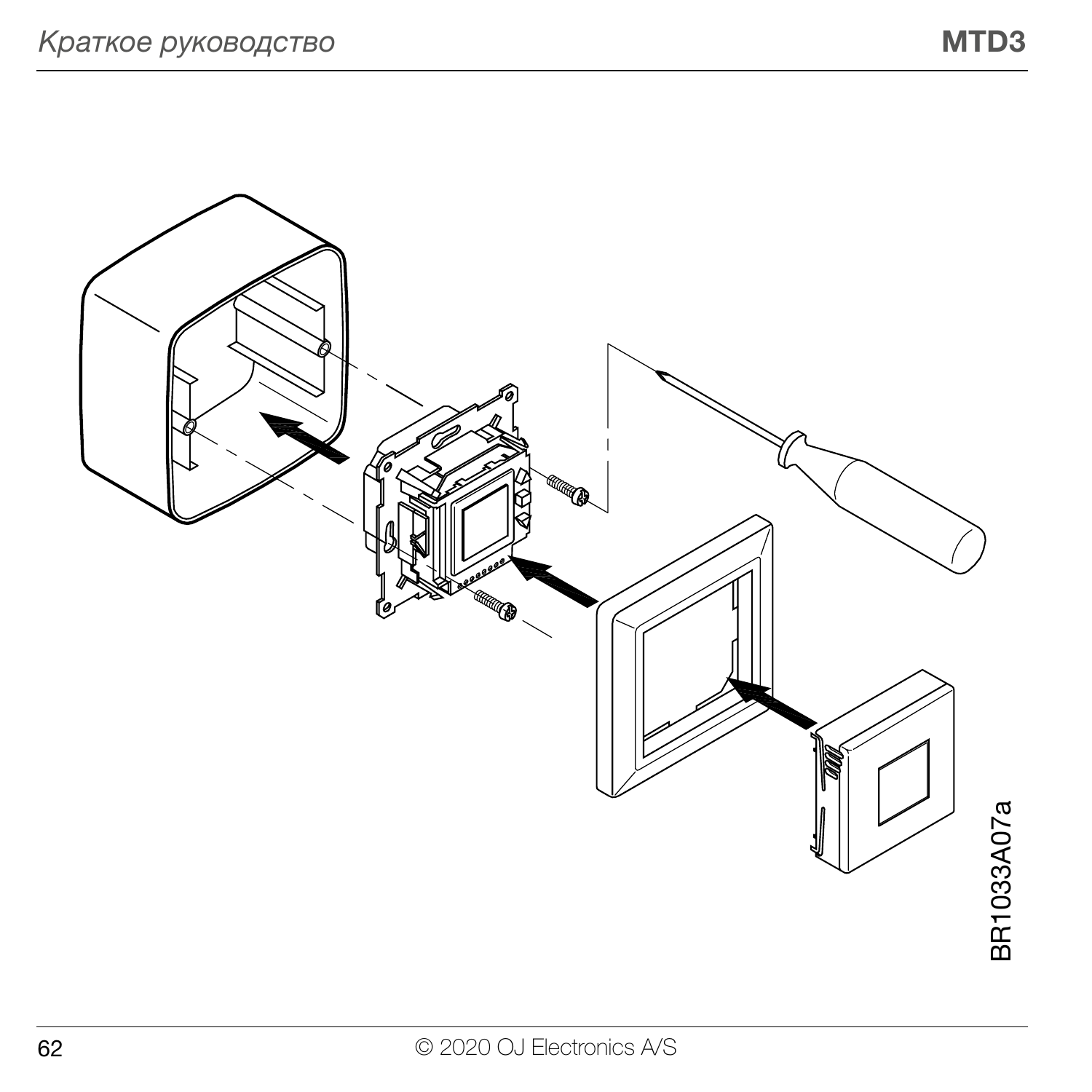# 8. МОНТАЖ ТЕРМОСТАТА

- Закрепите термостат в стенной розетке.
- Установите рамку и осторожно придавите крышку к термостату, начиная с верхней части крышки и переходя к ее нижней части.
- Убедитесь, что сдвижная кнопка питания на крышке и вывод переключателя питания в термостате переведены в нижнее положение.
- Установите крышку на место до щелчка легким движением с равномерным давлением.

Осторожно! Не надавливайте непосредственно на дисплей.

• НЕ пытайтесь вскрыть термостат.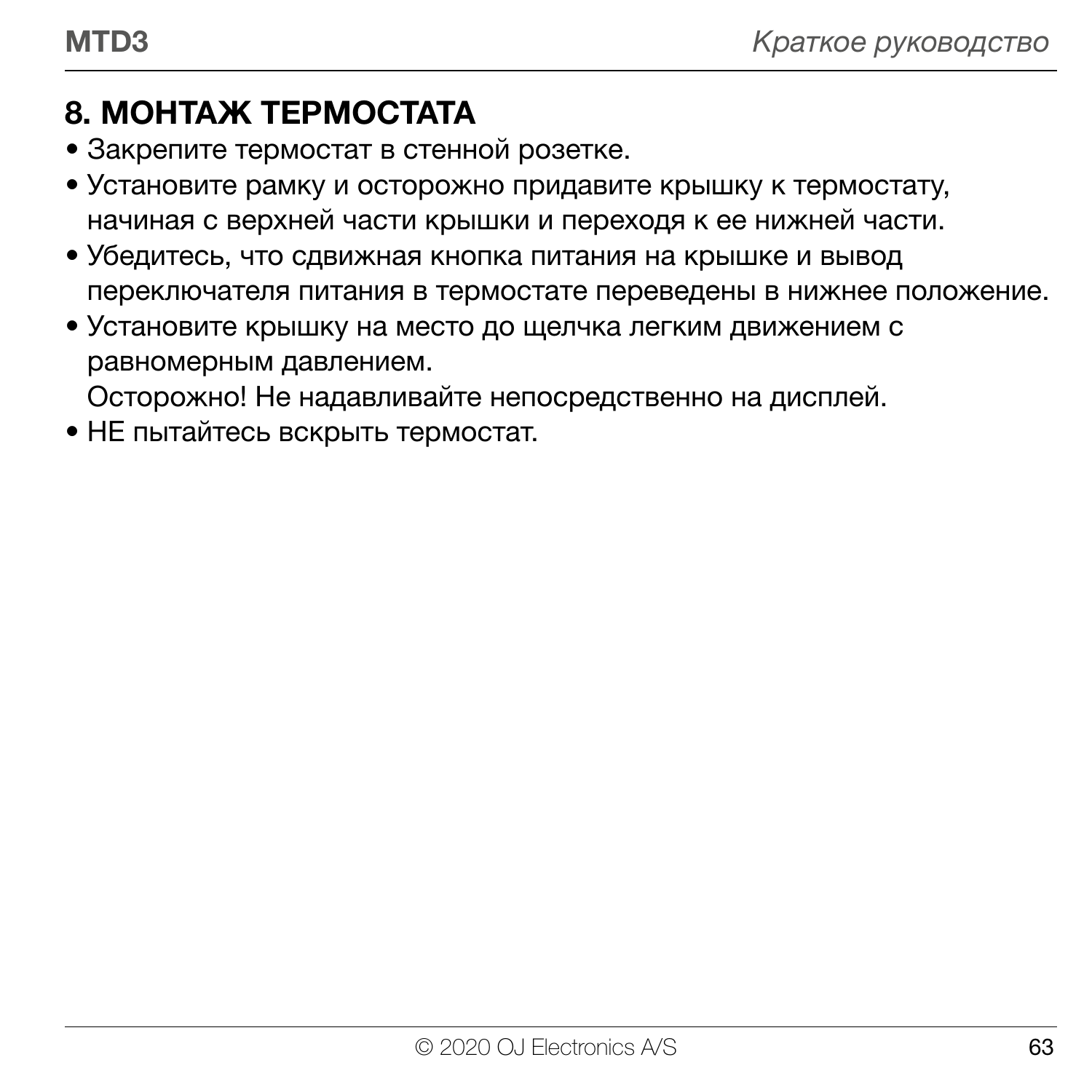

http://downloads.mythermostat.info/7C1jRQlM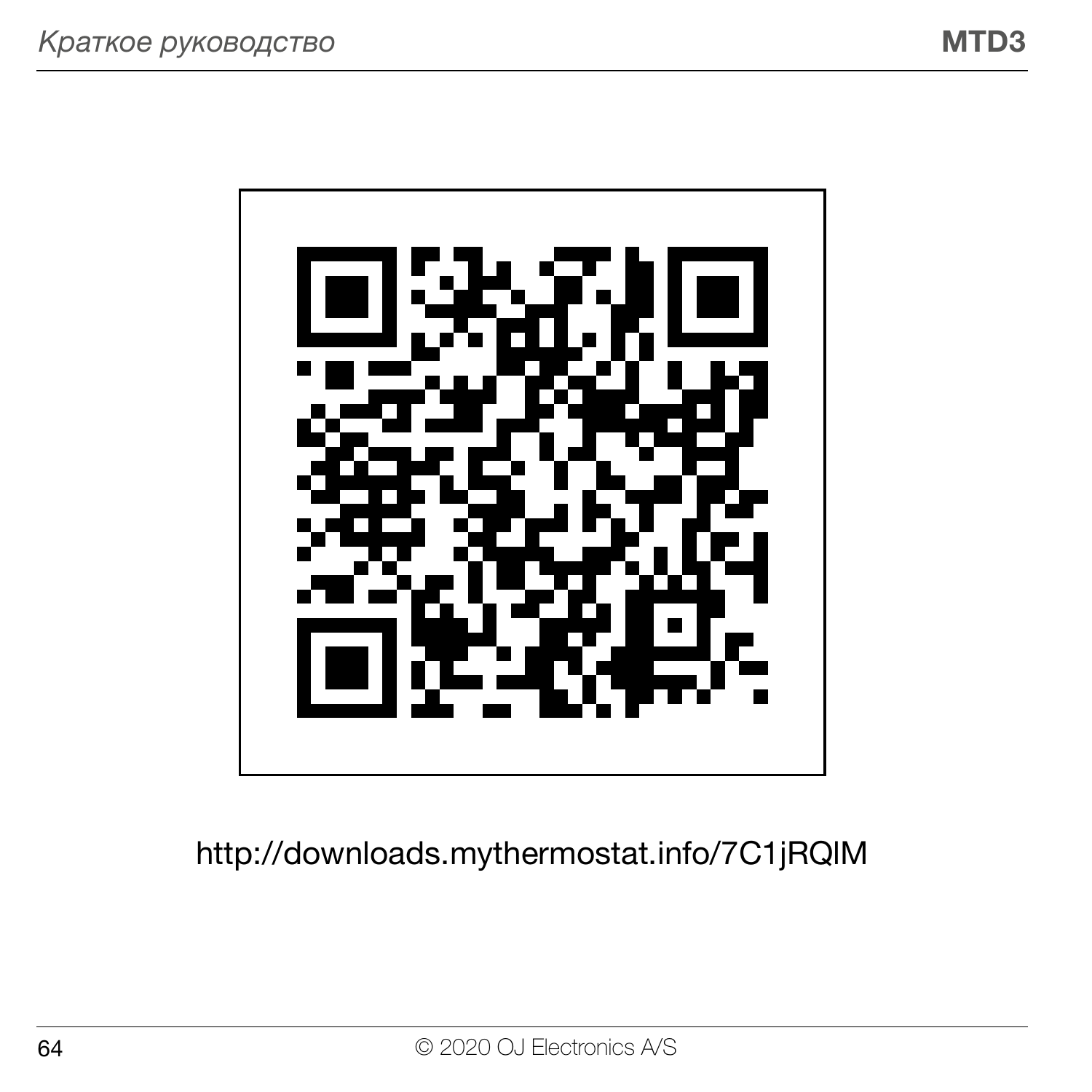# 9. ИСПОЛЬЗОВАНИЕ ТЕРМОСТАТА

- Откройте крышку с передней стороны термостата (откиньте ее вниз), сдвиньте переключатель «ВКЛ./ВЫКЛ.» из положения «O» в положение «I».
- Используйте центральную кнопку для перехода в меню и принятия выбранных вариантов.
- Используйте кнопки со стрелками вверх/вниз для прокрутки меню и переключения между различными опциями в подменю.

Чтобы получить полную версию руководства пользователя, отсканируйте QR-код на противоположной стороне или введите URL-адрес в браузере.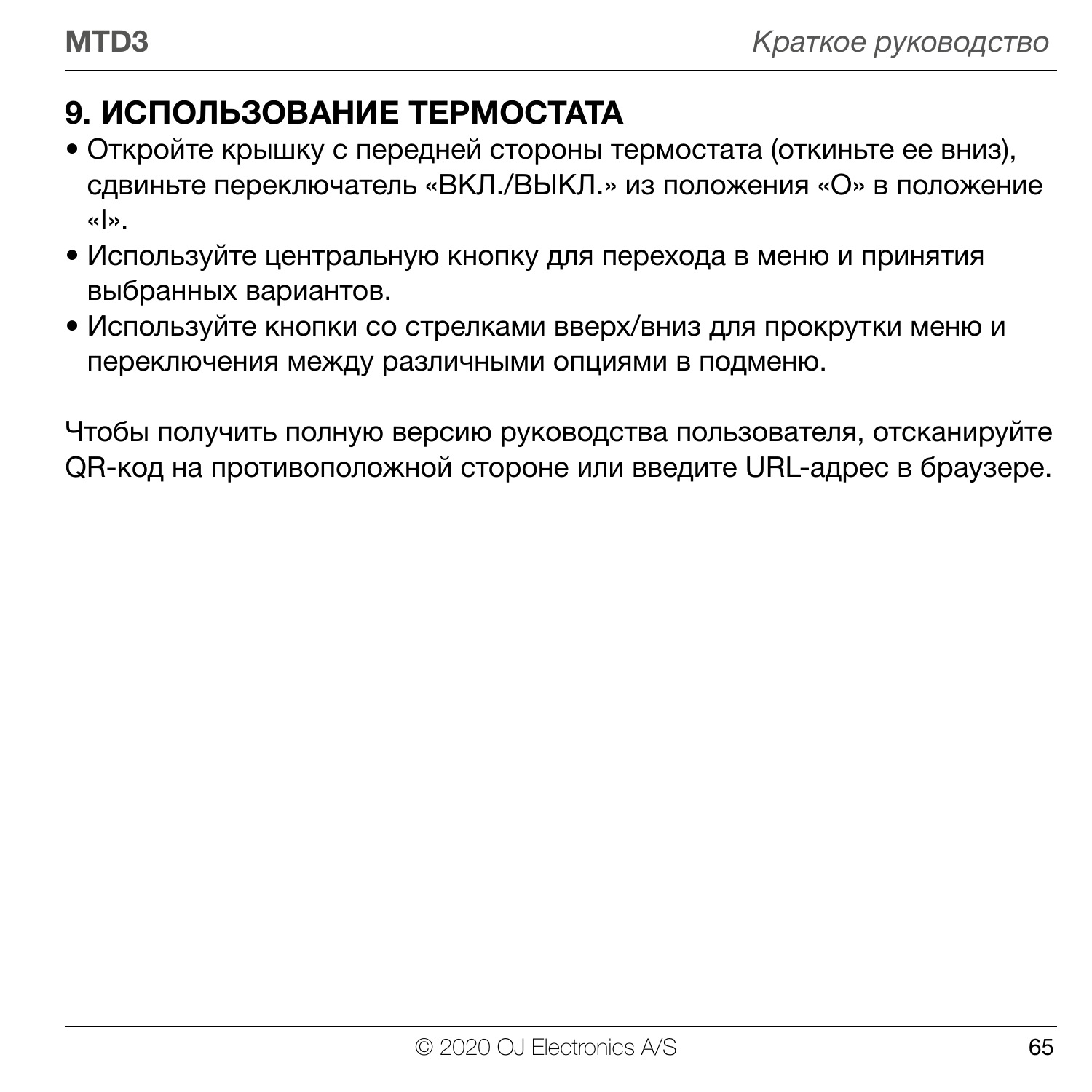| Меню         | Опции настроек                                                                                           |                            |
|--------------|----------------------------------------------------------------------------------------------------------|----------------------------|
| <b>APP</b>   | APP: A; F; C; AF; AE                                                                                     |                            |
| <b>SCA</b>   | SChi: от SCLo до 40,0° С<br>SCLo: от 0,0° С до SChi                                                      |                            |
| Li           | Lihi: от LiLo до 40° С<br>LiLo: от 0° С до Lihi                                                          |                            |
| tP           | FLo: фактическая измеренная температура<br>го: фактическая измеренная температура                        |                            |
| LCd          | SCA: C: nu<br>diS: SP: tP                                                                                |                            |
| AdJ          | Измеренная температура ± 10° С                                                                           |                            |
| nSb          | $2,0-8,0^{\circ}$ C                                                                                      |                            |
| dEF          | $5,0-10,0^{\circ}$ C                                                                                     |                            |
| oFF; AUt; On |                                                                                                          |                            |
|              | oFF:                                                                                                     | diF: 0,3-10,0              |
| <b>PWM</b>   | on                                                                                                       | CYC: 15-60                 |
|              | AU <sub>t:</sub>                                                                                         | CYHi: 10-60<br>CYLo: 10-30 |
| Pli          | $0-30$ мин                                                                                               |                            |
| TiMe         | ModE: oFF; 5:2; 6:1; 7:0; 0:7<br>dAY: Non; tuE; UEd; thu; Fri; SAt; Sun<br>hour: $0-23$<br>Min: $0 - 59$ |                            |
| SW           | Het                                                                                                      |                            |
| DonE         | Сохранение настроек и выход из меню                                                                      |                            |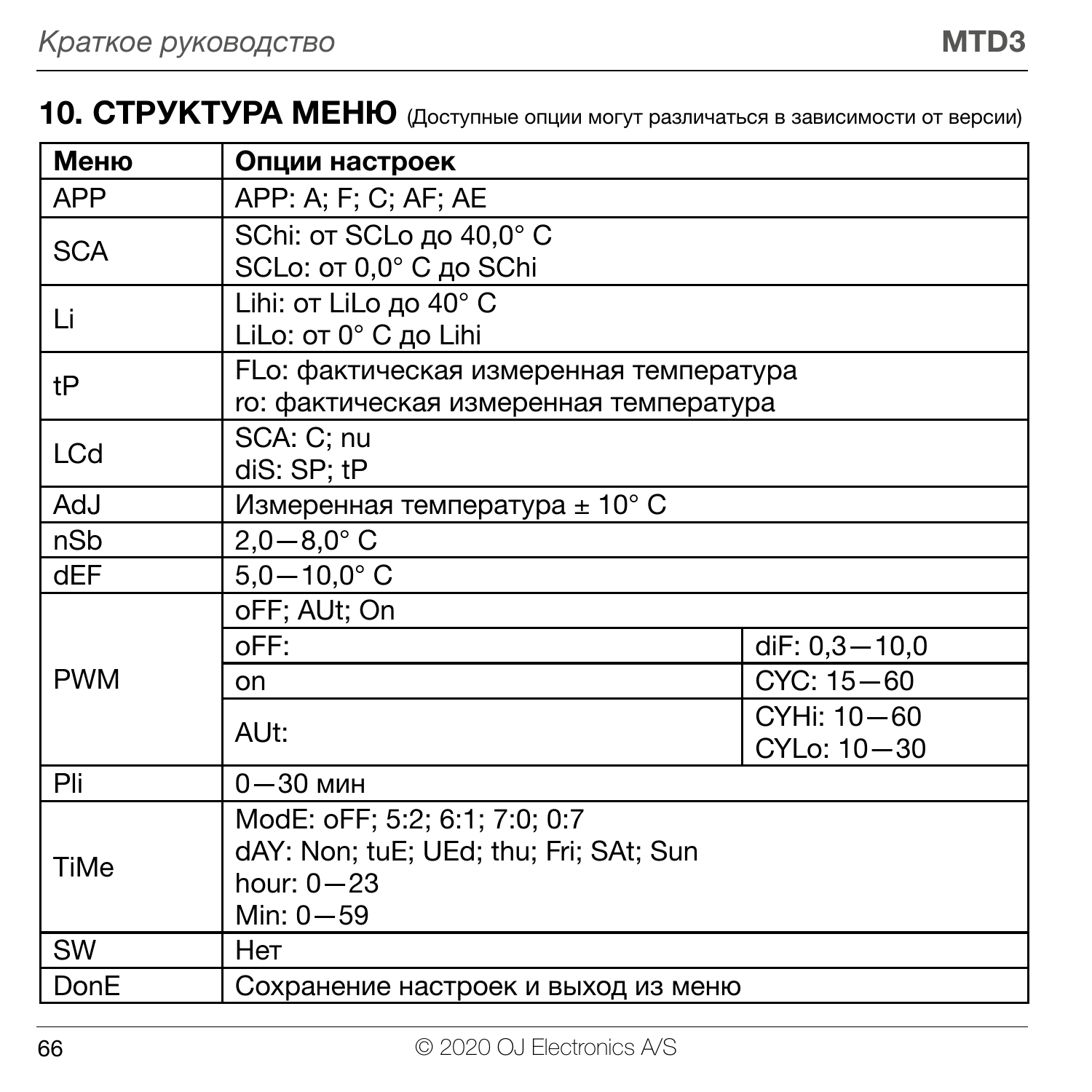#### 11. КОДЫ ОШИБОК

E0: внутренний сбой. Подогрев отключен.

E1: сбой встроенного датчика.

Вариант применения датчика изменяется на C (регулятор).

E2: сбой внешнего проводного датчика температуры пола или внешнего проводного датчика температуры воздуха в помещении.

(Произошло повреждение, короткое замыкание либо отсоединение датчика.)

Вариант применения датчика изменяется на C (регулятор). Если AF используется, вариант применения датчика изменяется на A (внутренний датчик температуры воздуха в помещении).

E5: внутренний перегрев.

Внутренний перегрев. Если ошибка E5 не исчезает, обратитесь к специалисту по установке.

#### Окружающая среда и утилизация

Окажите нам содействие в защите окружающей среды посредством утилизации упаковки в соответствии с государственными нормативами по переработке отходов.

#### Утилизация техники, выведенной из эксплуатации



Технику с такой маркировкой запрещено утилизировать вместе с обычными бытовыми отходами. Необходимо выполнять ее раздельный сбор и утилизацию в соответствии с местными нормами.